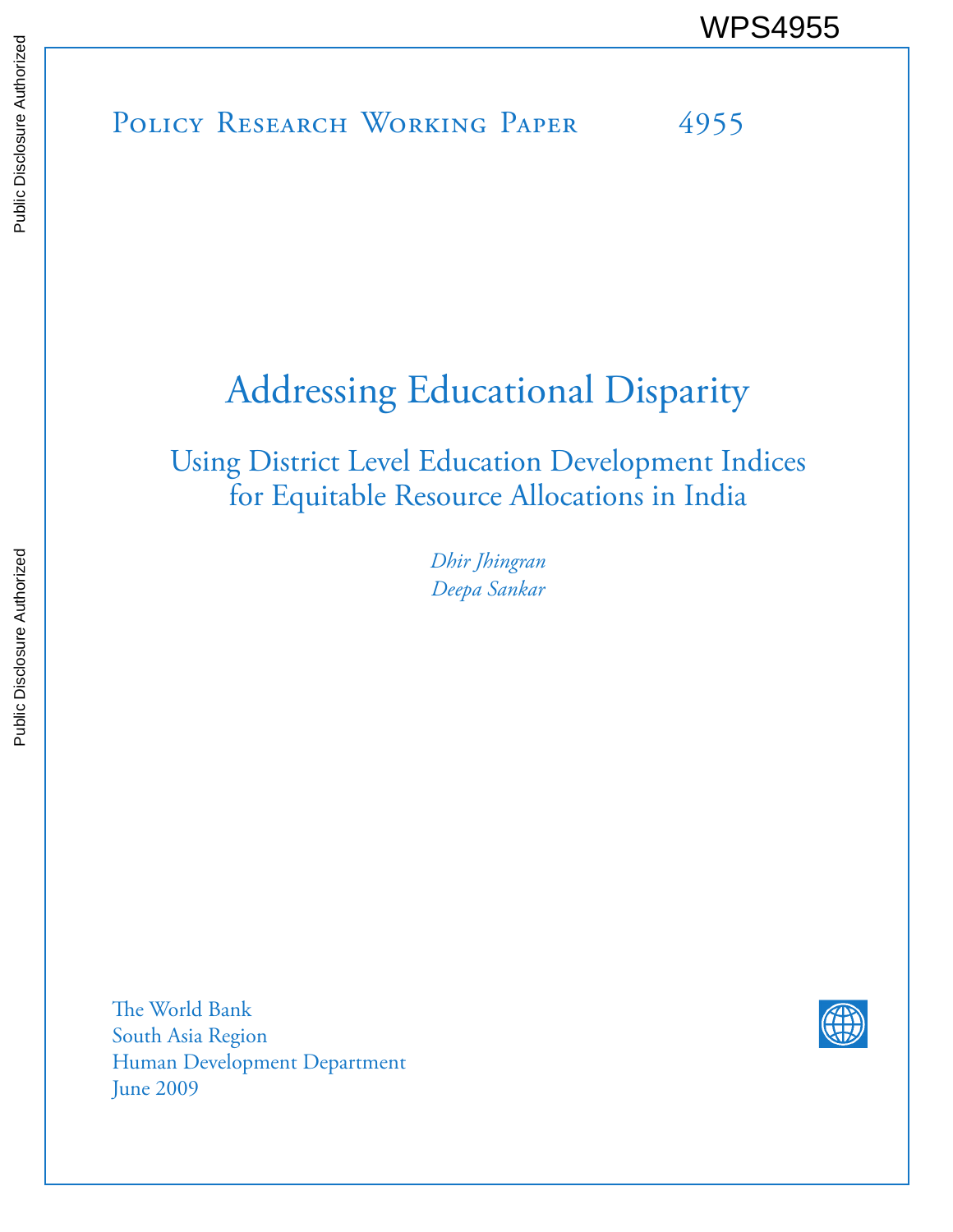### **Abstract**

The challenge of development work in the social sector in India today is one of bridging huge disparities across regions of the country, gender and social groups. Unless national and state policies specifically target resources to address these disparities, achieving higher level outcomes in an inclusive manner, which is the real goal for human development in education and health, will be a distant dream. This paper takes up the case of the Indian government's Elementary Education for All Mission to understand how this flagship program relates investments to spatial and social disparities. For identifying the most deprived districts in terms of educational inputs, outputs and overall development, the authors estimate district level education development indices for 2003–2004. The contribution of the largest investment program is measured by "per child allocations" and expenditures at

the state and district levels for 2005–2006. An analysis of comparing the ratio of allocations to expenditures with the ratio of district level indices to sub-dimensional indices shows that there is an apparent disconnect between the "real investment needs" of the districts, reflected in their level of educational development and the actual allocations made on an annual basis. The analysis shows that although all districts received more funds for investing in elementary education programs, the most disadvantaged and needy districts received proportionately more funds, which helped these districts to bridge access and infrastructure gaps and appoint more teachers. Benchmarking sector development by spatial entities helps not only in monitoring the outcomes, but also in targeting planning and funding to reduce disparities.

This paper—a product of the Human Development Department, South Asia Region—is part of a larger effort in the department to promote regional studies on bench marking sector outcomes and planning analysis which can inform policy. Policy Research Working Papers are also posted on the Web at http://econ.worldbank.org. The author may be contacted at dsankar@worldbank.org.

*The Policy Research Working Paper Series disseminates the findings of work in progress to encourage the exchange of ideas about development*  issues. An objective of the series is to get the findings out quickly, even if the presentations are less than fully polished. The papers carry the *names of the authors and should be cited accordingly. The findings, interpretations, and conclusions expressed in this paper are entirely those of the authors. They do not necessarily represent the views of the International Bank for Reconstruction and Development/World Bank and its affiliated organizations, or those of the Executive Directors of the World Bank or the governments they represent.*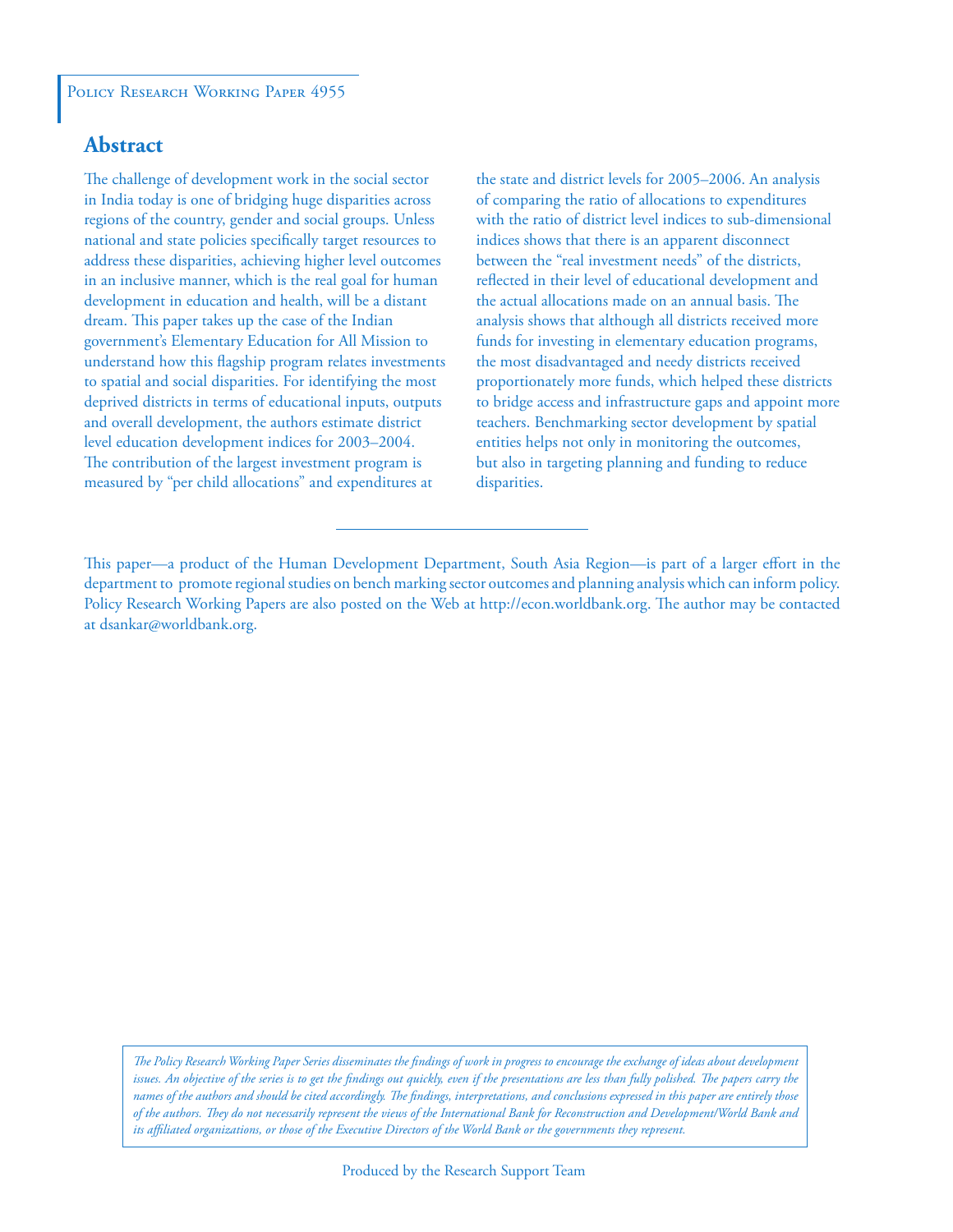#### **Addressing Educational Disparity:**

**Using District Level Education Development Indices for Equitable Resource Allocations in India**

**Dhir Jhingran[\\*](#page-2-0) and Deepa Sankar[†](#page-2-1)[‡](#page-2-2)**

ı

<span id="page-2-0"></span><sup>\*</sup> Region Director Asia, Room to Read, New Delhi and former Director, Ministry of Human Resource Development, Government of India.<br>† Education Economist, South Asia Human Development (SASHD), The World Bank, New Delhi.

<span id="page-2-1"></span>

<span id="page-2-2"></span><sup>‡</sup> The authors would like to acknowledge various people who provided critical inputs, especially Vrinda Sarup (MHRD), Venita Kaul, Julian F. Schweitzer, Rachid Benmessaoud, Amit Dar (The World Bank), Michael Ward (DFID), Parimal Bardhan and Shanti Jagannathan (European Commission) for their constant support and suggestions.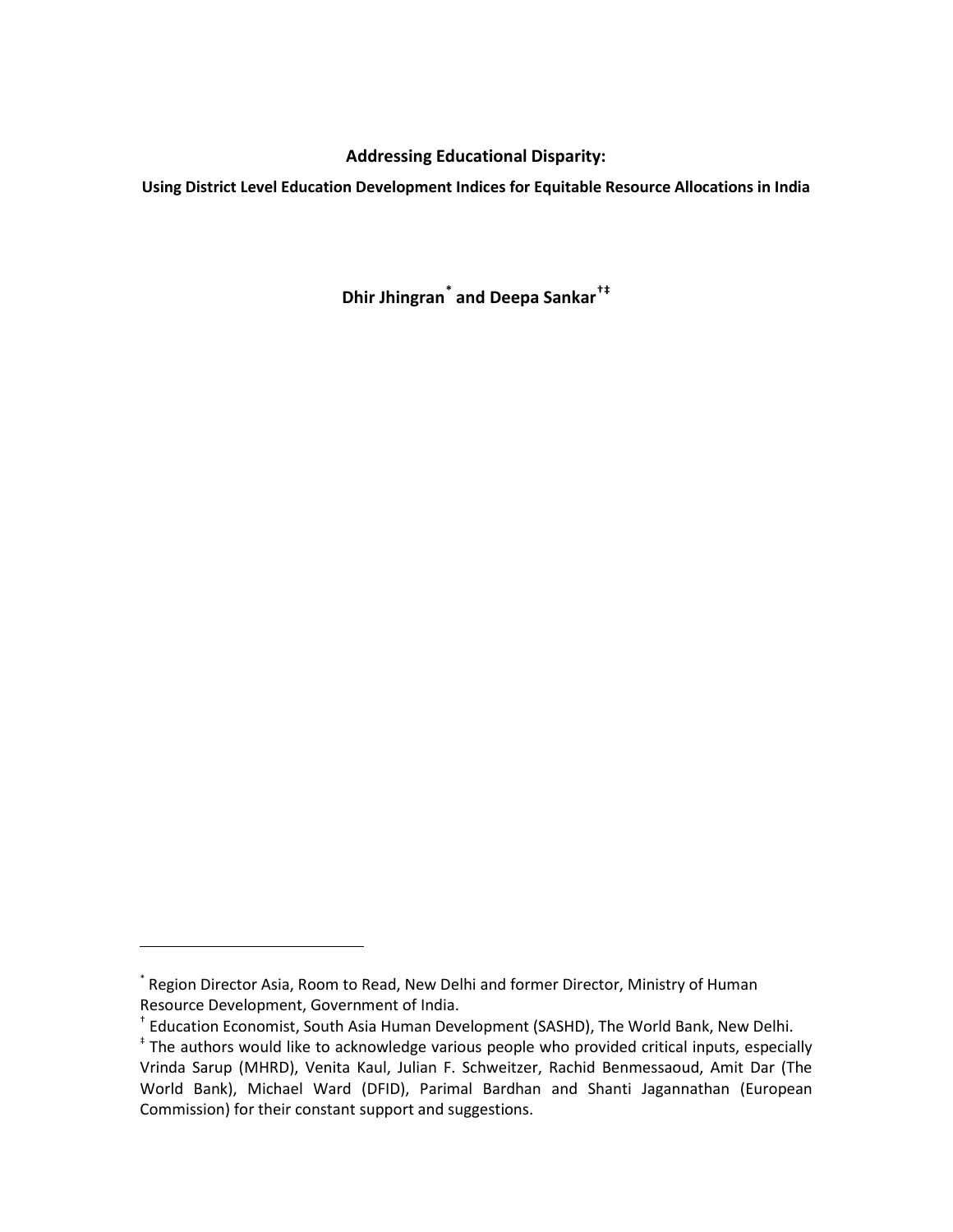# **Addressing Educational Disparity:**

## **Using District level Education Development Indices (EDI) for equitable resource allocations in India**

#### **Dhir Jhingran and Deepa Sankar**

#### **Introduction:**

The challenge of development work in the social sector in India today is one of bridging huge disparities across regions of the country, gender and social groups. Unless national and state policies specifically target to address these disparities, achieving 'equality in outcomes', which is the real goal for human development in education and health will only remain a pipe dream. While inputs, in terms of financial resources and administrative attention, can alone not make a big impact, it is essential that policy and program designs in these crucial social sectors promote a strong equity oriented approach that ensures that regions and population groups that have been lagging behind receive much higher attention and resources. Providing a more equitable distribution of public resources and effort would be a prerequisite for bridging gaps in education, health and other key human development indicators. Persisting with an 'equal, non-discriminatory' approach towards investments and attention will not help us move towards achieving some degree of equality in outcomes.

This may seem quite logical and rational, but is often not included as a central piece of national or state policy and program designs. Apart from the commitment to equitable allocation of resources, one of the prerequisites of an equity-oriented approach to social sector investments is that there is strong commitment to making the planning in these sectors more evidence based. Improved targeting of resources and effort can happen only when reliable data is collected and analyzed regularly to understand: (a) the present situation of different regions and social groups on indicators reflecting key outcomes; (b) past trends in investments and outcomes; and (c) the gaps that need to be bridged in terms of key outcomes. This would help identify the kind of enhanced inputs and outputs required for areas and groups that are lagging behind enabling planners to make evidence-based decisions and preferential allocation of funds or design special interventions for specific pockets or groups. This is not to say that enhanced investments or improved design of schemes would directly result in improved outcomes. Outcomes in the social sector are the result of complex processes that need attention. These processes will need to be studied for translating outlays to some outcomes. The identification of key deficits and the recognition of the need for prioritized focused attention in some areas is the first step towards bridging disparities.

We took up the case of *Sarva Shiksha Abhiyan (*SSA- the Indian government's Elementary Education for All Mission) to understand how this flagship program relates investments to spatial and social group based disparities. The case study looks at the following questions: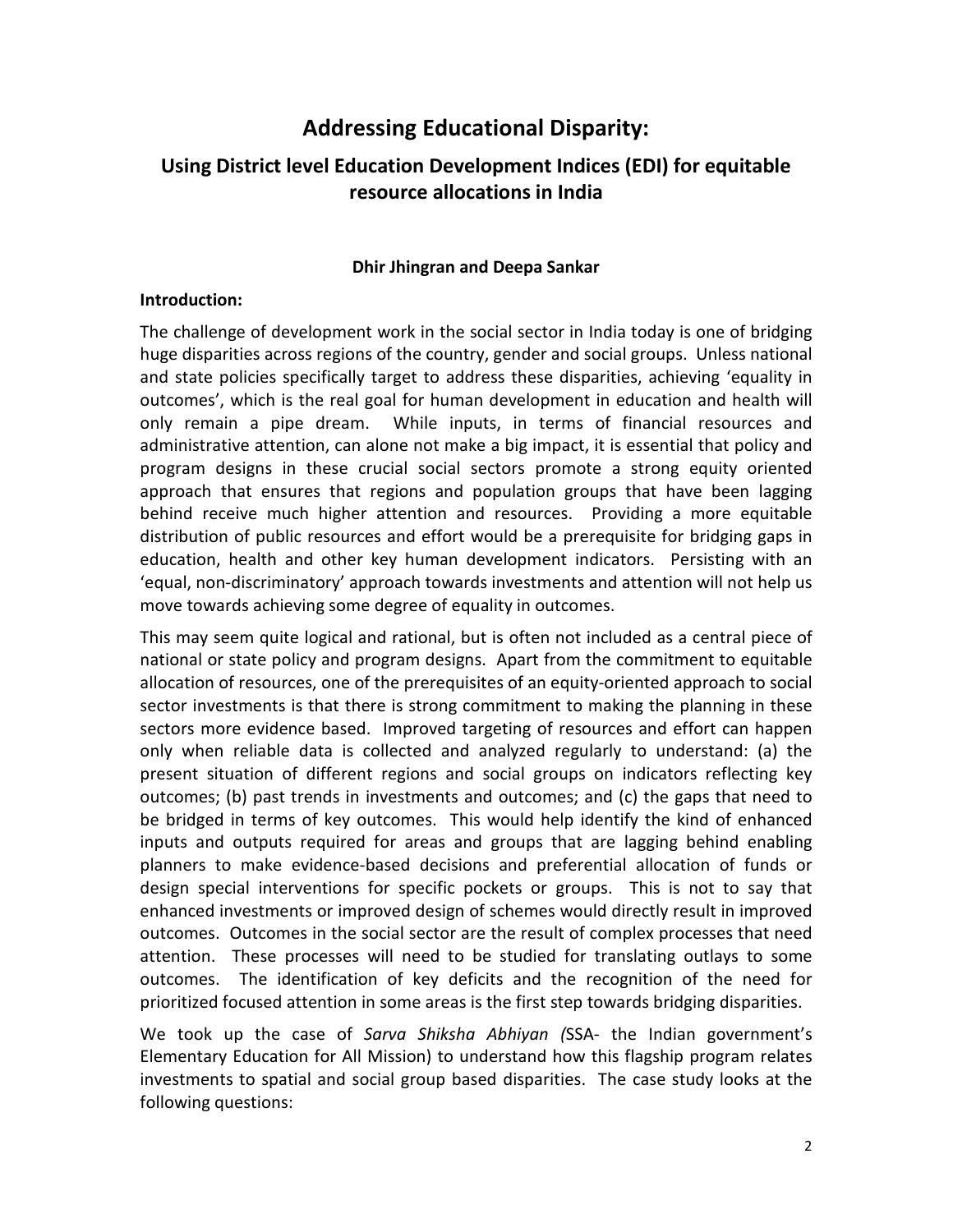- (a) What are the disparities in key dimensions of educational development in India?
- (b) How can objective indicators and composite indices be developed to clearly identify the situation of each geographic/administrative unit or social group;
- (c) Is there any relationship between resource allocations and the status of educational disadvantage as evidenced by such indices?
- (d) What measures can be taken to make social sector schemes more equity oriented so that they target reduction of disparities?

Some important questions sought to be answered in this paper, specific to the SSA program are: Has SSA been able to target resources in an equitable manner? Have states and districts that are educationally disadvantaged, in terms of infrastructure and first level outcomes like enrolment rates and gender or social group disparity in enrolment, been given preferential treatment in allocation of funds? Have these worseoff states and districts been able to make the most of the annual allocations made under SSA? Does the framework of SSA support and actively encourage a differentiated, equity- oriented planning and budgeting process that is able to discriminate positively in favor of educationally disadvantaged areas and groups? How can the equity orientation be improved further?

This paper is organized in the following sections: Section 1 discusses the financing of elementary education in India and a brief introduction of SSA. Section 2 outlines the nature of disparities in elementary education across the administrative units of states and districts. Section 3 explains the construction of an Educational Development Index (EDI) for this study<sup>[1](#page-32-0)</sup>. Section 4 analyses the relationship between the financial investments under SSA in the early years of the Program and the state of educational development of states and districts by linking the EDIs and Per Child Allocations (PCA). Section 5 looks at some changes in policy and decision making process for allocating annual funds under SSA and their impact on the appropriateness of per child allocations (alignment with identified need based on EDIs). Section 6 provides some suggestions for improving the equity orientation of SSA and other Centrally Sponsored Schemes in India.

#### **Section 1.**

#### **Financing of Elementary Education in India: Centrally Sponsored Schemes and SSA**

India is a federation of 28 States (provinces) and 7 Union Territories. The States vary in their size, population and economic and human development indicators<sup>[2](#page-32-1)</sup>. The Constitution of India clearly defines the role of Central government and State governments in policy and implementation matters. Subjects like education and health are in the Concurrent List of the Constitution, with both Central and State governments having the right to make legislation and invest in these sectors. However, conventionally, it is the State governments who deal with the major funding and provision of elementary education services.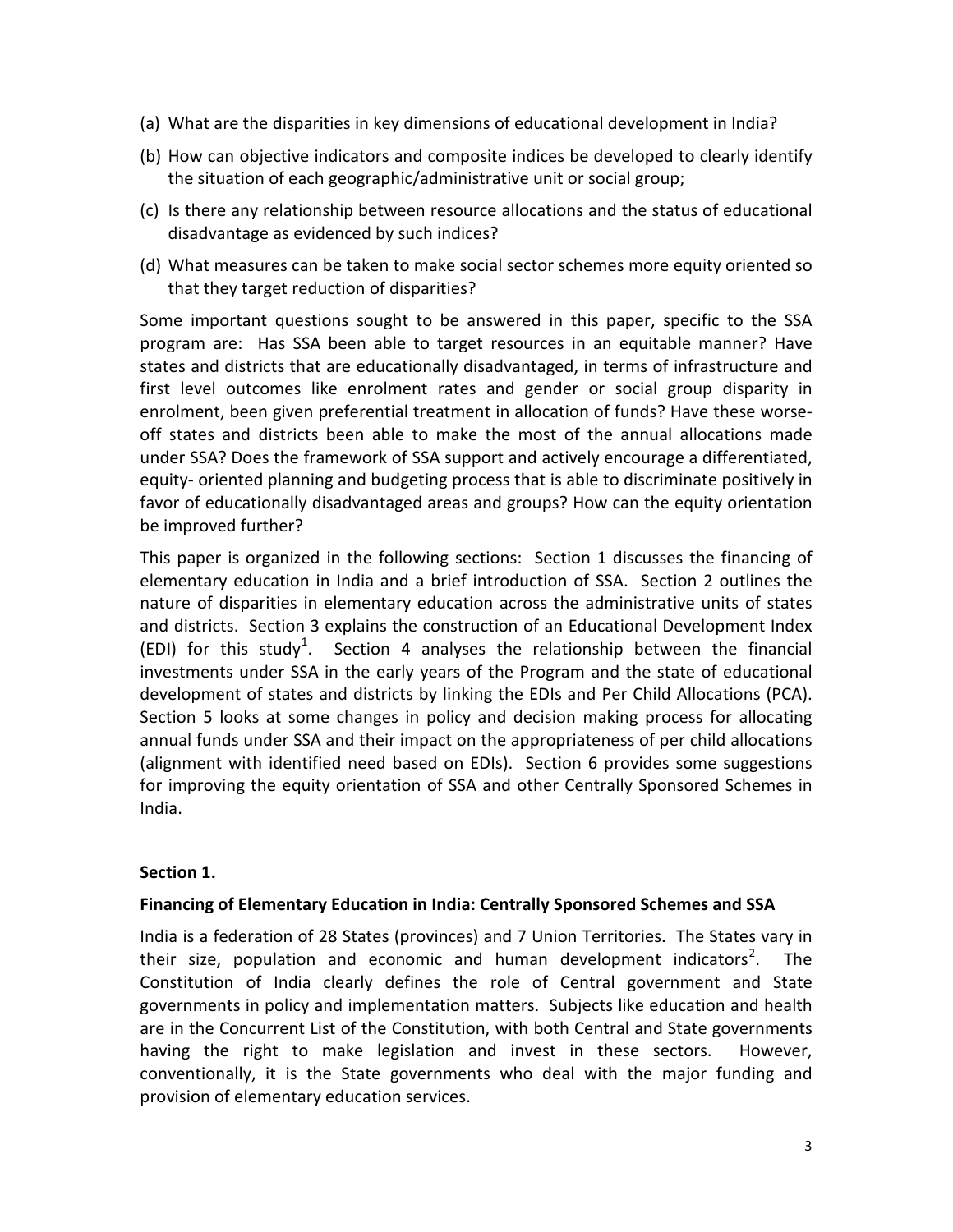Historically, State governments accounted for 80%-90% of all elementary education expenditures in the country. Expenditure on education accounts for around 18%-20% of the revenue expenditures and roughly around 2% of the capital expenditures of the State budgets (with wide variations across states, for example, Bihar spending 23% of its state budgets on education sector while Punjab spending only around 12% (for the year 2007-08)<sup>[3](#page-32-2)</sup>. However, these figures camouflage other dimensions of education financing: (i) States vary in terms of their overall budgets, depending on their fiscal capacity, and hence a larger allocation to education does not mean larger funds to the sector<sup>[4](#page-32-3)</sup>; and (ii) recurrent, non-plan expenditures, mainly salaries, account for 80%-90% of the education sector expenditures of the states, which means these expenditures do not result in developmental investments, but merely to sustain the existing system. Around 90%-9[5](#page-32-4)% of the non-plan expenditures of the states are spent on teacher salaries<sup>5</sup>. Complicating the state variations in terms of their fiscal capacity to allocate funds for education and their commitment is the wide variations in access to education facilities and the quality of infrastructure available. In order to address the inequalities across states in terms of fiscal capacity to invest in education and the varied educational outcomes of various states and to transfer funds vertically from Central to states as part of the sharing of resources, Central government started investing in several social sectors, mostly aimed at "plan" investments – or non-recurrent, investments in capital goods and services.

#### **Centrally Sponsored Schemes**

The Government of India (GOI), with the objective of providing additional targeted resources for the social sector including health, education, nutrition and poverty alleviation, has been pumping in significant quantity of funds through several Centrally Sponsored Schemes  $(CSS)^6$  $(CSS)^6$  to the states. In the past decade, the number of CSSs has multiplied and in some sectors like health and education, these schemes constitute the bulk of the developmental (non-salary) expenditures of state governments. Support via the Union Ministries' CSSs has doubled over the last 20 years, increasing their share in the central plan allocations from one-third to a little less than two-thirds of the total in 2001-02 (Saxena; 2003). Thus CSSs play a key role in directing developmental expenditure in the social sector and hold the key to the bridging of disparities in human development.

Under the CSSs, while the Central government provides for a major share of the financing, the implementation is carried out by the state governments. In several schemes, the focus is on decentralized planning and implementation that could help in addressing specific contexts and provide a basis for more evidence based interventions and differentiated fund allocations based on 'real need'. The challenge for CSS has been to be able to align their guidelines to making prioritized allocation of limited resources in alignment with needs of states and districts as reflected through key indicators. Better 'targeting' of resources based on identified, evidence based need is really important since CSSs were originally designed as a measure of correcting vertical and horizontal imbalances in allocations in the social sectors.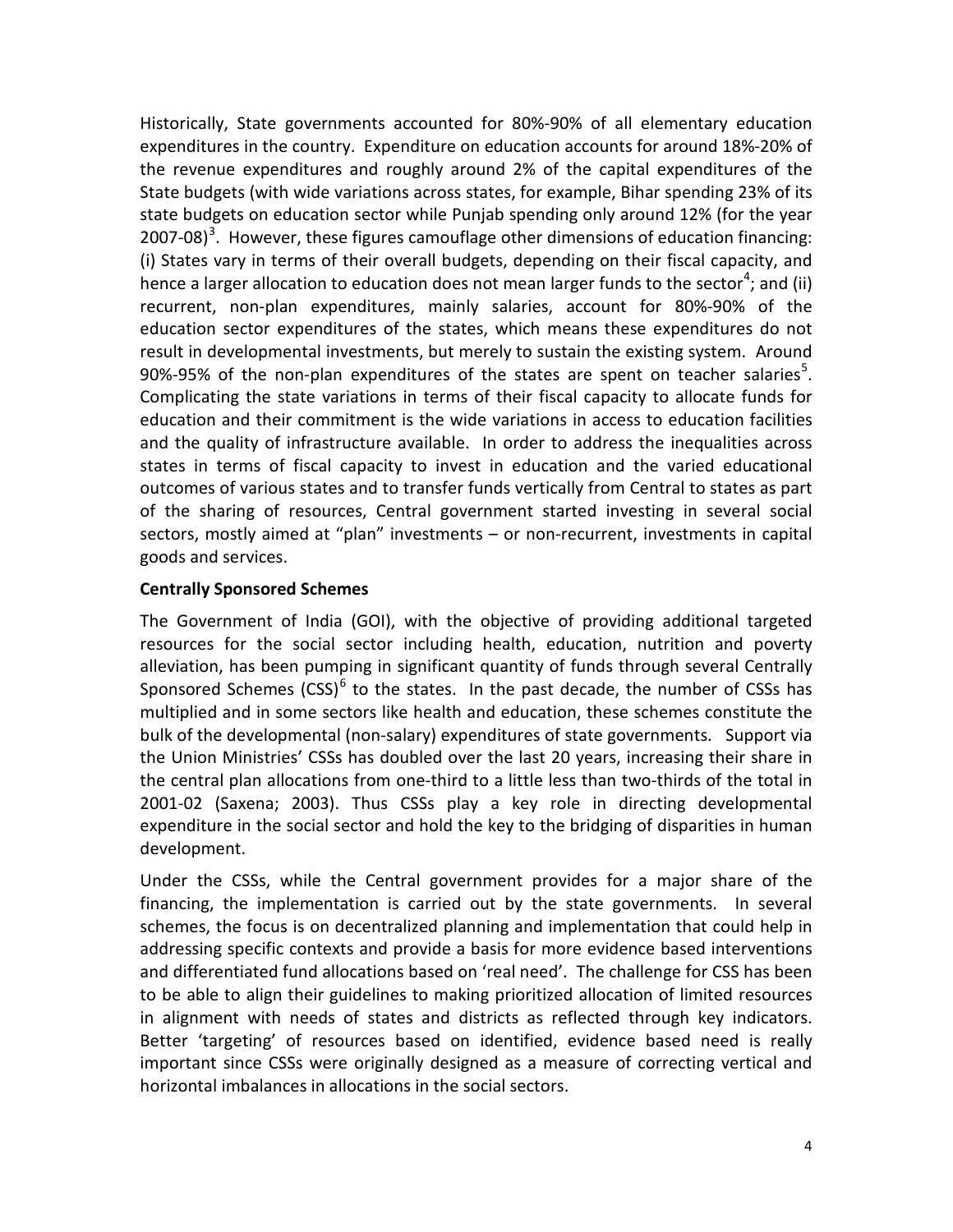#### *Sarva Shiksha Abhiyan* **(SSA)**

SSA, India's flagship program for universalizing elementary education aims at achieving universal enrolment and retention of children in the 6-14 years age group and bridging gaps in educational outcomes between regions, social groups and gender. The Program advocates a decentralized, contextualized and bottom up planning process that could result in the development of need based annual work plans that reflect the real requirement of each habitation, block and district and also the socially and educationally disadvantaged groups. The major components of SSA relate to school infrastructure, recruiting additional teachers, strategies for inclusion of vulnerable groups of children including those who are not attending school, improving the quality of education through training of teachers, revision of curriculum, improved supervision and greater accountability to the community.

Today, SSA provides for more than 90% of the funds for capital expenditure (though considered as "plan" expenditure in budget heads) in elementary education as well as for developmental activities crucial for improving the efficiency and effectiveness of the school system. The financing of SSA is designed as an "additionality" to the state governments' investments in the elementary education sector that are required to be maintained at 1999-2000 level, thus resulting in an overall increased investment in elementary education. The Program, therefore, has the responsibility of ensuring that this additional, crucial investment is directed correctly to reduce educational disparities across the country.

#### **Section 2**

#### **Status of Educational Development and Disparities**

India has made swift strides in the past decade in improving the availability and infrastructure of primary and upper primary schools and ensuring high enrolment rates among 6-14 year old children. The investment in elementary education by the Central and state governments have shown a significant increasing trend in the past five years. While state budgets for elementary education have increased by about 8-10% annually between 2001-02 and 2005-06, the central government's spending increased by more than 30% between 2001-02 and 2005-06, mainly on account of the hefty allocations for SSA and Mid-Day Meal Scheme (MDM) in the past two years.

Overall, there has been an impressive improvement in the school infrastructure since the inception of SSA in 2001-02. Since then, and up to 2008, nearly 1,40,000 new primary and upper primary schools have been opened, 6,00,000 additional classrooms have been constructed, 500,000 additional teachers have been appointed. About 60 million students receive free textbooks under the program each year and 3 million teachers receive an annual round of in-service training. The MDM program now provides a cooked meal to almost 120 million primary level students in government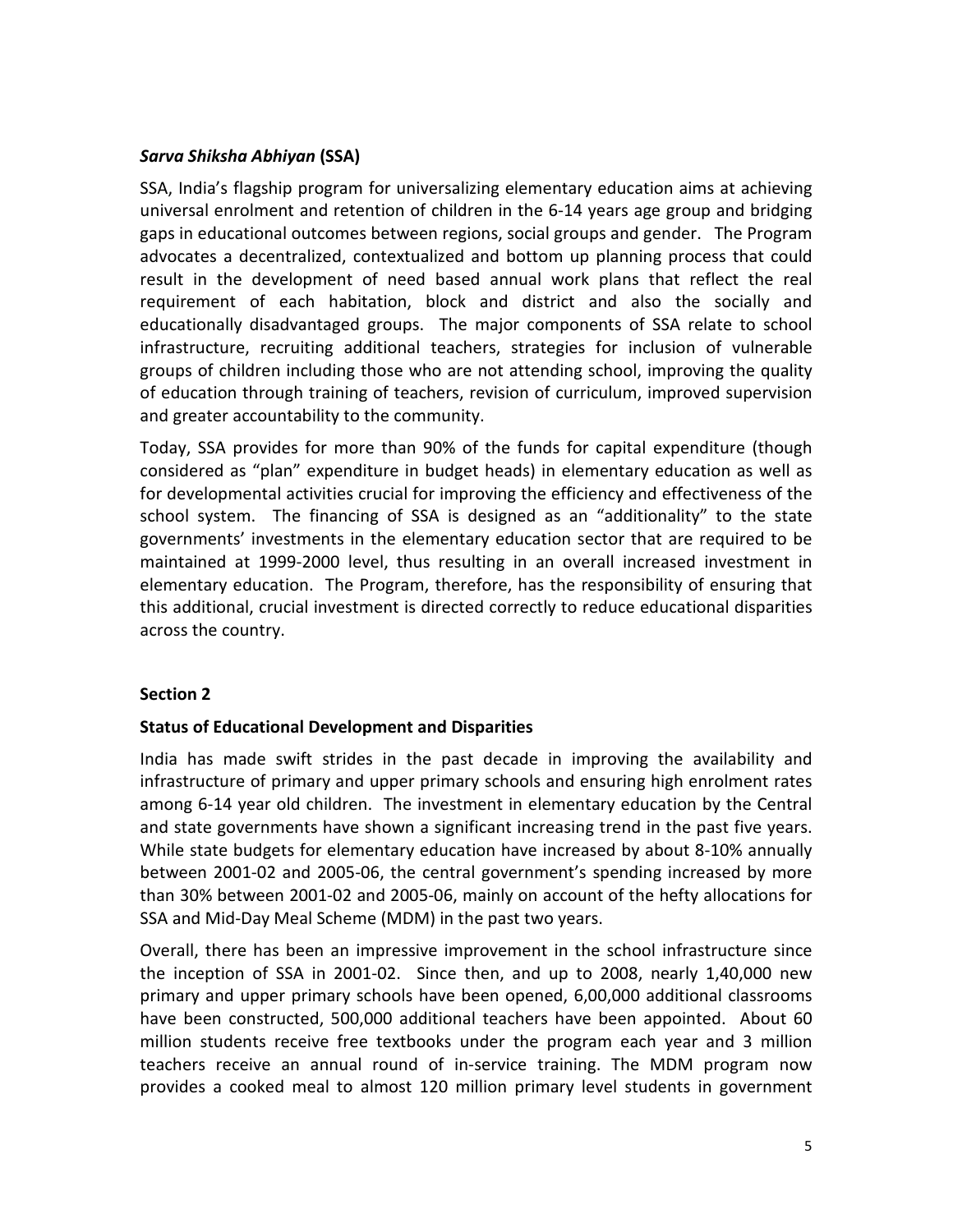schools and alternative education centers. In terms of first level outcomes, the number and proportion of children in the 6-14 years age group who are not attending schools has been steadily declining. From an estimate of over 32 million 'out-of-school' children (OOSC) in 2001, this number has reportedly declined to about 13 million children in 2005<sup>[7](#page-32-6)</sup>. The gender gap in enrolment (difference in the proportion of boys and girls in total enrolment) at the primary stage declined from 12 percentage points in 2002-03 to 3 percentage points in 2007-08.

While the aggregate national level picture is definitely encouraging, there are large variations between states, between districts within a state and between blocks within a district with respect to availability of schools, especially upper primary schools, physical infrastructure of schools and the availability of teachers. Similarly there are huge disparities in enrolment rates, gender gap in enrolments across states and between districts within a state. The repetition rates of students at the primary and upper primary stages and the dropout rates that reflect the efficiency of the education system in retaining students and ensuring completion of primary/ upper primary level education also vary significantly across the country. Table 1 provides an overview of the inter-state and intra-state disparities for selected indicators relating to inputs and a few educational outcomes as on 2004-05.

Thus, districts across the country are at different levels in terms of educational infrastructure and outcomes. A similar analysis carried out for some districts of the country indicates that there are significant inter-block disparities in educational infrastructure and educational attainments (see Annex-I). *It is therefore a truism to say that the 'real' needs of different pockets in the country are very widely varying.*

#### *Section 3*

#### *Education Development Indices (EDI)*

A vital pre-requisite for identifying areas that are lagging behind educationally and for assessing the progress in covering deficits in such pockets is the existence of reliable databases at disaggregated levels that provide information on key indicators of educational development. While every indicator is important and useful individually, it is also important to have a "summation" of the multiple educational indicators at state/district/sub-district level in a country like India. However, the problems associated with the composition and validation of indices mostly relate to "which indicators to be included, what should constitute the most important elements, what are the possible proxies for the elements, how the indicators should be aggregated, what weights should be given to different fields while aggregating, and how the results should be interpreted and used".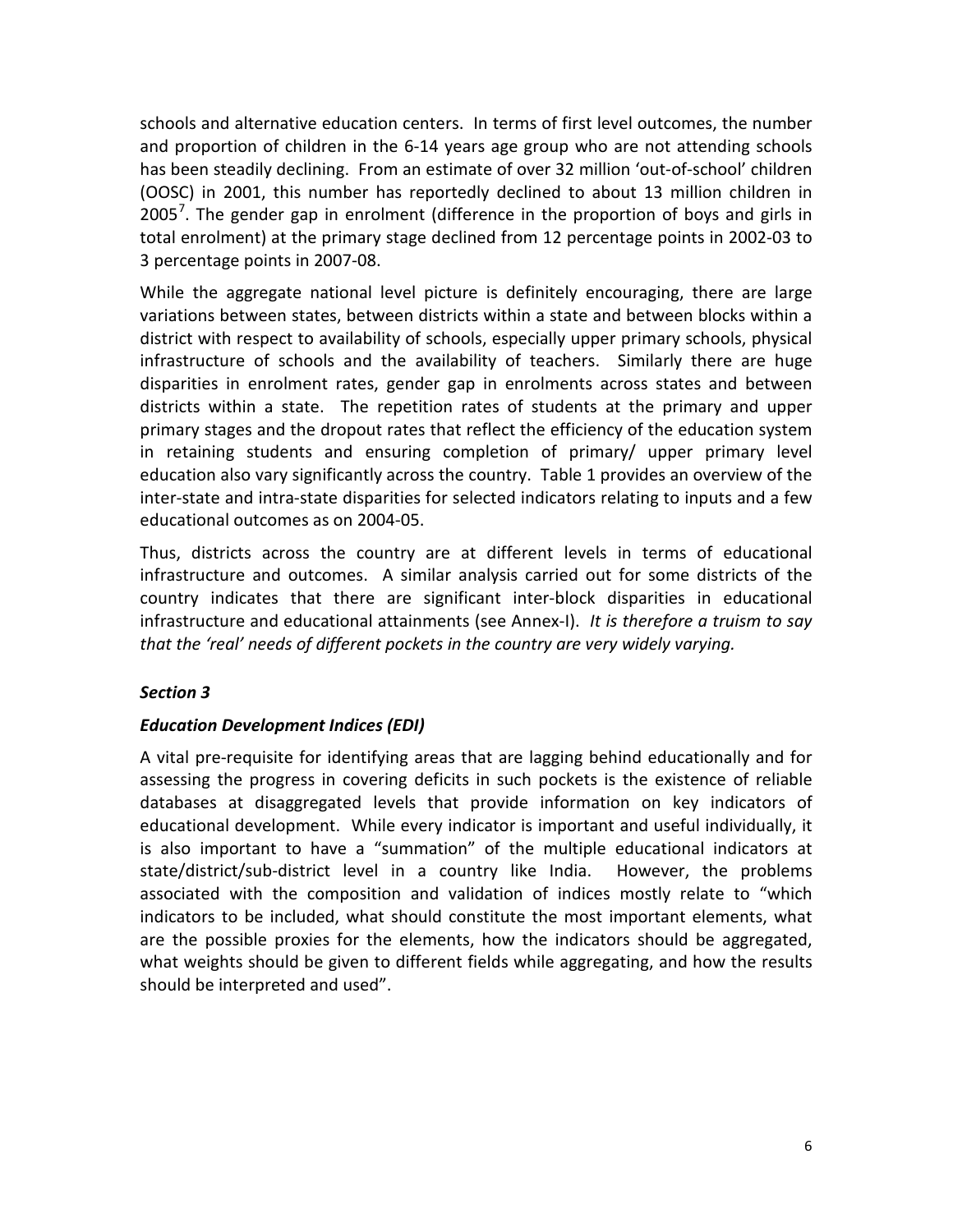| Table 1. Inter-state and Intra-state variations (across districts) in some education provision and output indicators |                                                       |                                             |                                                    |                                                |            |                                                    |                                               |                                                    |            |                        |            |              |                                                       |            |              |
|----------------------------------------------------------------------------------------------------------------------|-------------------------------------------------------|---------------------------------------------|----------------------------------------------------|------------------------------------------------|------------|----------------------------------------------------|-----------------------------------------------|----------------------------------------------------|------------|------------------------|------------|--------------|-------------------------------------------------------|------------|--------------|
| <b>State</b>                                                                                                         |                                                       | Student classroom ratio<br>(Primary grades) |                                                    | <b>Pupil Teacher Ratio</b><br>(Primary grades) |            |                                                    | <b>Primary: Upper Primary</b><br>school ratio |                                                    |            | Out of school (6-14) % |            |              | Gender gap (Upper Primary)                            |            |              |
|                                                                                                                      | <b>Variations across</b><br>districts within<br>state |                                             | <b>Variations across</b><br>districts within state |                                                |            | <b>Variations across</b><br>districts within state |                                               | <b>Variations across</b><br>districts within state |            |                        |            |              | <b>Variations across</b><br>districts within<br>state |            |              |
|                                                                                                                      | AVG*                                                  | <b>MAX</b>                                  | <b>MIN</b>                                         | <b>AVG</b>                                     | <b>MAX</b> | <b>MIN</b>                                         | <b>AVG</b>                                    | <b>MAX</b>                                         | <b>MIN</b> | <b>AVG</b>             | <b>MAX</b> | <b>MIN</b>   | <b>AVG</b>                                            | <b>MAX</b> | <b>MIN</b>   |
| AP                                                                                                                   | 31                                                    | 39                                          | 24                                                 | 28                                             | 34         | 22                                                 | 2.53                                          | 3.54                                               | 1.77       | 3.6                    | 8.1        | 0.4          | 5.3                                                   | 15.1       | 0.2          |
| Assam                                                                                                                | 55                                                    | 107                                         | 20                                                 | 32                                             | 85         | 8                                                  | 3.25                                          | 4.61                                               | 2.2        | 11.3                   | 18.2       | 4.9          | 3.1                                                   | 7.4        | 0.3          |
| Bihar                                                                                                                | 84                                                    | 117                                         | 64                                                 | 78                                             | 209        | 57                                                 | 3.6                                           | 6.56                                               | 2.57       | 10.5                   | 25.9       | 3.2          | 24.6                                                  | 48.2       | 8            |
| Chhattisgarh                                                                                                         | 36                                                    | 46                                          | 23                                                 | 38                                             | 50         | 24                                                 | 3.19                                          | 5.34                                               | 2.2        | 9.9                    | 33         | 2.2          | 9.5                                                   | 26.3       | 3.7          |
| Gujarat*                                                                                                             | 32                                                    | 44                                          | 23                                                 | 41                                             | 56         | 31                                                 | 1.5                                           | 3.43                                               | 1.11       | 3.1                    | 9          | 0.8          | 12.9                                                  | 32.1       | 0.6          |
| Haryana                                                                                                              | 47                                                    | 68                                          | 34                                                 | 43                                             | 50         | 34                                                 | 2.08                                          | 8.48                                               | 1.42       | 6.2                    | 15.7       | 1.2          | 2.4                                                   | 16.1       | 1.3          |
| HP                                                                                                                   | 18                                                    | 22                                          | 5                                                  | 22                                             | 27         | 6                                                  | 2.69                                          | 3.47                                               | 1.96       | 0.4                    | 1.6        | $\Omega$     | 4.9                                                   | 14.7       | 1.8          |
| Jharkhand                                                                                                            | 53                                                    | 81                                          | 34                                                 | 60                                             | 89         | 42                                                 | 3.79                                          | 5.33                                               | 2.63       | 6.8                    | 20.5       | $\mathbf{1}$ | 15.8                                                  | 37         | 2.8          |
| Karnataka                                                                                                            | 26                                                    | 39                                          | 17                                                 | 46                                             | 169        | 27                                                 | 1.97                                          | 2.77                                               | 1.39       | 2.1                    | 5          | 0.5          | 4.5                                                   | 13.1       | 0.9          |
| Kerala                                                                                                               | 25                                                    | 29                                          | 20                                                 | 26                                             | 30         | 24                                                 | 1.86                                          | 3.25                                               | 1.49       | 0.7                    | 4.3        | 0.1          | 3.4                                                   | 5.4        | $\mathbf{0}$ |
| <b>MP</b>                                                                                                            | 42                                                    | 322                                         | 27                                                 | 37                                             | 77         | 18                                                 | 2.8                                           | 5.72                                               | 1.76       | 3.0                    | 12.2       | 0.3          | 15                                                    | 35.8       | 3            |
| Maharashtra                                                                                                          | 34                                                    | 323                                         | 18                                                 | 33                                             | 46         | 16                                                 | 1.84                                          | 3.26                                               | 1.34       | 2.8                    | 13         | 0.5          | 6.6                                                   | 12.6       | 0.7          |
| Orissa                                                                                                               | 32                                                    | 42                                          | 24                                                 | 40                                             | 60         | 31                                                 | 2.88                                          | 4.62                                               | 1.68       | 3                      | 7.5        | 1.1          | 8.5                                                   | 26.2       | 4.3          |
| Punjab                                                                                                               | 29                                                    | 36                                          | 25                                                 | 33                                             | 44         | 28                                                 | 2.03                                          | 3.84                                               | 1.55       | 2.2                    | 9          | 0.1          | 7.6                                                   | 13         | 3.4          |
| Rajasthan                                                                                                            | 32                                                    | 101                                         | 19                                                 | 40                                             | 62         | 11                                                 | 2.82                                          | 6.65                                               | 1.67       | $\overline{2}$         | 15         | 0.4          | 26.4                                                  | 58.2       | 8.5          |
| <b>TN</b>                                                                                                            | 32                                                    | 50                                          | 25                                                 | 38                                             | 45         | 30                                                 | 2.66                                          | 3.46                                               | 1.31       | 1.5                    | 3.7        | 0.2          | 4.1                                                   | 9.3        | 1.3          |
| UP                                                                                                                   | 62                                                    | 85                                          | 41                                                 | 73                                             | 131        | 46                                                 | 3.63                                          | 7.73                                               | 2.11       | 6.4                    | 16.2       | 0.9          | 11.2                                                  | 36.7       | 0.6          |
| Uttaranchal                                                                                                          | 25                                                    | 44                                          | 17                                                 | 28                                             | 41         | 19                                                 | 2.94                                          | 3.99                                               | 2.48       | 0.5                    | 0.9        | 0.1          | 4.6                                                   | 12.6       | 0.6          |
| West Bengal                                                                                                          | 56                                                    | 106                                         | 32                                                 | 49                                             | 72         | 34                                                 | 5.3                                           | 7.64                                               | 2.84       | 4.7                    | 19.5       | 1.3          | 2.8                                                   | 20.7       | 0            |

Source: DISE (2004-05), PMIS, 2005

\* AVG: Average; MAX: Maximum among districts; MIN: Minimum among districts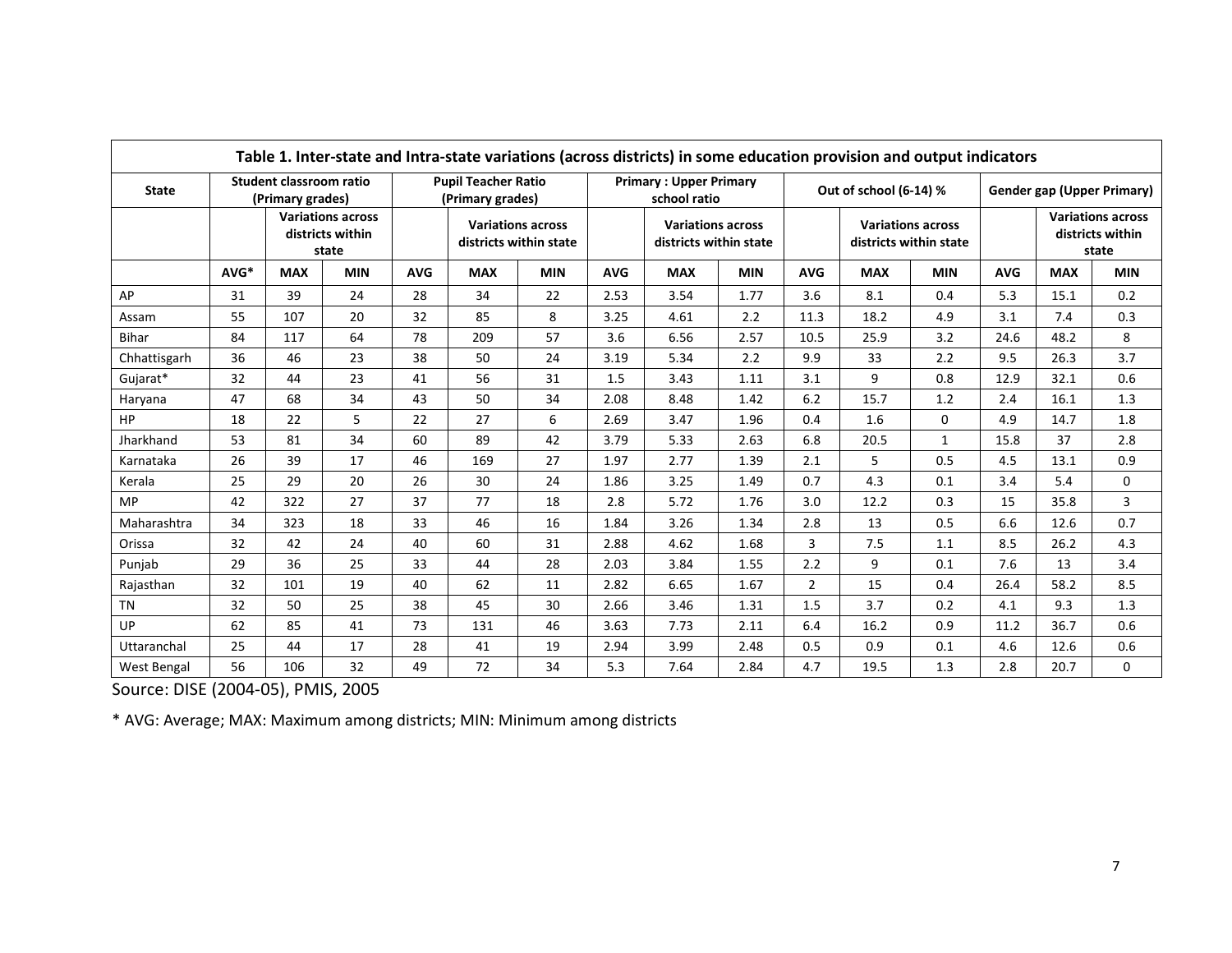Internationally, UNESCO $<sup>8</sup>$  $<sup>8</sup>$  $<sup>8</sup>$  compares the "Education for All Development Index (EDI)" for</sup> various nations, in which India figures at the  $105<sup>th</sup>$  position among 127 nations in 2005 (UNESCO- GMR, 2004), but moved a couple of places up to be ranked  $102<sup>nd</sup>$  among 129 nations (UNESCO- GMR, 2009). There have been various efforts to construct Education Development Indices (EDIs) in India. The Ministry of Human Resource Development (MHRD)-supported study in 1998-99 (GOI, 1999) and the Planning Commissionsponsored study conducted by the Institute of Applied Manpower Research (IAMR) (Yadav and Srivastava, 2005) are the two notable efforts in this context. Both studies endeavor to compare EDIs across states. All these estimations of EDIs, however, look at certain outcomes in education sectors, leaving out the process and inputs. These efforts were also limited at state level comparisons, which camouflaged variations within these states.

The effort towards developing district level educational development indices, and that too taking into account education development related indicators related to dimensions such as inputs and equity was carried out by Jhingran and Sankar (2006)<sup>[9](#page-32-8)</sup> for the year 2003-04. For this particular analysis, separate indices were developed at district level for the status of various dimensions of education development as well as a consolidated "Education Development Index" (EDI) indicating the overall progress towards achievement of Universal Elementary Education (UEE). The EDI constructed for this analysis is a summation of the following indices—input index, equity index and outcome index.

The parameters used for this analysis and their definitions are described below.

*(i) Input Index*: This index sums up the different indices that describe the extent of inputs—both physical and qualitative—including those related to access, infrastructure and human resources, i.e. teachers. These indices are:

- *Access Index*: This summarizes the indicators related to primary school coverage (both in terms of area as well as the number of children in the age group of 6-10 years of age and the availability of upper primary schools (in comparison with primary schools). It includes coverage of the following:
	- (a) Primary schools' coverage an index using primary schools per 1000 child population of 6-10 years and number of primary schools per square km (thus adjusted for both area density and population density).
	- (b) Ratio of the number of upper primary schools to primary schools.
- *Infrastructure Index*: This is an integration of indicators relating to the availability of classrooms, toilets and drinking water facility, at both the primary and upper primary levels. It covers the following:
	- (a) Percentage of classrooms available against requirement
	- (b) Percentage of schools with common toilets
	- (c) Percentage of schools with drinking water facility.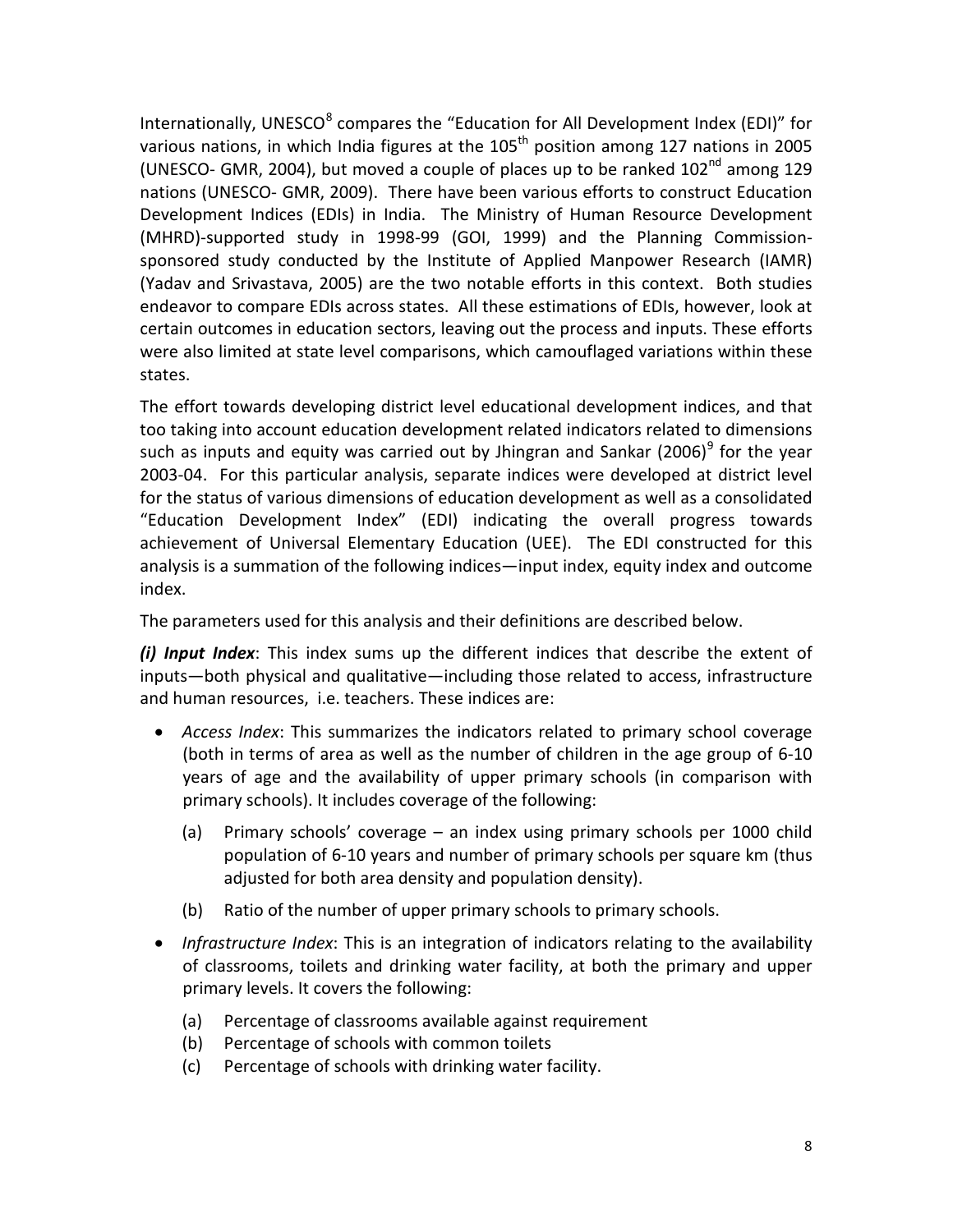• *Teacher Index*: The Pupil-Teacher Ratio (PTR) at the primary and upper primary levels together has been used for creating an index of teachers.

**(ii)** *Equity Index*: This index includes:

- Girls' age-specific enrolment ratio (as a percentage of the girls in the 6-14 year age group enrolled in school on the basis of the Census 2001 data).
- The female literacy rate of Census 2001 as a comparison to gauge the current level of girls' enrollment vis-à-vis the historical backlog.
- **(iii) Outcome Index**: This index includes the following indicators relating to enrollment and completion rates:
	- Percentage of children enrolled (6-14 years) Household survey
	- Enrollment in grade V/ Enrollment in grade I (Crude primary completion rate)
	- Enrollment in grade VIII/ Enrollment in grade I (Crude elementary completion rate)

The EDI construction is structurally presented in Figure 1. The data used for this analysis were taken mostly from District Information System for Education (DISE), while some of the information was derived from Household Child Survey (SSA), Census 2001 etc.

| Figure 1: Structural Representation of the EDI |                                |                          |                              |                       |  |  |  |  |  |  |
|------------------------------------------------|--------------------------------|--------------------------|------------------------------|-----------------------|--|--|--|--|--|--|
| <b>Dimension</b>                               | Indicator                      | <b>Dimension Indices</b> | Sub-EDI<br><b>Indicators</b> | <b>INDEX</b>          |  |  |  |  |  |  |
| Access                                         | <b>Primary School Coverage</b> | <b>Access Index</b>      |                              |                       |  |  |  |  |  |  |
|                                                | Primary: UP ratio              |                          |                              |                       |  |  |  |  |  |  |
|                                                | Classroom availability         | Infrastructure           | <b>INPUT INDEX</b>           |                       |  |  |  |  |  |  |
| Infrastructure                                 | Toilets availability           | Index                    |                              |                       |  |  |  |  |  |  |
|                                                | Drinking water availability    |                          |                              |                       |  |  |  |  |  |  |
| Teacher                                        | <b>PTR</b>                     | Teacher Index            |                              |                       |  |  |  |  |  |  |
| Enrolment                                      | % of 6-14 years in school      | Enrolment Index          | OUTPUT/                      |                       |  |  |  |  |  |  |
|                                                | Primary school completion      |                          | <b>OUTCOME</b>               |                       |  |  |  |  |  |  |
| Completion                                     | UP completion                  | Completion Index         | <b>INDEX</b>                 |                       |  |  |  |  |  |  |
|                                                | Girls' enrolment               |                          | <b>EQUITY</b>                | EDUCATION DEVELOPMENT |  |  |  |  |  |  |
| Equity                                         | Female literacy                | Equity Index             | <b>INDEX</b>                 |                       |  |  |  |  |  |  |

#### *Analysis of EDI status of states*

Of the 19 major states considered for this analysis, Himachal Pradesh (HP) has the best input-related indices (especially the access- and teacher-related ones) $^{10}$ , while Kerala has the better equity and outcome-related index compared to all other states. Overall, HP, Kerala and Uttarakhand top the EDI rankings. As expected, Bihar, Jharkhand and Uttar Pradesh (UP) figured at the bottom of the EDI rankings. However, within each state, various districts vary widely in terms of EDIs, rendering *an overall state level EDI quite meaningless*. For example in HP, the EDI of the best district is 0.77 while that of the worst district is 0.54. Similarly, within Bihar, the EDIs of the best and worst districts are 0.17 and 0.32, respectively. District level variations in EDI are the least in Kerala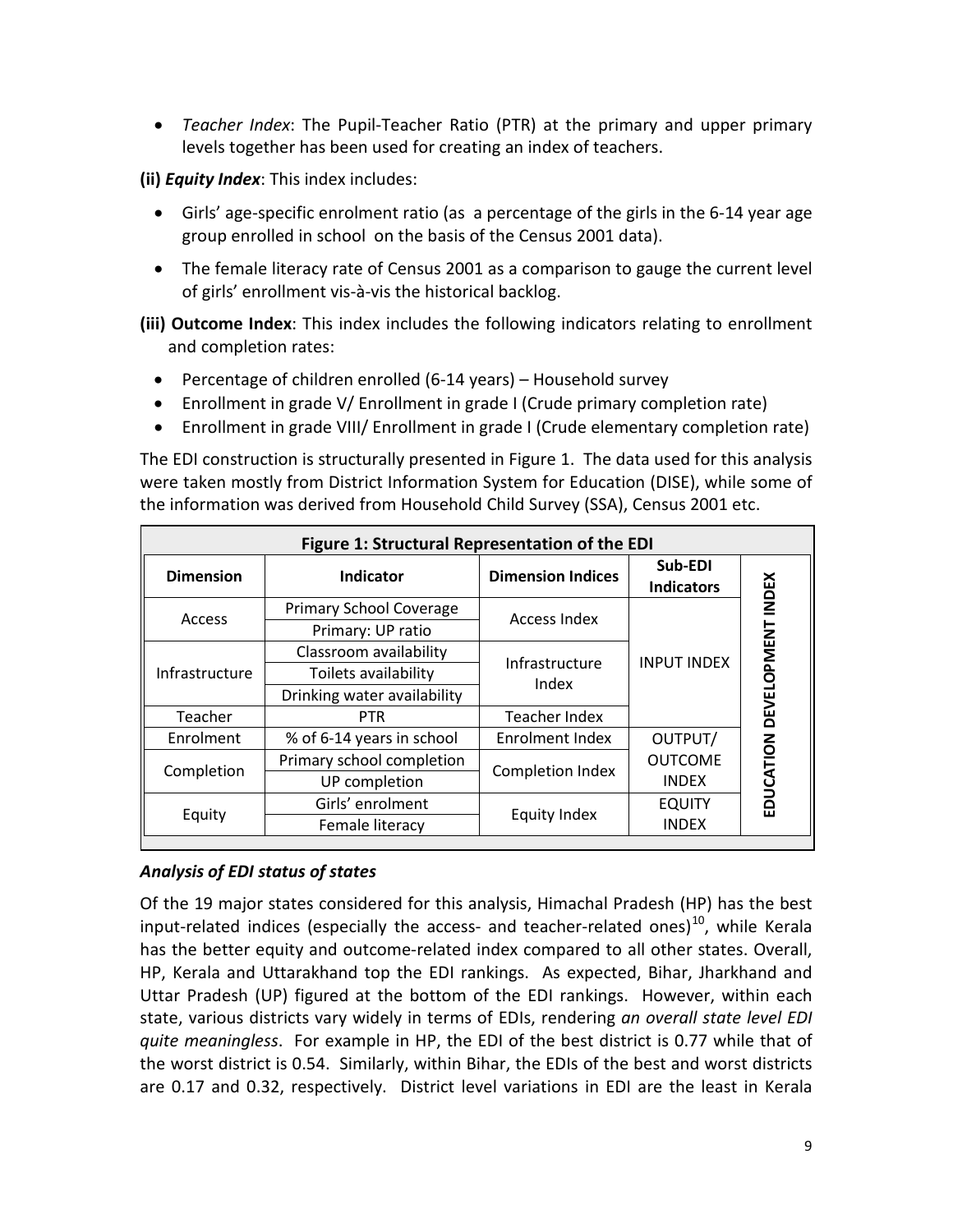| Table 2. State Level Education Development-related Indices and the Worst and Best District<br><b>Level Educational Indices within States</b> |                                                                                              |                            |                  |           |       |             |                     |      |                      |                                                              |                  |      |  |
|----------------------------------------------------------------------------------------------------------------------------------------------|----------------------------------------------------------------------------------------------|----------------------------|------------------|-----------|-------|-------------|---------------------|------|----------------------|--------------------------------------------------------------|------------------|------|--|
|                                                                                                                                              |                                                                                              |                            |                  |           |       |             |                     |      |                      |                                                              |                  |      |  |
|                                                                                                                                              |                                                                                              | <b>State Level Indices</b> |                  |           |       |             |                     |      |                      | District Level Indices - Indices of Best and Worst Districts |                  |      |  |
|                                                                                                                                              |                                                                                              |                            |                  |           |       | Input index | <b>Equity index</b> |      | <b>Outcome index</b> |                                                              | <b>EDI</b> index |      |  |
|                                                                                                                                              | index<br>Input                                                                               | Equity<br>index            | Outcome<br>index | EDI index | Worst | Best        | Worst               | Best | Worst                | Best                                                         | Worst            | Best |  |
| AP                                                                                                                                           | 0.51                                                                                         | 0.16                       | 0.70             | 0.56      | 0.25  | 0.46        | 0.09                | 0.65 | 0.49                 | 0.83                                                         | 0.34             | 0.57 |  |
| Assam                                                                                                                                        | 0.60                                                                                         | 0.50                       | 0.28             | 0.45      | 0.21  | 0.43        | 0.48                | 0.78 | 0.30                 | 0.58                                                         | 0.28             | 0.51 |  |
| Bihar                                                                                                                                        | 0.10                                                                                         | 0.24                       | 0.01             | 0.07      | 0.09  | 0.18        | 0.21                | 0.63 | 0.17                 | 0.42                                                         | 0.17             | 0.32 |  |
| Chhattisgarh                                                                                                                                 | 0.31<br>0.43<br>0.30<br>0.20<br>0.27<br>0.09<br>0.74<br>0.45<br>0.27<br>0.16<br>0.60<br>0.18 |                            |                  |           |       |             |                     |      |                      |                                                              |                  |      |  |
| Gujarat                                                                                                                                      | 0.50                                                                                         | 0.65                       | 0.56             | 0.54      | 0.27  | 0.40        | 0.53                | 0.81 | 0.32                 | 0.69                                                         | 0.37             | 0.55 |  |
| Haryana                                                                                                                                      | 0.36                                                                                         | 0.60                       | 0.54             | 0.47      | 0.21  | 0.34        | 0.47                | 0.82 | 0.44                 | 0.77                                                         | 0.34             | 0.55 |  |
| <b>HP</b>                                                                                                                                    | 0.73                                                                                         | 0.81                       | 0.90             | 0.82      | 0.31  | 0.74        | 0.68                | 0.88 | 0.69                 | 0.92                                                         | 0.54             | 0.77 |  |
| Jharkhand                                                                                                                                    | 0.14                                                                                         | 0.37                       | 0.11             | 0.15      | 0.12  | 0.23        | 0.27                | 0.72 | 0.24                 | 0.49                                                         | 0.21             | 0.39 |  |
| Karnataka                                                                                                                                    | 0.49                                                                                         | 0.68                       | 0.82             | 0.66      | 0.25  | 0.36        | 0.56                | 0.89 | 0.57                 | 0.97                                                         | 0.43             | 0.68 |  |
| Kerala                                                                                                                                       | 0.56                                                                                         | 0.91                       | 0.99             | 0.79      | 0.32  | 0.40        | 0.82                | 0.96 | 0.77                 | 0.97                                                         | 0.58             | 0.68 |  |
| Maharashtra                                                                                                                                  | 0.50                                                                                         | 0.73                       | 0.69             | 0.61      | 0.25  | 0.39        | 0.51                | 0.88 | 0.34                 | 0.83                                                         | 0.32             | 0.62 |  |
| <b>MP</b>                                                                                                                                    | 0.32                                                                                         | 0.59                       | 0.61             | 0.48      | 0.16  | 0.30        | 0.31                | 0.82 | 0.40                 | 0.79                                                         | 0.32             | 0.54 |  |
| Orissa                                                                                                                                       | 0.36                                                                                         | 0.58                       | 0.48             | 0.44      | 0.20  | 0.29        | 0.43                | 0.82 | 0.34                 | 0.68                                                         | 0.30             | 0.51 |  |
| Punjab                                                                                                                                       | 0.54                                                                                         | 0.38                       | 0.76             | 0.62      | 0.27  | 0.37        | 0.36                | 0.75 | 0.50                 | 0.92                                                         | 0.41             | 0.63 |  |
| Rajasthan                                                                                                                                    | 0.40                                                                                         | 0.54                       | 0.39             | 0.41      | 0.19  | 0.38        | 0.38                | 0.78 | 0.28                 | 0.64                                                         | 0.28             | 0.51 |  |
| TN                                                                                                                                           | 0.39                                                                                         | 0.77                       | 0.85             | 0.64      | 0.22  | 0.44        | 0.70                | 0.94 | 0.65                 | 0.88                                                         | 0.50             | 0.66 |  |
| UP                                                                                                                                           | 0.25                                                                                         | 0.46                       | 0.25             | 0.27      | 0.16  | 0.32        | 0.35                | 0.81 | 0.16                 | 0.59                                                         | 0.22             | 0.47 |  |
| Uttaranchal                                                                                                                                  | 0.65                                                                                         | 0.74                       | 0.59             | 0.63      | 0.25  | 0.42        | 0.68                | 0.84 | 0.46                 | 0.75                                                         | 0.42             | 0.57 |  |
| W. Bengal                                                                                                                                    | 0.38                                                                                         | 0.62                       | 0.40             | 0.41      | 0.13  | 0.43        | 0.37                | 0.87 | 0.22                 | 0.63                                                         | 0.20             | 0.53 |  |

wherein the best and worst districts have EDIs of 0.68 and 0.58, respectively (see Table 2).

*Source: Author's estimations*

The analysis was carried out for 500 districts in the big states of India, leaving out states in North East (Except Assam), smaller states like Goa and Union Territories. The states in North East and Union Territories (UT) have different types of needs that cannot be compared with other bigger districts and hence their omission from this analysis is not going to affect the relative analysis here.

If the ranks of the 500 districts are analyzed for the various indices, the inter-district variations within each state become even starker. The states of Bihar, UP and Jharkhand account for more than 80 per cent of the districts belonging to the bottom 100 in terms of the overall input index. Similarly, in the outcome index rankings, the top 50 districts are from Kerala (13 districts), TN (12), HP (7), Karnataka (8), Maharashtra (4) and AP and Punjab (3 each). The lowest ranking districts are mainly from states like Bihar and Jharkhand. Needless to say, there are wide inter-district variations not only across the country, but even within states. See table 3. It is also clear that the districts which are better off in terms of inputs are also the ones with better output and outcome indicators.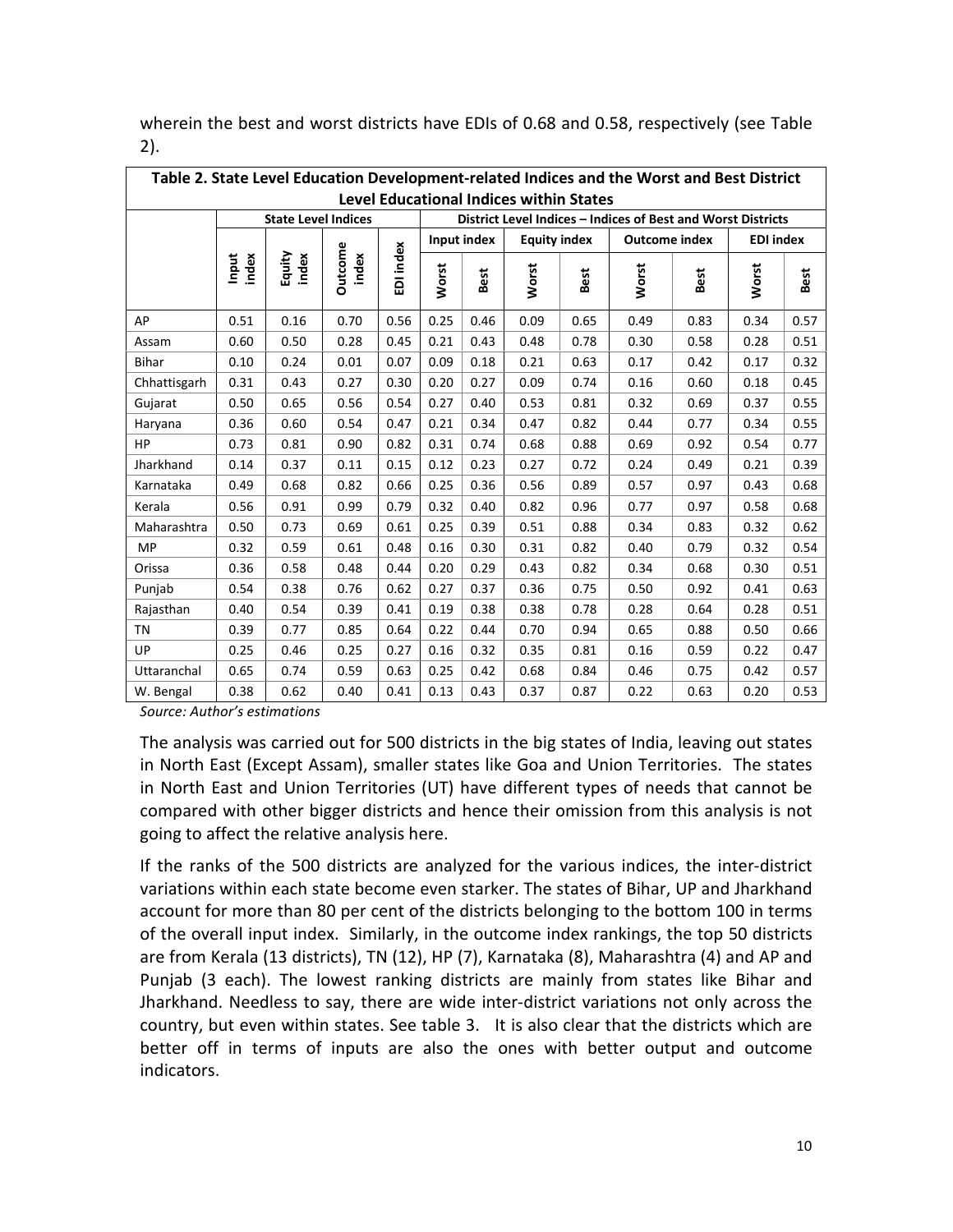| Table 3. Distribution of the Top and Bottom 100 Districts across States on Various Education |                                    |                             |                                   |                             |                                   |                             |                                   |                             |                                   |  |  |  |
|----------------------------------------------------------------------------------------------|------------------------------------|-----------------------------|-----------------------------------|-----------------------------|-----------------------------------|-----------------------------|-----------------------------------|-----------------------------|-----------------------------------|--|--|--|
|                                                                                              | <b>Development-related Indices</b> |                             |                                   |                             |                                   |                             |                                   |                             |                                   |  |  |  |
|                                                                                              | <b>Total</b>                       |                             | <b>INPUT INDEX</b>                |                             | <b>OUTCOME INDEX</b>              |                             | <b>EQUITY INDEX</b>               | <b>EDI INDEX</b>            |                                   |  |  |  |
|                                                                                              | No. of<br>Dis-<br>tricts           | <b>Top 100</b><br>districts | <b>Bottom</b><br>100<br>districts | <b>Top 100</b><br>districts | <b>Bottom</b><br>100<br>districts | <b>Top 100</b><br>districts | <b>Bottom</b><br>100<br>districts | <b>Top 100</b><br>districts | <b>Bottom</b><br>100<br>districts |  |  |  |
| AP                                                                                           | 23                                 | $\mathbf{1}$                |                                   | $\overline{7}$              |                                   |                             | 17                                | $\overline{3}$              |                                   |  |  |  |
| Assam                                                                                        | 23                                 | 5                           |                                   |                             | 5                                 | $\mathbf{1}$                | $\overline{2}$                    |                             | $\overline{2}$                    |  |  |  |
| <b>Bihar</b>                                                                                 | 37                                 |                             | 37                                |                             | 35                                |                             | 25                                |                             | 37                                |  |  |  |
| Chhattisgarh                                                                                 | 13                                 |                             |                                   |                             | $\overline{2}$                    |                             | 3                                 |                             | $\overline{3}$                    |  |  |  |
| Gujarat                                                                                      | 25                                 | 14                          |                                   |                             | $\mathbf{1}$                      | 6                           |                                   | $\overline{4}$              |                                   |  |  |  |
| Haryana                                                                                      | 17                                 | $\mathbf{1}$                |                                   | $\overline{2}$              |                                   | $\overline{2}$              | $\mathbf{1}$                      | $\overline{3}$              |                                   |  |  |  |
| HP                                                                                           | 12                                 | 12                          |                                   | 10                          |                                   | 10                          |                                   | 12                          |                                   |  |  |  |
| Jharkhand                                                                                    | 20                                 |                             | 17                                |                             | 17                                |                             | 11                                |                             | 18                                |  |  |  |
| Karnataka                                                                                    | 27                                 | 13                          |                                   | 20                          |                                   | $\overline{7}$              |                                   | 20                          |                                   |  |  |  |
| Kerala                                                                                       | 14                                 | 14                          |                                   | 14                          |                                   | 14                          |                                   | 14                          |                                   |  |  |  |
| Maharashtra                                                                                  | 34                                 | 13                          |                                   | 9                           | $\overline{2}$                    | 18                          | $\mathbf{1}$                      | 12                          | $\mathbf{1}$                      |  |  |  |
| <b>MP</b>                                                                                    | 45                                 |                             | 8                                 | 5                           |                                   | 4                           | $\overline{2}$                    | $\overline{2}$              | $\mathbf{1}$                      |  |  |  |
| Orissa                                                                                       | 30                                 |                             |                                   |                             | 5                                 | 6                           | 6                                 |                             | $\overline{2}$                    |  |  |  |
| Punjab                                                                                       | 17                                 | 10                          |                                   | 9                           |                                   |                             | 8                                 | 8                           |                                   |  |  |  |
| Rajasthan                                                                                    | 32                                 | 3                           | $\overline{2}$                    |                             | 8                                 | $\overline{2}$              | $\overline{2}$                    |                             | $\overline{7}$                    |  |  |  |
| <b>TN</b>                                                                                    | 29                                 | $\mathbf{1}$                |                                   | 23                          |                                   | 17                          |                                   | 19                          |                                   |  |  |  |
| UP                                                                                           | 70                                 | $\mathbf{1}$                | 29                                |                             | 22                                | $\mathbf{1}$                | 20                                |                             | 26                                |  |  |  |
| Uttaranchal                                                                                  | 13                                 | 11                          |                                   | $\mathbf{1}$                |                                   | $\overline{7}$              |                                   | $\overline{2}$              |                                   |  |  |  |
| W. Bengal                                                                                    | 19                                 | $\mathbf{1}$                | $\overline{7}$                    |                             | 3                                 | 5                           | $\overline{2}$                    | $\mathbf{1}$                | 3                                 |  |  |  |

#### **Socio-economically disadvantaged districts and EDIs**

To understand the relationship between social and economic disadvantage and educational development, an analysis of the EDIs (also other related sub-components, especially the Input Index) of districts with significantly higher proportion of Scheduled Caste (SC), Scheduled Tribe (ST), Muslim and below poverty line (BPL) population was undertaken.

Districts with sizable SC population are highly dispersed across EDI and Input Index quartiles and percentiles. In the case of districts with sizable ST population<sup>11</sup>, the Input Index distribution shows an equitable distribution, indicating that these districts are not deprived specifically of inputs (access, infrastructure and teachers). However, in the Outcome Index and EDI quartile distribution, more than 80 % of these ST districts belong to the lowest 2 quartiles, indicating that while inadequate infrastructure (input) is not a serious problem in these districts, translating these inputs into outcomes has remained a challenge. Similarly, more than 2/3rds of the districts with high Muslim concentration are in the lowest 2 quartiles of the Input Index, and more than 77% of them are in the lowest 2 quartiles of Outcome Index and EDIs. See Graph 1 below.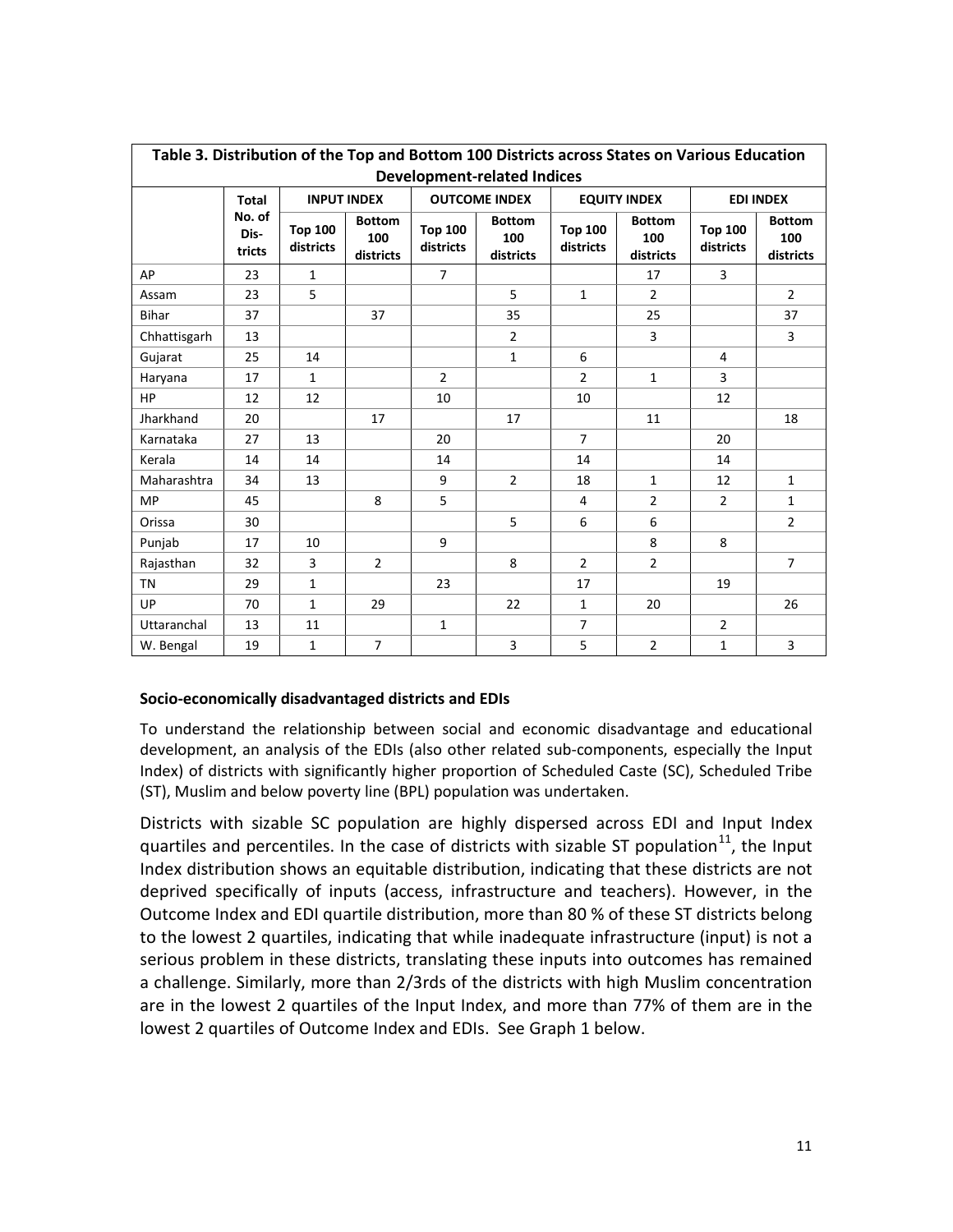



All the districts with more than 50,000 out-of-school children fall in the lower 2 quartiles of EDI, and more importantly, 75% of these districts are among the 100 districts of the country with the lowest EDIs. The same pattern is observed in an analysis of the status of these districts for the Input Index. Interestingly, more than 75% of the districts with more than 50,000 children out-of-school are the districts with more than 25% of the population living below poverty line (BPL).

Similar analysis of EDIs with high proportion of population below poverty line (BPL) was also undertaken. Around 70% of the districts with more than 25% of BPL population fall under the lowest two quartiles of input, outcome and overall EDIs. See Graph 2 below. More than half of the districts with Muslim population of more than 20% are also the districts with more than 25% population below the poverty line.





*This analysis indicates that there is a significant correlation between social disadvantage, economic deprivation and educational deficiency*. This corroborates the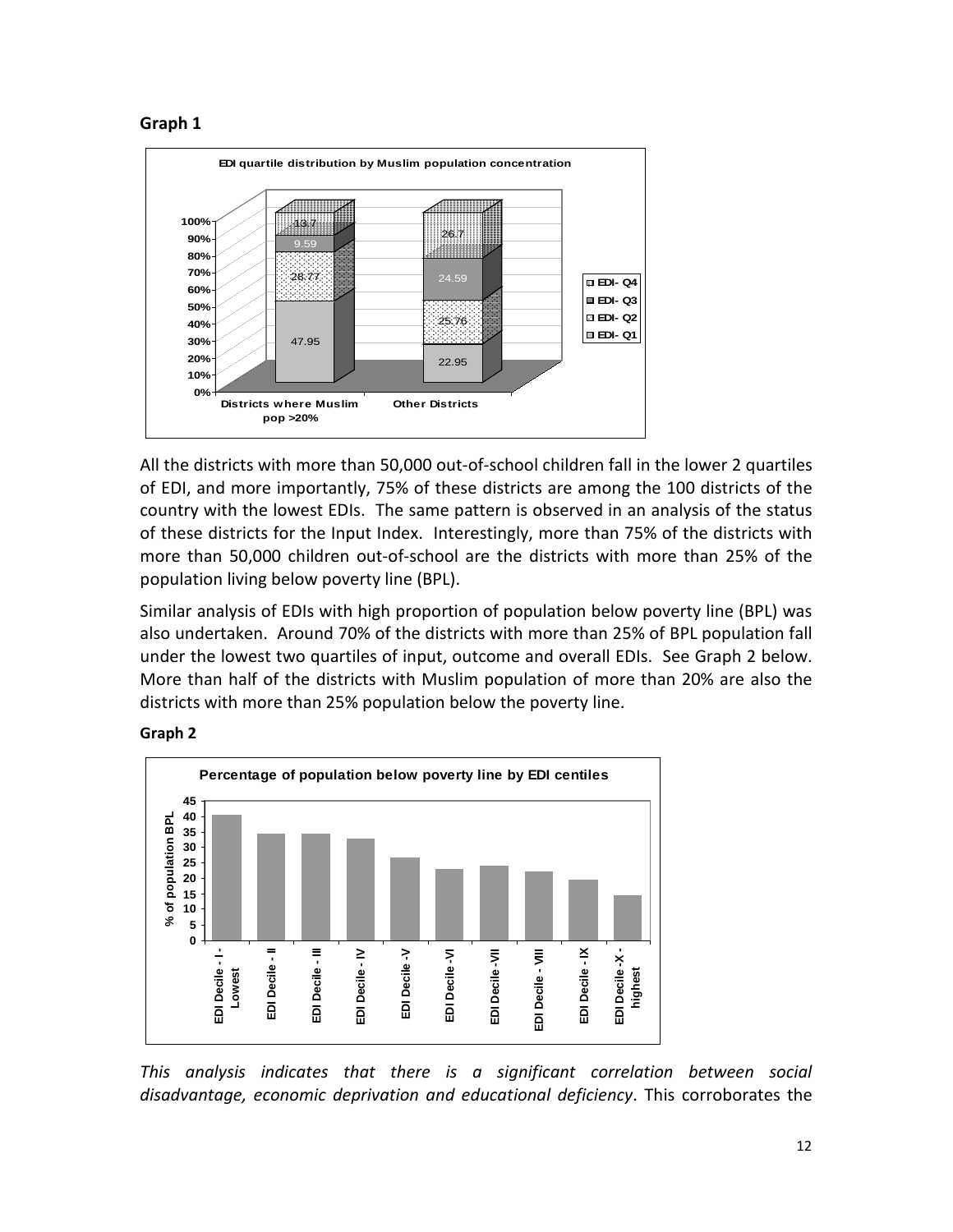commonly held viewpoint that various kinds of inequalities interact with and reinforce each other. Multi-dimensional deprivation operates to confine some geographical pockets and social groups in 'inequality traps'. The cause for worry is that these disadvantaged districts and blocks within a district also have relatively poorer school infrastructure.

#### **Section 4**

### **State and District level financial allocations under SSA in the early years: Did investments reflect need?**

#### *EDI and PCA*

While the construction of EDI is useful in understanding the relative development of education provision and outcomes spatially, of various states and districts, and benchmarking them, it becomes meaningful when used as evidence for targeting funds and facilitating better implementation strategies. It would be appropriate that districts with a large infrastructure gap, greater shortage of teachers, high proportion of children not attending schools, high dropout rates or high gender gaps in enrolment would need proportionately higher financial resources to make up for the greater distance they need to cover for achieving universalization of elementary education. It is not our argument that all problems of educational deprivation can be addressed by higher financial investment. But higher financial allocations to districts that have clearly identified 'greater needs' would be the first step in ensuring an equitable approach to the problem of large educational disparities in our country.

Per Child Allocation (PCA) under SSA as an indicator is used here to examine whether the allocations of funds are going in an equity oriented manner, i.e. in accordance with relative need as evidenced by the indicators of educational inputs and outcomes. In an ideal situation, the PCA of educationally lagging states / districts should be higher than those of better off states / districts. The PCA of SSA funds in the year 2004-05 is analyzed vis-à-vis EDI in 2003-04 both at state and district levels to see whether the more deprived regions, which are also the more deserving ones, were allocated relatively higher funds. These allocations were made before such a disaggregated district level analysis of provisions and outcomes were made through EDIs. A similar analysis that compares SSA allocations to states and districts during 2007-08 and 2008- 09 to the EDIs are presented in the next section.

#### *EDI 2003-04 and PCA 2004-05*

The analysis that we present below indicates that in the early years of SSA, financial investments seem to have had no relationship with educational disadvantage. In several parts of the country, educationally and economically better off regions were able to get higher resource allocations, while the 'worse-off' areas ended up getting a smaller share of resources. *Thus, per child allocations (PCA) in SSA were lower in a large proportion of the educationally most disadvantaged districts of the country.*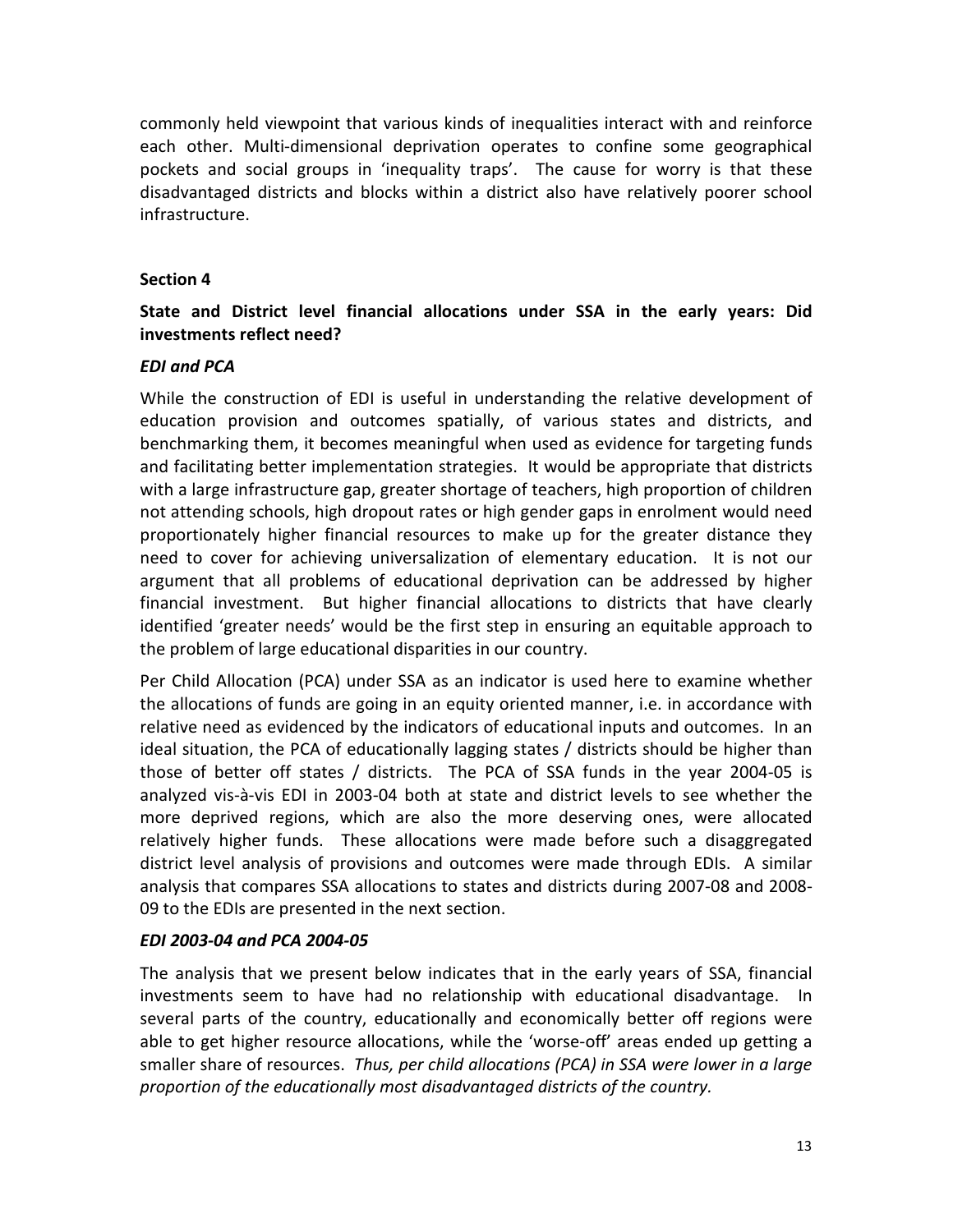At the state level, HP, which has the highest EDIs, also received the maximum financial allocations per child. In Uttarakhand, where the PCA (2004-05) under SSA were quite high, also had the District Primary Education Program (DPEP) funds in six districts till March 2006. Thus the PCA in Uttarakhand were actually even higher than the figures included in this analysis. States like Chhattisgarh and MP, both somewhat are at the bottom in EDI rankings had also allocated more than Rs.1000 per child under SSA in the past couple of years. Interestingly, PCAs of AP, Bihar, Gujarat, Kerala and UP were below Rs.500/- – though they were all at different levels in terms of EDI rankings – Kerala at the top, AP and Gujarat in the middle and Bihar and UP at the bottom. There was really no pattern in the per-child SSA financial allocations across states.

There was also a clear disconnect between the 'real investment needs' of the districts and the actual allocations made on an annual basis under SSA in 2004-05. The correlation analysis between various EDI components and the district-wise per child allocations and expenditures for the 500 districts demonstrates this complete disconnect between needs and financial allocations / expenditures. Also see the spread of districts with no clear patterns in terms of PCA and EDI in graph 1.

| <b>Table 4 Correlation Matrix</b> |          |           |           |              |             |              |       |            |            |  |  |
|-----------------------------------|----------|-----------|-----------|--------------|-------------|--------------|-------|------------|------------|--|--|
| Indices of: $\rightarrow$         |          | Infrastru |           |              | OUT-        | <b>EQUIT</b> |       |            |            |  |  |
| ₩                                 | Access   | cture     | Teacher   | <b>INPUT</b> | <b>COME</b> | Υ            | EDI   | <b>PCA</b> | <b>PCE</b> |  |  |
| Infrastructure                    | 0.3336   | 1         |           |              |             |              |       |            |            |  |  |
| Teacher                           | 0.4202   | 0.2943    |           |              |             |              |       |            |            |  |  |
| Outcome                           | 0.4069   | 0.5784    | 0.4027    | 0.6302       | 1           |              |       |            |            |  |  |
| Equity                            | 0.4135   | 0.4672    | 0.3387    | 0.5454       | 0.6537      | 1            |       |            |            |  |  |
| <b>PCA</b>                        | 0.2096   | $-0.0632$ | 0.4167    | 0.2239       | $-0.0342$   | 0.0254       | 0.042 | 1          |            |  |  |
| <b>PCE</b>                        | 0.2038   | 0.0135    | 0.4142    | 0.2612       | $-0.0045$   | 0.0501       | 0.075 | 0.896      |            |  |  |
| PCE as % of PCA                   | $-0.021$ | 0.1617    | $-0.0267$ | 0.0661       | 0.0551      | 0.0615       | 0.063 | $-0.098$   | 0.311      |  |  |

**Graph 3. EDI (2003-04) and Per Child Allocations (2004-05)**

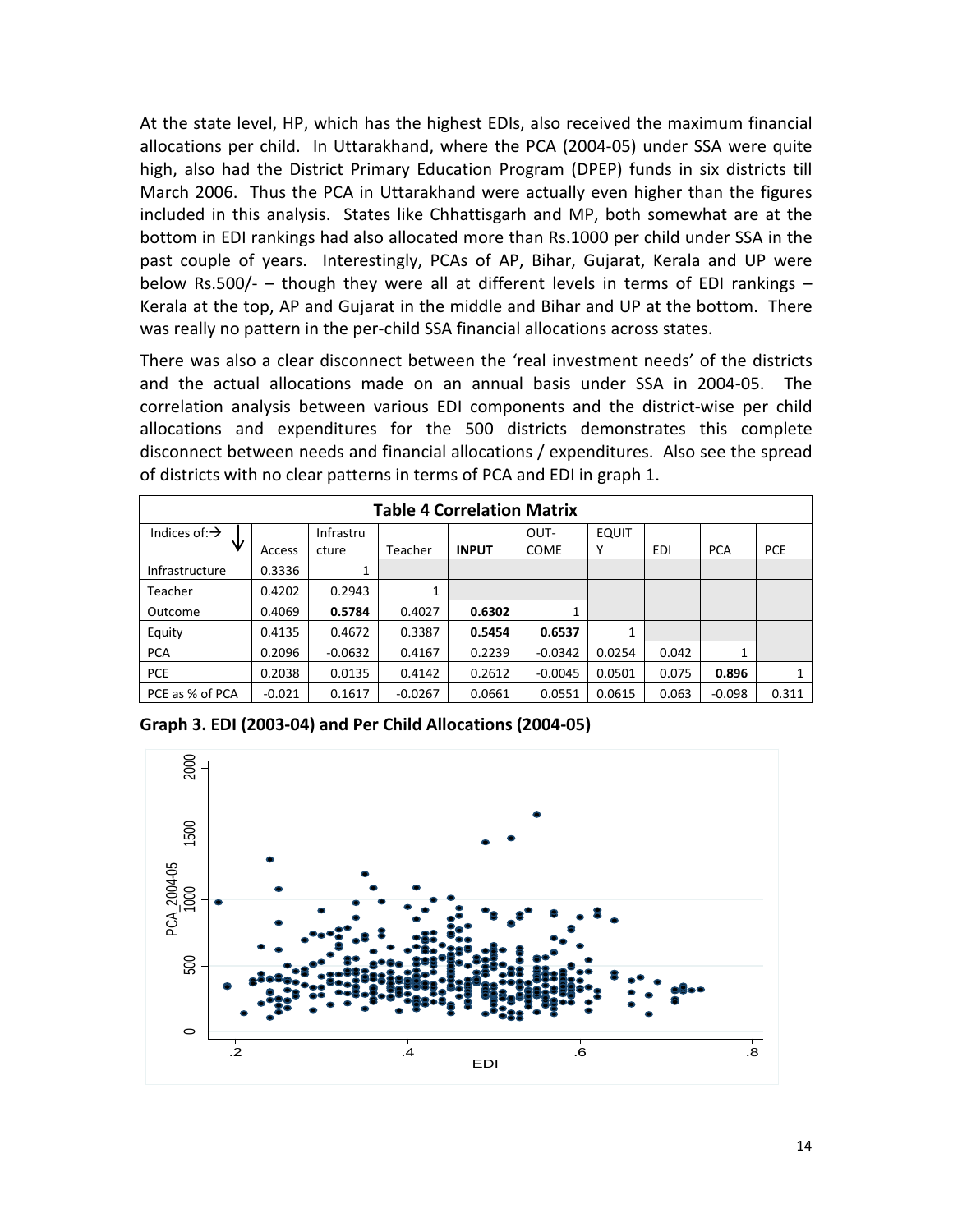The matrix in Table 5 illustrates the overall distribution of EDIs and allocation per child by EDI quartiles and per-child allocation quartiles. Unfortunately, most of the states with a higher proportion of districts in the two lower quartiles of EDIs also have more districts in the lower quartile of per child allocations of SSA funds. 30 districts in the country that fall in the category of the worst EDIs as well as the lowest PCA allocations belonged to the state of Bihar in contrast to the 24 districts which have some of the best EDIs as well as highest PCA (half of which are in HP). *This is definitely an inequitable and undesirable situation.* 

| TABLE 5. Per Child Allocation quartiles and EDI quartiles: Distribution of districts across States |                             |                        |                   |                 |                         |           |  |  |  |  |
|----------------------------------------------------------------------------------------------------|-----------------------------|------------------------|-------------------|-----------------|-------------------------|-----------|--|--|--|--|
|                                                                                                    | PCA Quartiles $\rightarrow$ | $PCA - Q1$<br>(Lowest) | $PCA - Q2$        | $PCA - Q3$      | $PCA - QA$<br>(Highest) | Total     |  |  |  |  |
| <b>EDI</b>                                                                                         | Mean                        | 264                    | 374.8             | 504.09          | 832.68                  | 491.6     |  |  |  |  |
| <b>Quartiles</b>                                                                                   | Std Dev                     | 49.51                  | 29.4              | 55.67           | 201.68                  | 238.1     |  |  |  |  |
|                                                                                                    | Min                         | 119                    | 326               | 427             | 607                     | 119       |  |  |  |  |
|                                                                                                    | Max                         | 325                    | 426               | 604             | 1483                    | 1483      |  |  |  |  |
|                                                                                                    |                             | 30 dists               | 34 dists          | 34 dists        | 35 dists                |           |  |  |  |  |
|                                                                                                    |                             | AP(1)                  | Assam (1)         | Assam (1)       | Chattisgarh (4)         |           |  |  |  |  |
|                                                                                                    | $EDI-1$                     | Assam (3)              | <b>Bihar (13)</b> | Bihar (2)       | Jharkhand (9)           |           |  |  |  |  |
| Mean                                                                                               | 0.2878947                   | <b>Bihar (22)</b>      | Haryana (1)       | Jharkhand (4)   | MP(1)                   |           |  |  |  |  |
| Std Dev                                                                                            | 0.0473391                   | Jharkhand (1)          | Jharkhand (5)     | MH(1)           | Orissa (1)              | 133 dists |  |  |  |  |
| Min                                                                                                | 0.17                        | UP(3)                  | Orissa (2)        | MP(1)           | Rajasthan (5)           |           |  |  |  |  |
| Max                                                                                                | 0.35                        |                        | <b>UP</b> (8)     | Orissa (3)      | UP (15)                 |           |  |  |  |  |
|                                                                                                    |                             |                        | W.Bengal (4)      | Rajasthan (4)   |                         |           |  |  |  |  |
|                                                                                                    |                             |                        |                   | UP (17)         |                         |           |  |  |  |  |
|                                                                                                    |                             |                        |                   | W. Bengal (1)   |                         |           |  |  |  |  |
|                                                                                                    |                             | 25 dists               | 33 dists          | 36 dists        | 37 dists                |           |  |  |  |  |
|                                                                                                    |                             | AP(4)                  | AP (3)            | Assam (1)       | Assam (1)               |           |  |  |  |  |
|                                                                                                    |                             | Assam (5)              | Assam (7)         | Gujarat (1)     | Chattisgarh (8)         |           |  |  |  |  |
|                                                                                                    | $EDI-2$                     | Gujarat (5)            | Haryana (2)       | Haryana (1)     | Haryana (1)             |           |  |  |  |  |
| Mean                                                                                               | 0.4017557                   | Haryana (1)            | Jharkhand (1)     | MP(3)           | MP (9)                  |           |  |  |  |  |
| Std Dev                                                                                            | 0.027018                    | Karnataka (2)          | MP(2)             | Orissa (4)      | Orissa (9)              | 131 dists |  |  |  |  |
| Min                                                                                                | 0.36                        | MH(1)                  | Punjab (2)        | Punjab (1)      | Rajasthan (3)           |           |  |  |  |  |
| Max                                                                                                | 0.44                        | Punjab (1)             | Rajasthan (6)     | Rajasthan (5)   | UP(4)                   |           |  |  |  |  |
|                                                                                                    |                             | Rajasthan (5)          | UP (7)            | UP (13)         | Uttaranchal (1)         |           |  |  |  |  |
|                                                                                                    |                             | UP(1)                  | W.Bengal (3)      | Uttaranchal (1) | W. Bengal (1)           |           |  |  |  |  |
|                                                                                                    |                             |                        |                   | W. Bengal (6)   |                         |           |  |  |  |  |
|                                                                                                    |                             | 32 dsts                | 23 dists          | 28 dists        | 29 dists                |           |  |  |  |  |
|                                                                                                    |                             | AP(6)                  | AP(3)             | Assam (2)       | Chattisgarh (1)         |           |  |  |  |  |
|                                                                                                    |                             | Assam (1)              | Assam (1)         | Haryana (5)     | Haryana (1)             |           |  |  |  |  |
|                                                                                                    |                             | Gujarat (10)           | Gujarat (1)       | Karnataka (1)   | MP (14)                 |           |  |  |  |  |
|                                                                                                    | $EDI-3$                     | Haryana (1)            | Haryana (1)       | MH(2)           | Orissa (5)              | 112 dists |  |  |  |  |
|                                                                                                    | 0.4799107                   | Karnataka (2)          | karnataka (1)     | MP (7)          | Rajasthan (1)           |           |  |  |  |  |
| Mean                                                                                               | 0.0211599                   | MH (5), MP (2)         | MH (7)            | Orissa (6)      | TN (1)                  |           |  |  |  |  |
| Std Dev                                                                                            | 0.45                        | Punjab (2)             | MP(1)             | Punjab (1)      | UP(1)                   |           |  |  |  |  |
| Min                                                                                                | 0.51                        | UP(1)                  | Punjab (1)        | Uttaranchal (2) | Uttaranchal (5)         |           |  |  |  |  |
| Max                                                                                                |                             | Uttaranchal (1)        | Rajasthan (3)     | W. Bengal (2)   |                         |           |  |  |  |  |
|                                                                                                    |                             | W. Bengal (1)          | TN $(4)$          |                 |                         |           |  |  |  |  |
|                                                                                                    |                             | 38 dists               | 36 dists          | 26 dists        | 24 dists                |           |  |  |  |  |
|                                                                                                    |                             | AP(1)                  | AP(4)             | AP (1)          | HP (12)                 |           |  |  |  |  |
|                                                                                                    | EDI-4                       | Gujarat (8)            | Haryana (1)       | Haryana (1)     | Karnataka (2)           |           |  |  |  |  |
|                                                                                                    | 0.5729032                   | Haryana (1)            | Karnataka (8)     | Karnataka (5)   | MH (1)                  |           |  |  |  |  |
| Mean                                                                                               | 0.0453312                   | Karnataka (6)          | Kerala (5)        | Kerala (1)      | MP(2)                   | 124 dists |  |  |  |  |
| Std Dev                                                                                            | 0.52                        | Kerala (8)             | MH (8)            | MH (4)          | TN (4)                  |           |  |  |  |  |
| Min                                                                                                | 0.77                        | MH (5)                 | Punjab (4)        | MP(3)           | Uttaranchal (3)         |           |  |  |  |  |
| Max                                                                                                |                             | Punjab (3)             | TN (6)            | Punjab (2)      |                         |           |  |  |  |  |
|                                                                                                    |                             | TN (6)                 |                   | TN (8)          |                         |           |  |  |  |  |
|                                                                                                    |                             |                        |                   | W.Bengal (1)    |                         |           |  |  |  |  |
|                                                                                                    | Total                       | 125                    | 126               | 124             | 125                     | 500       |  |  |  |  |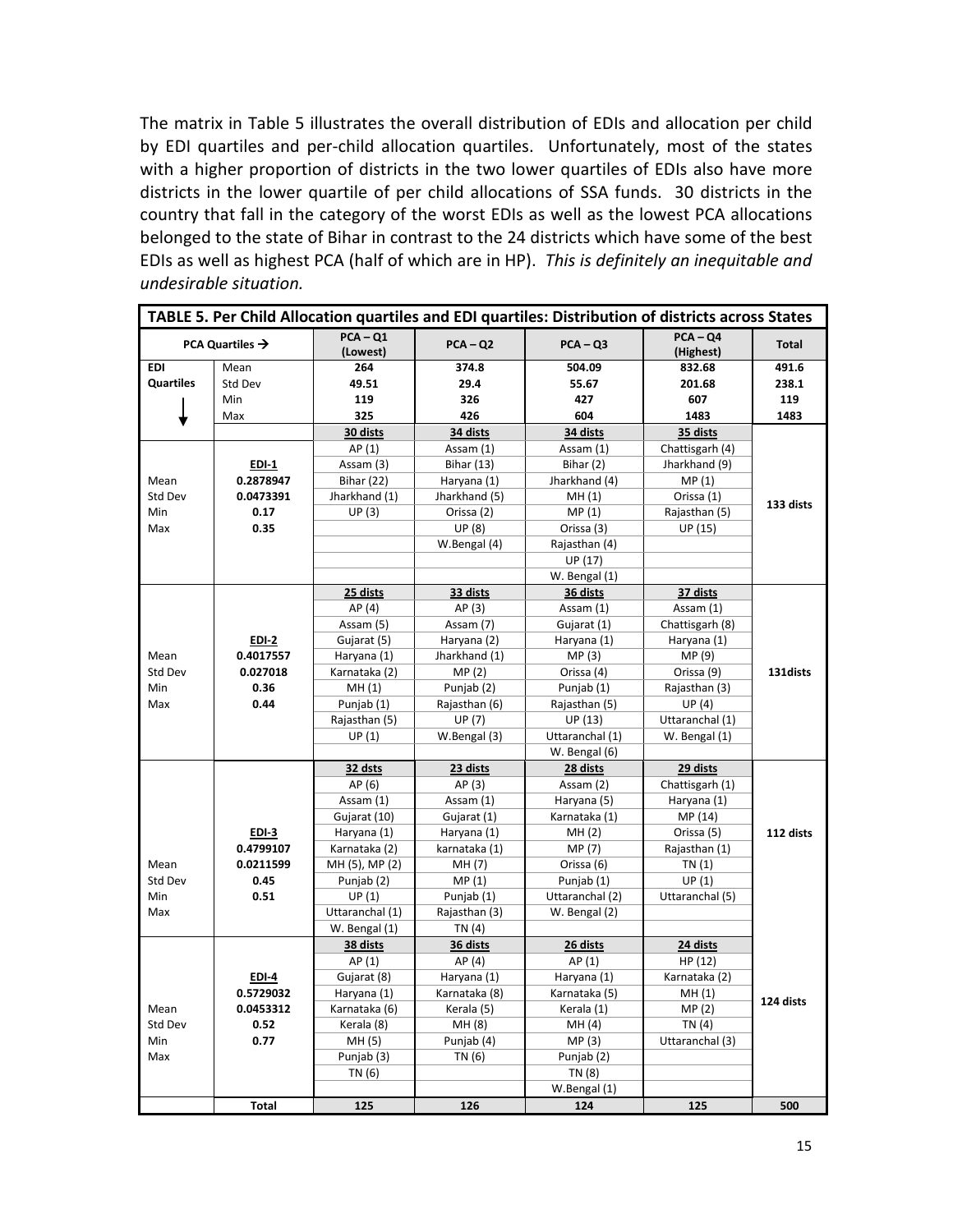| Table 6. Status and position of states in EDI and SSA Allocations and expenditures per child. |                                                                              |                         |                            |                       |                             |                          |                       |                             |                          |                          |                 |                 |                 |                 |
|-----------------------------------------------------------------------------------------------|------------------------------------------------------------------------------|-------------------------|----------------------------|-----------------------|-----------------------------|--------------------------|-----------------------|-----------------------------|--------------------------|--------------------------|-----------------|-----------------|-----------------|-----------------|
|                                                                                               |                                                                              |                         |                            |                       | <b>Status</b>               |                          |                       |                             |                          |                          | Rank            |                 |                 |                 |
|                                                                                               |                                                                              |                         | Per child allocation (PCA) |                       | per child expenditure (PCE) |                          |                       | percent of allocation spent |                          |                          |                 |                 |                 | percent         |
|                                                                                               | <b>EDI</b>                                                                   | <b>State</b><br>average | Min.<br>in a<br>district   | Max. in<br>a district | <b>State</b><br>average     | Min.<br>in a<br>district | Max. in<br>a district | <b>State</b><br>average     | Min.<br>in a<br>district | Max.<br>in a<br>district | $EDI -$<br>Rank | <b>PCA rank</b> | <b>PCE rank</b> | spend.-<br>rank |
| AP                                                                                            | 0.56                                                                         | 495                     | 162                        | 542                   | 285                         | 98                       | 265                   | 57.53                       | 39.63                    | 89.7                     | 8               | 16              | 16              | 11              |
| Assam                                                                                         | 0.45                                                                         | 570                     | 368                        | 1606                  | 402                         | 238                      | 861                   | 70.56                       | 53.62                    | 90.92                    | 12              | 14              | 9               | 6               |
| <b>Bihar</b>                                                                                  | 0.07                                                                         | 560                     | 161                        | 1067                  | 221                         | 79                       | 331                   | 39.56                       | 21.78                    | 60.79                    | 19              | 15              | 19              | 19              |
| Chhatisgarh                                                                                   | 0.30<br>1035<br>642<br>422<br>65.83<br>1221<br>771<br>1044<br>74.47<br>87.00 |                         |                            |                       |                             |                          |                       |                             |                          |                          | 16              | 3               | 1               | 4               |
| Gujarat                                                                                       | 0.54                                                                         | 434                     | 53                         | 2123                  | 281                         | 23                       | 1209                  | 64.83                       | 44.01                    | 79.98                    | 9               | 19              | 17              | 10              |
| Haryana                                                                                       | 0.47                                                                         | 656                     | 339                        | 992                   | 331                         | 108                      | 508                   | 50.46                       | 31.87                    | 63.90                    | 11              | 11              | 13              | 14              |
| HP                                                                                            | 0.82                                                                         | 1106                    | 763                        | 5217                  | 767                         | 528                      | 3179                  | 69.36                       | 58.04                    | 75.10                    | 1               | $\mathbf{1}$    | $\overline{2}$  | $\overline{7}$  |
| Jharkhand                                                                                     | 0.15                                                                         | 845                     | 160                        | 1196                  | 553                         | 152                      | 810                   | 65.46                       | 53.64                    | 94.70                    | 18              | 6               | 6               | 8               |
| Karnataka                                                                                     | 0.66                                                                         | 590                     | 190                        | 908                   | 455                         | 131                      | 750                   | 77.10                       | 66.2                     | 92.70                    | 3               | 13              | 8               | $\overline{2}$  |
| Kerala                                                                                        | 0.79                                                                         | 448                     | 237                        | 452                   | 249                         | 127                      | 330                   | 55.64                       | 48.68                    | 74.98                    | $\overline{2}$  | 18              | 18              | 12              |
| Maharashtra                                                                                   | 0.61                                                                         | 731                     | 214                        | 861                   | 290                         | 23                       | 422                   | 39.69                       | 10.84                    | 57.83                    | $\overline{7}$  | 9               | 14              | 18              |
| <b>MP</b>                                                                                     | 0.48                                                                         | 1055                    | 292                        | 1225                  | 565                         | 148                      | 736                   | 53.54                       | 39.4                     | 73.34                    | 10              | $\overline{2}$  | 5               | 13              |
| Orissa                                                                                        | 0.44                                                                         | 869                     | 142                        | 2883                  | 361                         | 75                       | 1392                  | 41.52                       | 28.73                    | 65.22                    | 13              | 5               | 12              | 17              |
| Punjab                                                                                        | 0.62                                                                         | 597                     | 261                        | 643                   | 287                         | 112                      | 340                   | 48.10                       | 33.87                    | 65.56                    | 6               | 12              | 15              | 16              |
| Rajasthan                                                                                     | 0.41                                                                         | 762                     | 380                        | 1126                  | 495                         | 236                      | 648                   | 64.93                       | 57.51                    | 78.49                    | 14              | 8               | $\overline{7}$  | 9               |
| <b>TN</b>                                                                                     | 0.64                                                                         | 716                     | 140                        | 1235                  | 610                         | 115                      | 1069                  | 85.10                       | 78.85                    | 91.39                    | 4               | 10              | 4               | $\mathbf{1}$    |
| UP                                                                                            | 0.27                                                                         | 478                     | 174                        | 987                   | 367                         | 113                      | 749                   | 76.74                       | 50.72                    | 99.38                    | 17              | 17              | 11              | 3               |
| Uttaranchal                                                                                   | 0.63                                                                         | 903                     | 122                        | 1792                  | 660                         | 97                       | 1379                  | 73.04                       | 50.1                     | 96.86                    | 5.              | 4               | 3               | 5               |
| W.Bengal                                                                                      | 0.41                                                                         | 801                     | 291                        | 1008                  | 398                         | 159                      | 549                   | 49.66                       | 25.52                    | 74.98                    | 15              | $\overline{7}$  | 10              | 15              |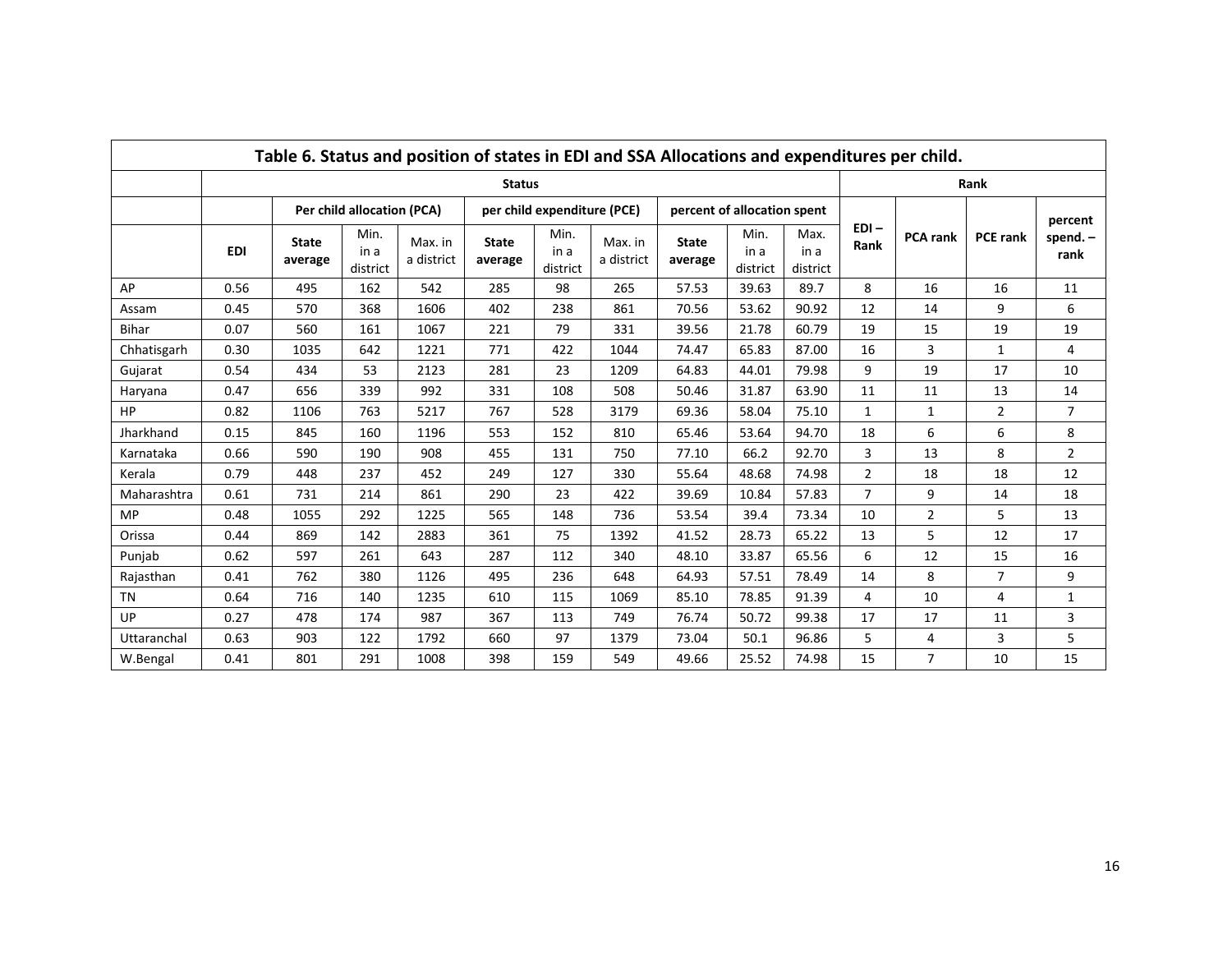A more important indicator of "real" investment is per child expenditure (PCE), since allocations do not reflect the funds actually spent. Since the utilization of funds is often lower in states / districts that are educationally disadvantaged, this *disconnect between need and allocation becomes further distorted for some states and districts when actual expenditures are taken into account.* For example, three states with low EDIs viz. Bihar (0.07), Orissa (0.44) and West Bengal (0.41) were able to utilize only 39.56%, 41.5% and 49.7% of the total allocations for SSA. Table 6 illustrates the per-child allocation, expenditure and spending efficiency for states as well as for the best and worst districts within states. The percentage of expenditure of the 50 districts with the lowest EDIs averaged at 54% while that of the 100 districts with the best EDIs averaged 67%.

The disparity between the need allocation of funds and actual expenditure comes out even more starkly when inter-district comparisons are made within a state. Some interdistrict comparisons of SSA allocations in the early year (2004-05) are included in Appendix 2.

### *Why SSA financial allocations were not strongly linked to educational disadvantage in the early years?*

Based on the analysis of SSA's normative framework and financial principles that guide the planning and budgeting process in the states and districts, and a very detailed study of the annual work plans of a large number of states and districts over the first few years, it became quite clear that this disconnect between actual needs of districts and the financial allocations under SSA were mainly on account of two reasons:

- (a) The normative framework of planning in SSA and the financial guidelines did not actively encourage an equity–oriented approach. The Program supported a uniform budgeting approach that was not able to specifically provide for differentiated allocations for different situations. Almost 67% of the total Annual Work Plan and Budget (AWP&B) allocations of SSA are linked to the size of the district i.e. the number of schools and teachers in a district, and therefore not linked to any specific situation of a particular district.
- (b) Several states and districts did not undertake evidence and need based planning processes that reflect real requirements of each district. Thus annual work plans and budgets were usually a summation of the costs allowed under each component of SSA without an in-depth and real analysis of the needs of each district.

Another pattern that emerges across the country is that the states and districts that are administratively weak and not geared to the need of a result-oriented, time-bound implementation of the multi-dimensional SSA Program end up implementing mainly, the routine activities of distribution of school level grants, civil works, textbook distribution etc. Those activities that could actually be more beneficial for the worse-off districts and social groups like, implementation of strategies for enrolment of 'out-of-school' children (OOSC), special initiatives for SC/ST and minority children take a back seat since they require more conceptualization, greater commitment and better planning and implementation capacity. For example, the 'Innovation' component that provides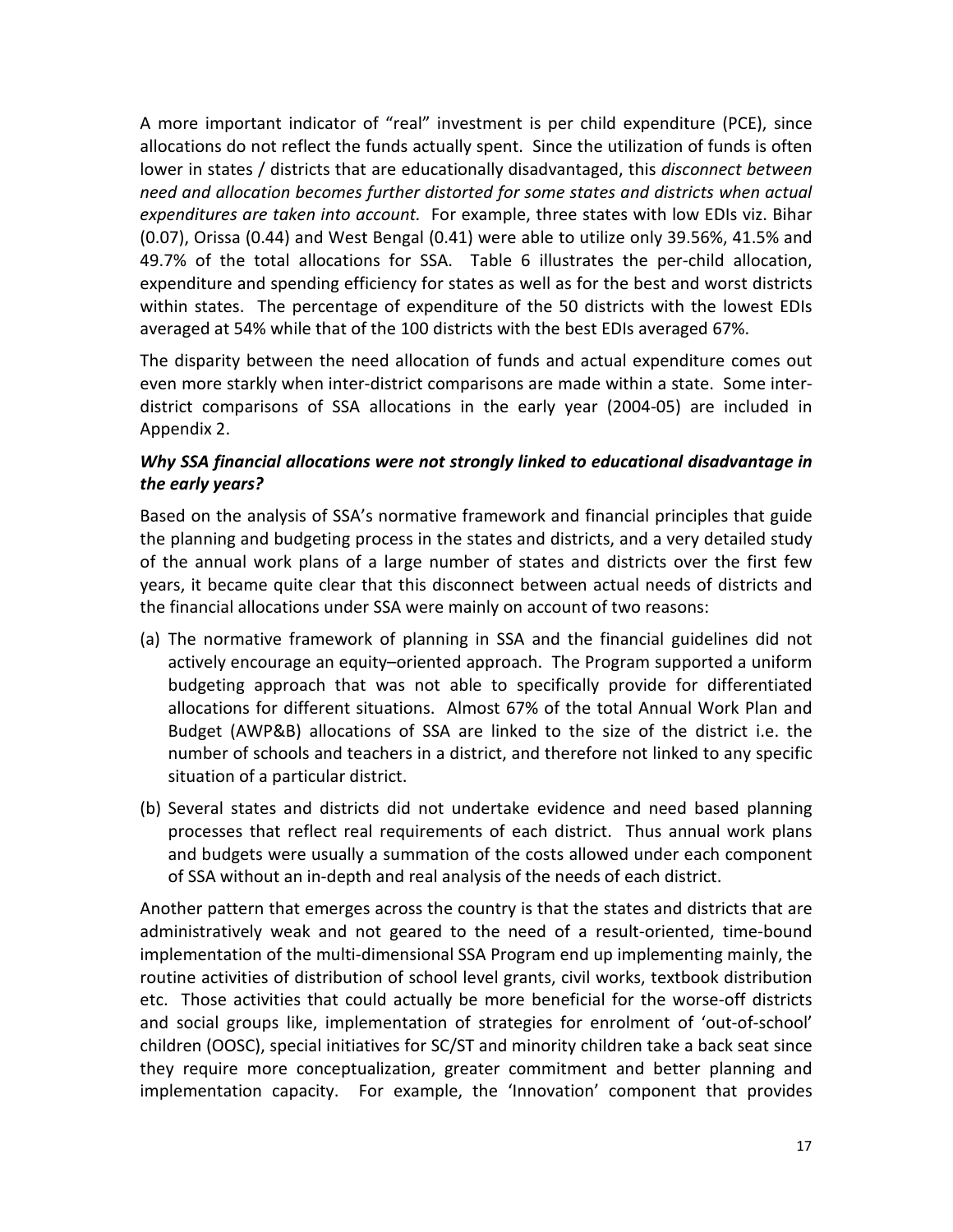united funds for context-specific interventions for disadvantaged groups is greatly underutilized in most parts of the country. But the level of utilization was lower in states and districts that are educationally the most disadvantaged. While allocations and expenditures across districts do not have any relationship with the educational ness of the districts, the allocations to the blocks within a district also often do not follow any need-based criteria. Sub-district allocations are not being made based on clearly identified criteria used to identify the more disadvantaged regions/ pockets<sup>12</sup>. Targets often get equally distributed across blocks and legislature assembly constituencies.

#### **Section 5**

#### **Recent changes in SSA: Have they helped improve targeting of resources?**

Following the results of the above analysis, the issue of developing criteria that could help adjusts total fund allocations for SSA to the states and districts according to some indicators of educational status received a lot of attention within the program. The MHRD had undertaken a detailed analysis of key educational indicators at State and district level. Districts were categorized as 'Special Focus Districts' (SFDs) on the basis of certain defined criteria during the Annual Work Plan and Budget review since 2006-07. SFDs were districts that were identified as requiring special attention - mainly in the form of additional funds. The Annual Work Plan and Budget (AWP&B) review process also became rigorous with the SFD plans getting utmost attention and priority. In the first year, viz. 2006-07, these districts were identified based on several criteria, some of which were not related to educational deprivation or deficit. These included: (a) Districts with a high proportion of Scheduled Caste or Scheduled Tribe population, (b) Districts with a concentration of minority (Muslim) population, (c) Districts with more than 50,000 'out of school' children, (d) 105 districts that had been declared as SFDs by the Ministry of HRD for a variety of reasons. Totally, 302 districts in the country, that is, almost half the total number of districts in the country were accorded a special status. The selection of districts was not based mainly on educational indicators.

The analysis presented in Section 4 above indicates that almost 75% of these districts, excluding the districts with sizable SC population (which are widely dispersed across the 4 EDI quartiles), figure in the 2 lowest EDI quartiles. Thus a fairly large number of these 302 districts did have low educational indicators. But, clearly, this was not the best way of identifying districts that required greater attention and funds under SSA. Moreover, the large number of districts selected as SFDs limited the scope for any differentiated strategies or preferential allocation of funds. The only exception made during the process of appraisal of annual budget proposals of states and districts was that these districts were allowed funds for school/classroom construction beyond the limit of 33% of the total annual budget of the district. Some of these districts that had high infrastructure needs did get slightly higher allocations for the construction component. Thus, a small beginning was made in 2006-07 to use some criteria to identify districts that could be earmarked for better resource allocations.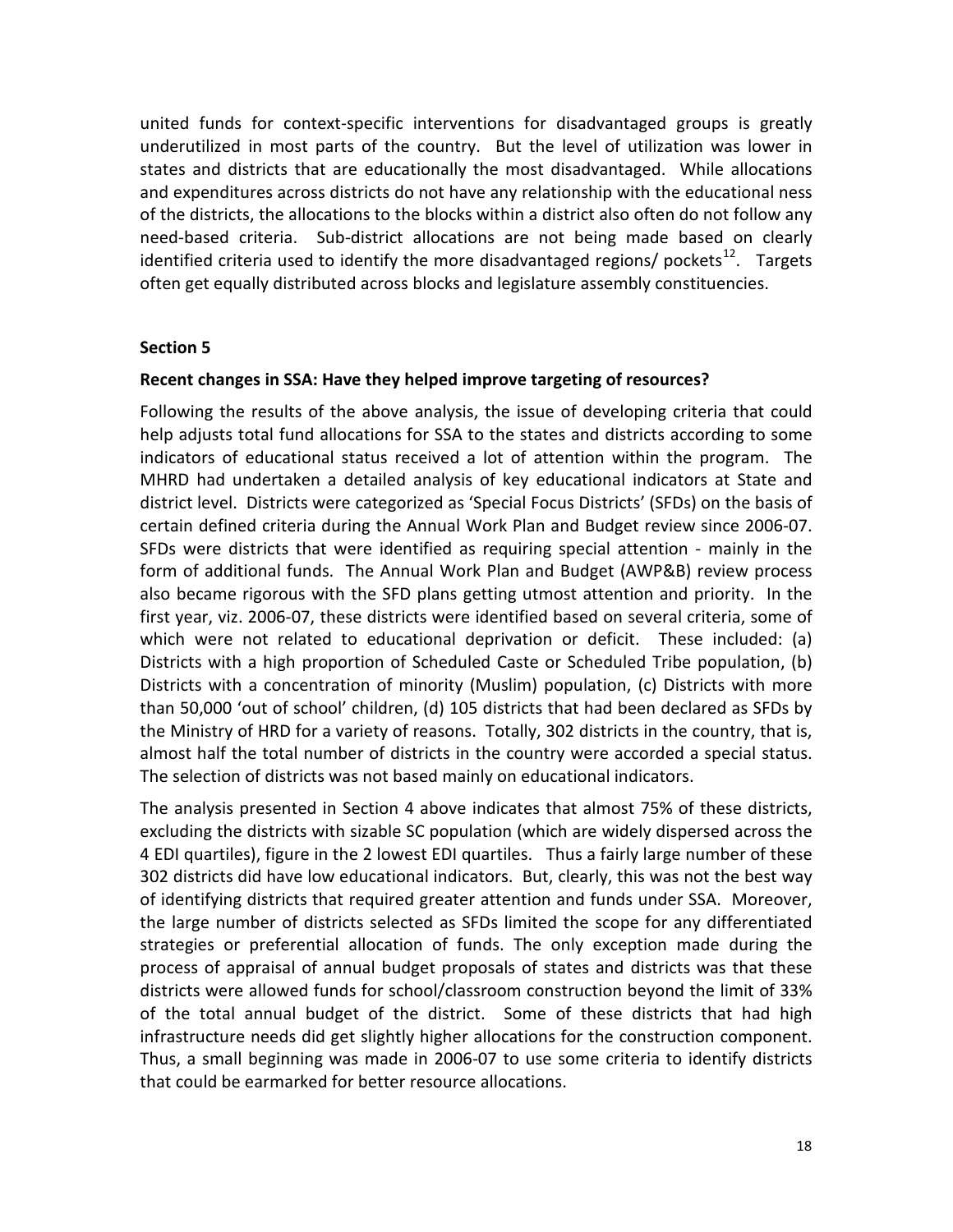In the following years, viz. 2007-08 and 2008-09, the criteria for identification of districts and the programmatic response (mainly in terms of providing higher resource allocations) were refined. In 2008-09, the following criteria were used to identify 3 categories of SFDs:

**CATEGORY – A:** Districts that are deficient in school infrastructure (i.e. districts having a requirement of more than 3,000 additional classrooms and those having a Primary to Upper Primary School ratio of more than 3:1)).

**CATEGORY – B:** Districts with large population of disadvantaged social groups and districts with some kind of conflict or those located in border areas.

**CATEGORY – C:** Districts with more than 30,000 'out of school' children and districts having a gender gap in enrolment of more than 10 % at primary and also more than 20 % at upper primary level.

For districts in Category A, the limit for allocations for school construction was raised to 50 % of the total budget for the district and additional upper primary schools were sanctioned as per need. For Category B, the general advice was that these districts should have higher allocations than others. This was ensured by providing higher allocations under components like 'Innovative Activities' and 'Evaluation, Monitoring and Supervision' which are not tied to specific norms. This was done by taking a more 'lenient approach' during appraisal of plans of SFD districts. For non-SFD districts, the allocations approved were lower than the maximum allowed amounts under these categories, thus providing for some preferential allocations for SFD districts.

During the past two years, there has been a strong thrust on completing the resources of 'universal physical access' (opening of new primary schools and construction of school buildings as per need) in a time-bound manner. The approach of the 2 major states with poor educational indicators – Bihar and West Bengal – also changed, especially with respect to infrastructure and teacher related indicators. Till 2005-06, these 2 states were not proposing any new schools or recruitment of additional teachers. Beginning 2006-07, Bihar proposed for a large number of new schools and additional teachers and West Bengal also proposed a significant number of new teacher positions. Thus, through this process of identifying SFDs, the focus shifted from states to districts and some additional allocations for setting up new schools and construction of school buildings and additional classrooms are now being made to these SFDs.

The revised Framework for Implementation of *Sarva Shiksha Abhiyan* (SSA) also has incorporated the use of EDI to track progress of states towards Universal Elementary Education (UEE). It further says "the EDI ranking will encourage the States to improve their performance and have closer look at both the inputs and the outputs of the parameters that affect elementary education to a larger extent. It is expected that EDI will also enable more effective targeting of SSA to the most needy regions". (MHRD, 2008)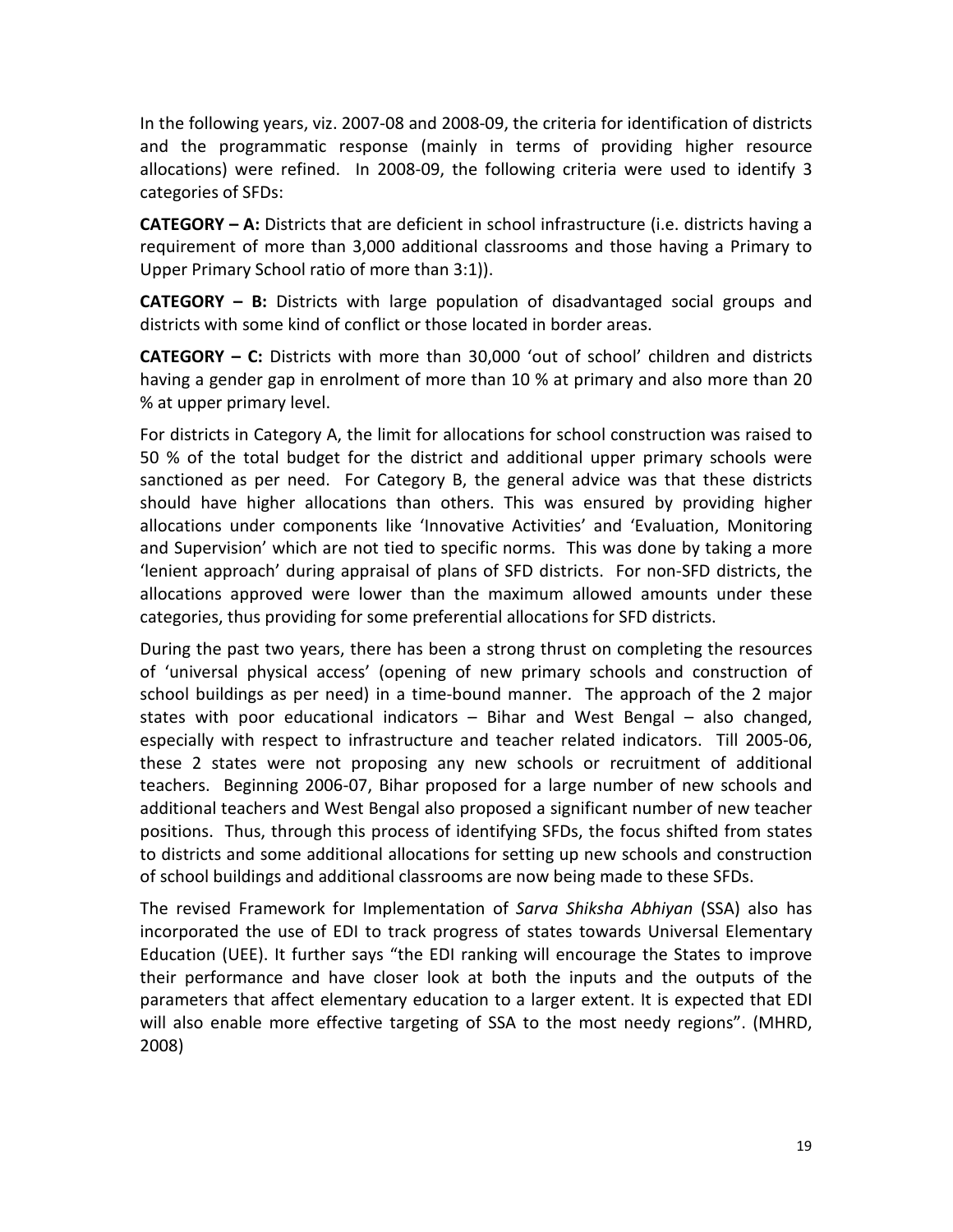#### **Is there any improvement in PCAs in 2007-08 and 2008-09 to reflect the EDIs?**

The improved attention on districts, that too on the basis of criteria such as SFDs were expected to improve allocations to these districts to reflect their needs vis-à-vis other better off districts. What is the impact of such attention on SFDs in terms of planning and allocations? In order to analyze this, the PCA under SSA for 2007-08 and 2008-09 are compared to PCA for the year 2005-06. We used the same 2003-04 EDIs since we were not comparing the improvements in PCA vis-à-vis improvements every year in EDIs, but with respect to the PCA of 2004-05 in the context of EDI 2003-04.

The analysis shows that overall funds for SSA have increased from Rs. 11030 crores<sup>[13](#page-33-1)</sup> in 2004-05 to Rs. 21383 crores in 2007-08, and 20153 in 2008-09. More importantly, the Per Child Allocations (PCA) have increased, and on an average the PCA (for the 500 districts from the major states studied here) has increased by 194% from 2004-05 to 2007-08. This definitely means that all districts have more funds now to implement SSA. However, are these funds distributed equitably so that the worse off districts receive more funds than the better off districts?

In all the states, average PCA has increased, and so also is the case of minimum PCA in a district and the maximum in a district. The increase is the highest for those districts which are in the bottom 100 in terms of EDI ranking (an increase of 365% over the PCA of 2004-05) and the increase is least in districts that are in the top 100s in terms of EDI ranking. See graph 4.



**Graph 4.**

In around 10 districts, PCA has declined between 2004-05 and 2007-08. Six of these districts are from Kerala, all of which belong to the top 100 districts in terms of EDI rankings. See table 7.

Is decline in PCA a problem in these districts? Not necessarily. Because the fund requirement of these districts, especially those in Kerala is much less given that there are very little physical infrastructure to be constructed. Moreover, there is no need to plan for anticipated increase in educational services either due to large out of school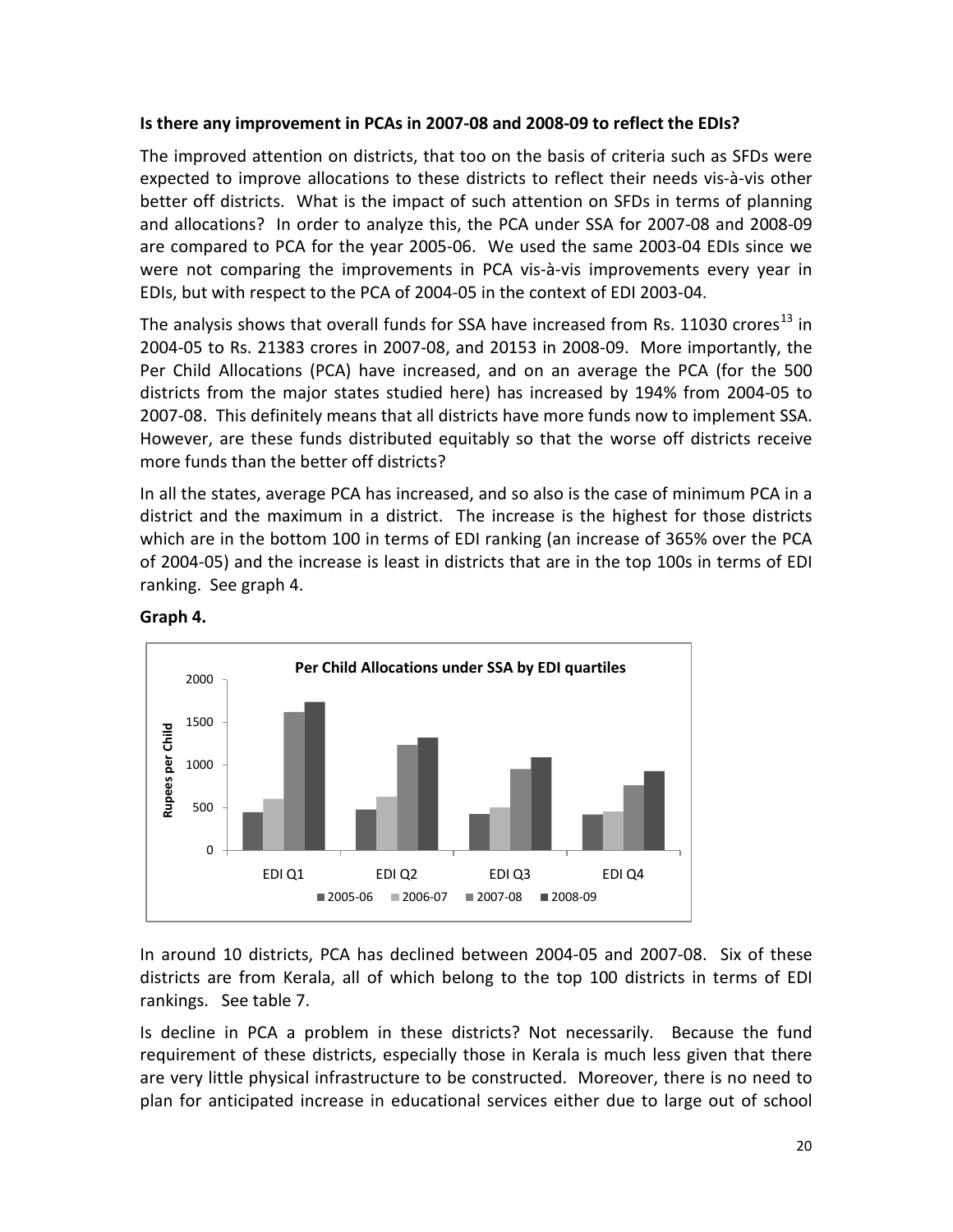children or population increase. Highest increase in PCA was found among districts in Bihar while the lowest, in Kerala, showing clear move towards EDI groupings. The PCA of 2007-08 of 20 districts (15 of which were from Bihar, and the rest from Jharkhand and UP) that were in the bottom 100 in terms of both EDIs (EDI Quintile 1) and PCAs (PCA 2004-05 quintile 1) had tremendously improved, and in terms of PCA 2007-08 classifications, half of these districts were in the highest quintiles in terms of PCA 2007- 08 quintiles and the rest 10 districts in the next 100 best districts in terms of allocations (except one district in UP). Similarly, The PCA of 2007-08 of the 20 districts that were in the top 100s both in terms of EDI and PCA shows that though there is an increase in the PCA, they are no longer the top districts in terms of allocations. Most of the districts in this category are hill districts in HP and Uttarakhand, and couple of districts from TN and Karnataka.

| Table 7: Comparison of PCA between 2004-05 and 2007-08 |                     |                  |             |              |                             |               |              |                             |               |  |  |
|--------------------------------------------------------|---------------------|------------------|-------------|--------------|-----------------------------|---------------|--------------|-----------------------------|---------------|--|--|
|                                                        |                     |                  |             |              | Per child allocation (PCA): |               |              | Per child allocation (PCA): |               |  |  |
|                                                        |                     | <b>EDI index</b> |             |              | 2004-05                     |               | 2007-08      |                             |               |  |  |
|                                                        |                     |                  |             | <b>State</b> | Min. in                     | Max. in       | <b>State</b> | Min. in                     | Max. in       |  |  |
|                                                        | <b>EDI</b><br>index | Worst            | <b>Best</b> | average      | a<br>district               | a<br>district | average      | a<br>district               | a<br>district |  |  |
| AP                                                     | 0.56                | 0.34             | 0.57        | 265          | 101                         | 394           | 998          | 492                         | 1573          |  |  |
| Assam                                                  | 0.45                | 0.28             | 0.51        | 393          | 157                         | 1091          | 1632         | 793                         | 5430          |  |  |
| Bihar                                                  | 0.07                | 0.17             | 0.32        | 300          | 137                         | 457           | 1781         | 1026                        | 2471          |  |  |
| Chhattisgarh                                           | 0.3                 | 0.18             | 0.45        | 721          | 525                         | 981           | 1955         | 1063                        | 3528          |  |  |
| Gujarat                                                | 0.54                | 0.37             | 0.55        | 223          | 100                         | 608           | 526          | 293                         | 847           |  |  |
| Haryana                                                | 0.47                | 0.34             | 0.55        | 446          | 250                         | 879           | 747          | 423                         | 1119          |  |  |
| HP                                                     | 0.82                | 0.54             | 0.77        | 1169         | 650                         | 4045          | 1733         | 870                         | 6076          |  |  |
| Jharkhand                                              | 0.15                | 0.21             | 0.39        | 532          | 105                         | 1306          | 2155         | 978                         | 4990          |  |  |
| Karnataka                                              | 0.66                | 0.43             | 0.68        | 367          | 159                         | 768           | 951          | 453                         | 1750          |  |  |
| Kerala                                                 | 0.79                | 0.58             | 0.68        | 318          | 226                         | 413           | 338          | 136                         | 513           |  |  |
| Maharashtra                                            | 0.61                | 0.32             | 0.62        | 379          | 157                         | 809           | 664          | 242                         | 1093          |  |  |
| <b>MP</b>                                              | 0.48                | 0.32             | 0.54        | 590          | 204                         | 1016          | 1148         | 543                         | 1849          |  |  |
| Orissa                                                 | 0.44                | 0.3              | 0.51        | 640          | 434                         | 1195          | 1626         | 911                         | 3224          |  |  |
| Punjab                                                 | 0.62                | 0.41             | 0.63        | 329          | 181                         | 554           | 467          | 316                         | 662           |  |  |
| Rajasthan                                              | 0.41                | 0.28             | 0.51        | 403          | 205                         | 978           | 1586         | 819                         | 3518          |  |  |
| <b>TN</b>                                              | 0.64                | 0.5              | 0.66        | 394          | 132                         | 907           | 707          | 143                         | 1589          |  |  |
| UP                                                     | 0.27                | 0.22             | 0.47        | 417          | 167                         | 1000          | 969          | 334                         | 2147          |  |  |
| Uttaranchal                                            | 0.63                | 0.42             | 0.57        | 733          | 122                         | 1468          | 1685         | 720                         | 3095          |  |  |
| W. Bengal                                              | 0.41                | 0.2              | 0.53        | 446          | 277                         | 587           | 951          | 296                         | 1498          |  |  |

Overall, now the allocations seem to follow the EDI distributions, with worse off districts receiving more funds compared to better off districts. See graph 3 for a distribution of districts by EDIs and PCA for 2007-08. The negatively sloping trend is an indication of allocations becoming more and more targeted.

We also tried to see whether the pattern is similar across states. A correlation analysis of all the sub-dimensional indices along with PCAs for 2004-05 and 2007-08 was carried out. The results reveal much to what is really happening in planning for SSA.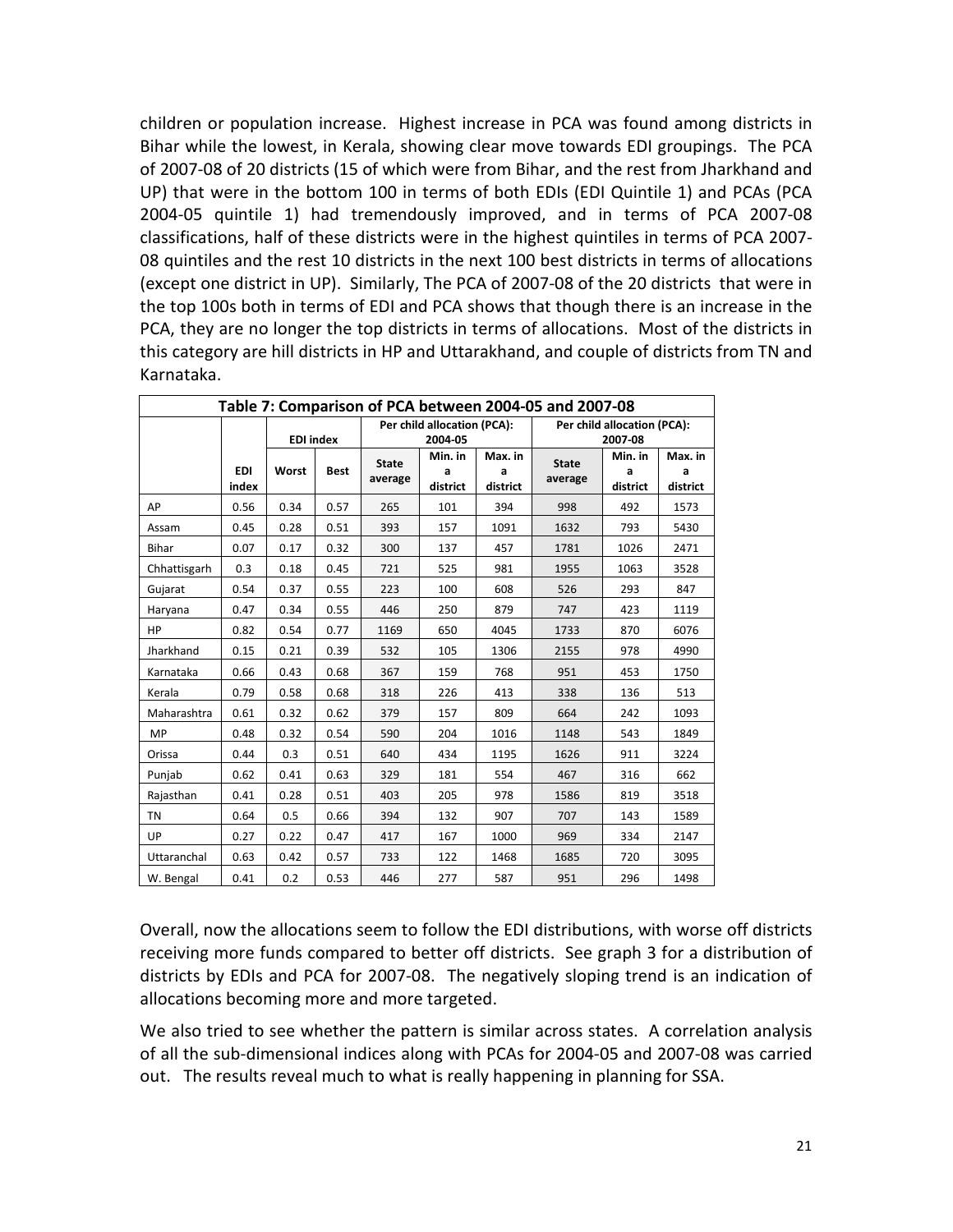



- Correlations between PCA and EDI have improved in most of the states. The negative correlation indicates that worse off districts are getting better allocations.
- Chattisgarh's EDI PCA (2007-08) correlation is as high as -0.82. Gujarat and Jharkhand also seems to be allocating more funds per child in their educationally disadvantaged districts, and they seem to be driven more by equity oriented allocations (gender and social classification of districts)
- At least in half of the states, the fund flow per child seems to be mostly explained by the equity index. It will be interesting to see the role of specific gender related interventions like National Program for Education of Girls at Elementary Level (NPEGEL) and Kasturba Gandhi Balika Vidyalaya (KGBV – residential schools for girls from marginalized and economically vulnerable groups) in such districts.
- In around six most laggard states and districts within them, funds follow an overall pattern of input related indices. These are states and districts which are still struggling to complete the agenda of at least ensuring the enabling conditions for learning in place.
- In Bihar, teacher related index is more correlated with PCA rather than any other index. This could be attributed to the teacher appointment provisions in the state under SSA in the most poorly provided districts.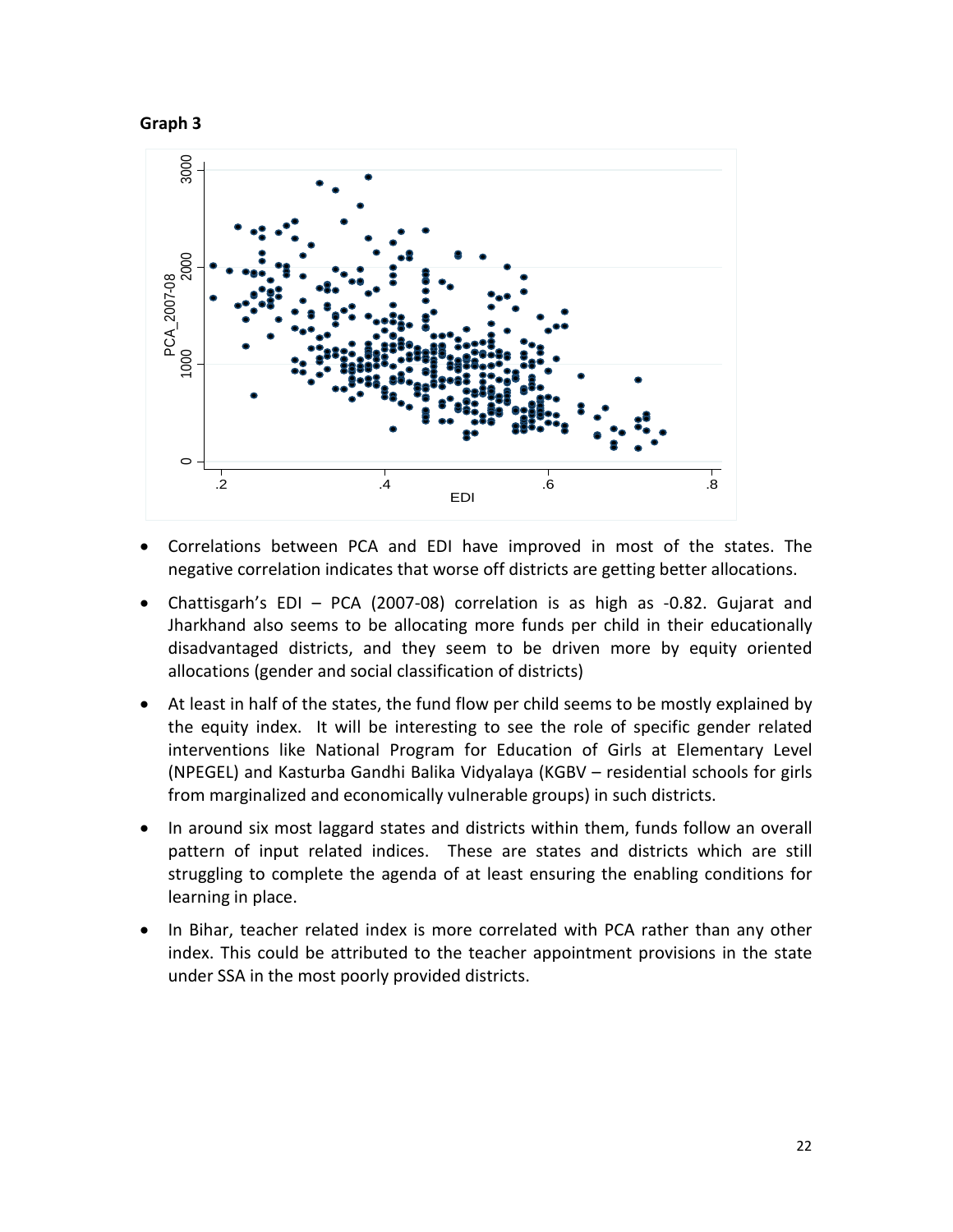| TABLE 8. Correlation of Sub-dimensional indices with Per Child Allocations |                 |                     |                 |                      |                 |                      |                 |                      |                 |                     |                 |                      |                      |                       |  |
|----------------------------------------------------------------------------|-----------------|---------------------|-----------------|----------------------|-----------------|----------------------|-----------------|----------------------|-----------------|---------------------|-----------------|----------------------|----------------------|-----------------------|--|
|                                                                            |                 | <b>Access Index</b> |                 | Infrastructure index |                 | <b>Teacher Index</b> |                 | Input Index          |                 | <b>Equity Index</b> |                 | <b>Outcome Index</b> |                      | <b>Overall EDI</b>    |  |
|                                                                            | PCA-<br>2004-05 | PCA-<br>2007-08     | PCA-<br>2004-05 | PCA-<br>2007-08      | PCA-<br>2004-05 | PCA-<br>2007-08      | PCA-<br>2004-05 | PCA-<br>2007-08      | PCA-<br>2004-05 | PCA-<br>2007-08     | PCA-<br>2004-05 | PCA-<br>2007-08      | PCA-<br>2004-05      | PCA-<br>2007-08       |  |
| AP                                                                         | 0.18            | $-0.46$             | 0.05            | $-0.46$              | $-0.09$         | 0.31                 | 0.03            | $-0.49$              | 0.42            | $-0.54$             | $0.57^{1}$      | 0.07                 | 0.49                 | $-0.27$               |  |
| Assam                                                                      | 0.54            | 0.39                | $-0.27$         | $-0.21$              | $0.77$ **       | 0.67                 | 0.07            | 0.09                 | 0.25            | 0.19                | 0.08            | $-0.01$              | 0.14                 | 0.06                  |  |
| Bihar                                                                      | 0.14            | 0.18                | $-0.36$         | $-0.18$              | $-0.18$         | $-0.43**$            | $-0.11$         | $-0.04$              | 0.09            | $-0.42$             | $-0.15$         | $-0.25$              | $-0.11$              | $-0.35$               |  |
| Chhattisgarh                                                               | 0.004           | 0.25                | $-0.42$         | $-0.52$              | $0.72$ **       | 0.71                 | $-0.19$         | $-0.25$              | $-0.49$         | $-0.76$ **          | $-0.59$         | $-0.82$ **           | $-0.56$              | $-0.81$ **            |  |
| Gujarat                                                                    | $-0.23$         | $-0.46$             | 0.43            | $-0.19$              | $0.62$ **       | 0.43                 | $-0.09$         | $-0.42$ <sup>*</sup> | $-0.21$         | $-0.53$ **          | $-0.74$         | $-0.47$              | $-0.59$ **           | $-0.61$ **            |  |
| Haryana                                                                    | $-0.42$         | $-0.59$             | 0.04            | $-0.11$              | $-0.10$         | $-0.41$              | $-0.48$         | $-0.61$              | 0.35            | $-0.00$             | 0.30            | $-0.13$              | 0.18                 | $-0.23$               |  |
| <b>HP</b>                                                                  | $-0.05$         | $-0.03$             | 0.42            | 0.45                 | $0.98***$       | $0.98$ **            | $0.75$ **       | 0.78                 | $-0.21$         | $-0.30$             | $-0.13$         | $-0.19$              | 0.44                 | 0.39                  |  |
| Jharkhand                                                                  | 0.04            | $-0.43$             | $-0.10$         | $-0.19$              | 0.18            | 0.11                 | 0.08            | $-0.10$              | $-0.35$         | $-0.62$             | $-0.32$         | $-0.51$              | $-0.33$              | $-0.54$               |  |
| Karnataka                                                                  | $-0.31$         | $-0.21$             | $-0.13$         | $-0.28$              | $0.46^{*}$      | 0.17                 | $-0.37$         | $-0.33$              | 0.20            | $-0.20$             | 0.21            | $-0.18$              | 0.05                 | $-0.31$               |  |
| Kerala                                                                     | $-0.35$         | 0.07                | $-0.09$         | $-0.08$              | 0.49            | $-0.08$              | $-0.24$         | 0.05                 | $-0.45$         | 0.06                | $-0.45$         | $-0.28$              | $-0.43$              | $-0.10$               |  |
| Maharashtra                                                                | $-0.49$         | $-0.43$             | $-0.07$         | $-0.19$              | 0.14            | $-0.16$              | $-0.35$         | $-0.49$              | $-0.34$         | $-0.50$             | 0.19            | $-0.14$              | $-0.02$              | $-0.37$               |  |
| <b>MP</b>                                                                  | $-0.05$         | 0.08                | $-0.03$         | $-0.09$              | $-0.12$         | $-0.13$              | $-0.12$         | $-0.20$              | $-0.41$ **      | $-0.53$ **          | $-0.21$         | $-0.28$              | $-0.31$ <sup>*</sup> | $-0.43$ <sup>**</sup> |  |
| Orissa                                                                     | $-0.32$         | $-0.31$             | $-0.13$         | $-0.18$              | $0.59^{*}$      | 0.41                 | $-0.31$         | $-0.43$              | $-0.11$         | $-0.45$             | $-0.05$         | $-0.39$ <sup>*</sup> | $-0.13$              | $-0.47$ <sup>**</sup> |  |
| Punjab                                                                     | 0.03            | $-0.14$             | 0.29            | $-0.06$              | $-0.23$         | $-0.22$              | 0.22            | $-0.03$              | $-0.18$         | 0.01                | $-0.01$         | $-0.05$              | 0.05                 | $-0.06$               |  |
| Rajasthan                                                                  | $-0.14$         | $-0.25$             | $-0.60$         | $-0.41$              | $0.40^{1}$      | $0.45*$              | $-0.51$         | $-0.30$              | $-0.64$         | $-0.63$             | $-0.49$         | $-0.29$              | $-0.59$              | $-0.40$               |  |
| <b>TN</b>                                                                  | $-0.31$         | $-0.52$ **          | $-0.21$         | $-0.46$              | $-0.06$         | $-0.40$              | $-0.38$         | $-0.61$              | $-0.43$         | $-0.72$ **          | $-0.07$         | $-0.00$              | $-0.39$ <sup>*</sup> | $-0.58$ **            |  |
| UP                                                                         | $-0.17$         | $-0.24$             | 0.12            | 0.03                 | $-0.09$         | $-0.19$              | 0.09            | $-0.04$              | $-0.18$         | $-0.33$             | $-0.19$         | $-0.30$              | $-0.16$              | $-0.35$               |  |
| Uttarakhand                                                                | $-0.42$         | $-0.55$             | $-0.54$         | $-0.71$              | 0.59            | 0.41                 | $-0.16$         | $-0.39$              | 0.52            | 0.39                | $-0.03$         | 0.31                 | 0.02                 | 0.24                  |  |
| West Bengal                                                                | $-0.01$         | 0.29                | 0.22            | $-0.50$              | $0.60*$         | $-0.12$              | 0.17            | $-0.52$              | 0.47            | $-0.42$             | 0.30            | $-0.29$              | 0.34                 | $-0.45$               |  |
| Overall                                                                    | $-0.16$         | $-0.31$             | $-0.09$         | $-0.50$              | 0.42            | 0.17                 | $-0.09$         | $-0.46$              | 0.00            | $-0.49$             | 0.01            | $-0.46$ **           | $-0.02$              | $-0.51$               |  |

*\* Significance at 0.05 level; \*\* significance at 0.01 level*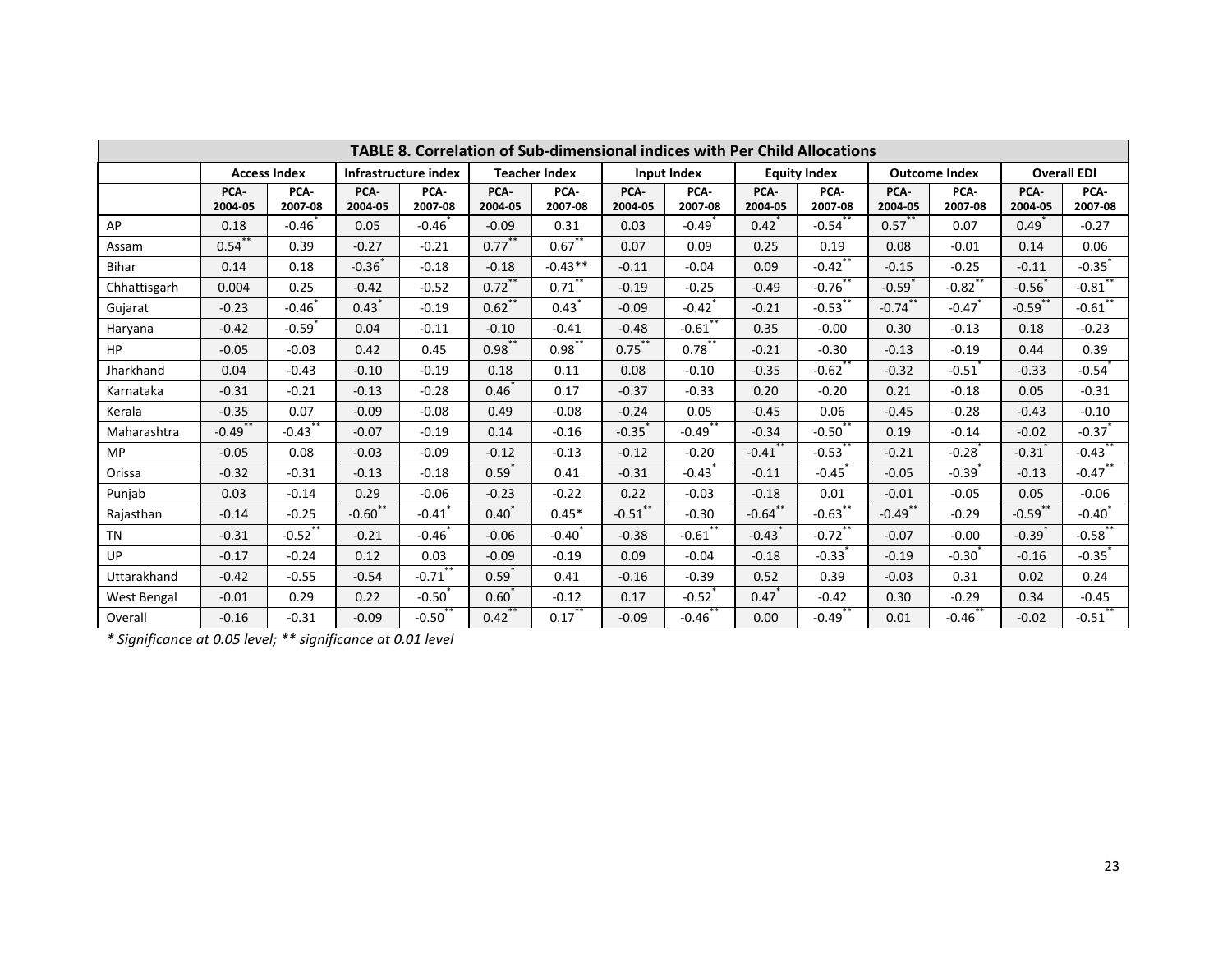Another reason for the somewhat changed pattern of allocations in the past 2 years has been the strong thrust on completing the requirements of 'universal physical access'. This has resulted in higher allocations for states and districts that had bigger deficits of school facilities. The other factor that has contributed to improving the EDI-PCA relationship has been the change in the approach of 2 major states, with poor educational indicators (viz. Bihar and West Bengal), especially. This helped to improve PCAs for about 60 districts that earlier had the lowest PCAs in the country while having some of the lowest EDIs in the country.

However, the process of criteria based resource allocations is far from perfect and could do with several improvements. Some suggestions are highlighted here as examples:

- a. Using indicators with gross numbers like 30,000 'out of school' children or 3000 additional classrooms works in favor of bigger districts with larger population. These are not necessarily districts with the highest proportion (percentage) of 'out of school children' or 'classroom deficits'. This needs to be modified to use indicators that are able to identify districts with the highest level of disadvantage or deprivation.
- b. It is useful to use one or more indices that combine some dimensions of educational status to identify the overall status of individual districts to slot them in deciles/quintiles or quartiles. Overall per child allocations (PCA) of total funds could then be linked to such indices. The EDI developed in this study is an example of such an index. In addition, other untied funds could be preferentially allocated to districts that figure in the lowest bracket of EDIs.
- c. Use of size of population of social categories is often not the best indicator for identifying educational deprivation. For example, districts with sizable SC population have very widely varying educational indicators. In some states like Kerala, Tamil Nadu, Karnataka and Maharashtra, the Muslim population has high levels of literacy and children's educational status. Also, many districts with significant pockets of Muslim population, do not figure in the list of districts with 'sizable' Muslim population. Any indicator that is based on presence of population of traditionally disadvantaged social groups should be used along with some indicator that measures educational deprivation.

At present, additional allocations are being made for these disadvantaged districts based mostly for improving physical access, especially construction of school buildings and additional classrooms, irrespective of the real nature of problems in particular districts. Thus, whether a district has high gender disparity in enrolment (owing to a traditional lower value for education of girls) or a high proportion of out of school children, a relatively higher allocation is made for construction of school buildings or additional classrooms.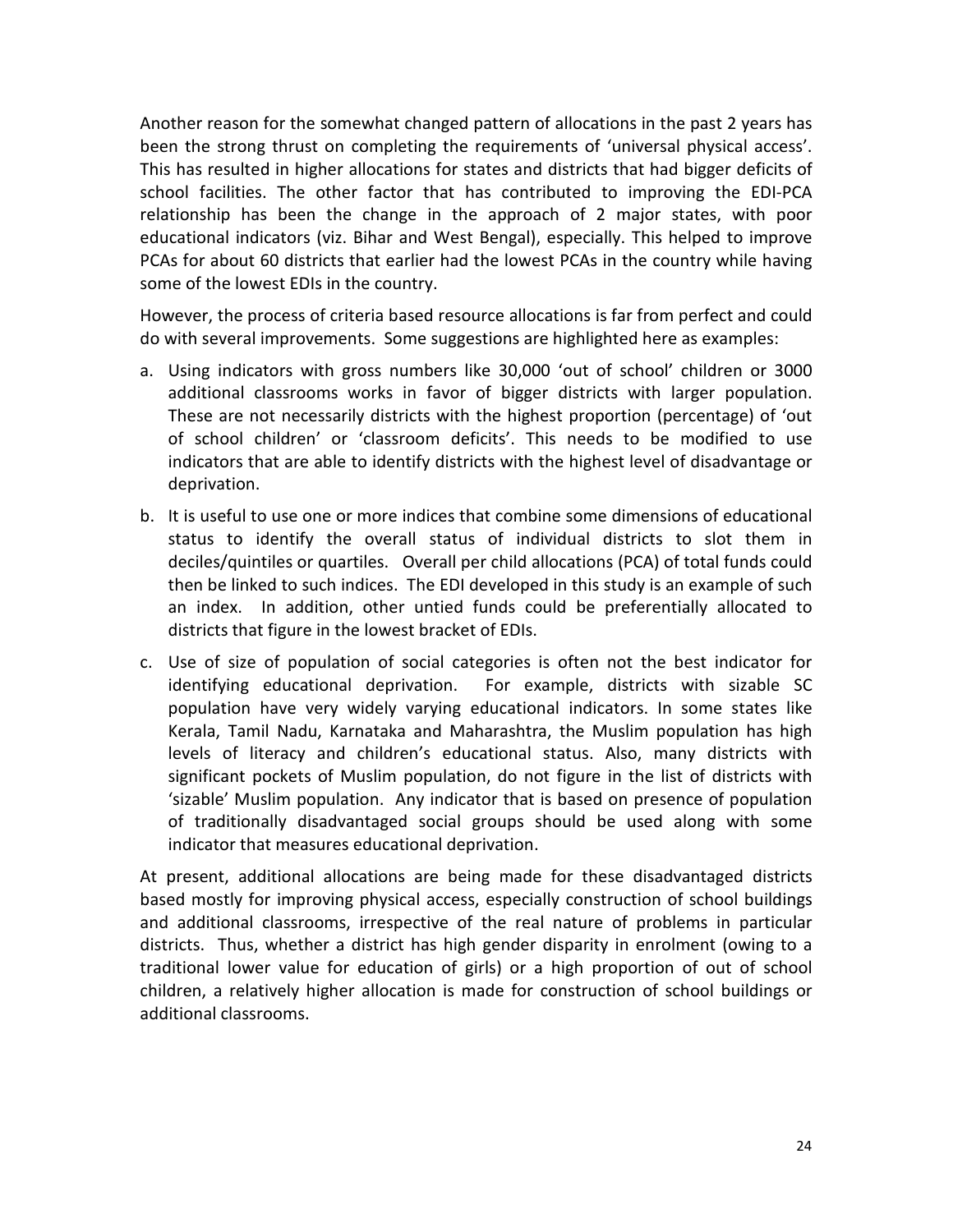#### **Section 6**

#### **Conclusion: Some suggestions for improving equity orientation of CSS**

SSA is an example of a CSS that is in the process of addressing some of the issues of better targeting of resources and effort by identifying the need for flexibility in the financial norms, promoting a more disaggregated situational analysis, adding some guidelines that encourage or persuade States and UTs to undertake context-specific planning and initiating a process of making higher allocations for infrastructure development in identified special focus districts. The existence of robust, disaggregated databases on various parameters of inputs and measurable outcomes has helped in bringing these issues to the fore in SSA. Most other CSSs in India are still way behind in identifying issues of disparity reduction and addressing them.

However a lot more needs to be done. In the light of the analysis of SSA interventions and resource allocations, and the lessons emerging from the experience of using evidence based targeting, the following five broad dimensions of change would help bring about greater equity orientation in SSA. Most of the reforms outlined below for SSA would be useful for other CSSs in the social sector.

- (a) An evidence-based targeting of geographical units like district, bocks and *Panchayats*  and specific social groups that are lagging behind would help focus attention and resources in these areas. The analysis and use of quantitative information, for e.g., in education sector, school-wise physical infrastructure; school-wise availability of teachers; identification of areas with concentration of socially and educationally marginalized groups like SCs, STs, religious or linguistic minorities; disaggregated analysis of children not attending school; repetition and drop-out rates needs to become an integral part of the planning process. A tradition of conduct and use of research to identify the problems and possible strategies for these pockets with low educational attainments needs to be institutionalized.
- (b) The use of evidence-based criteria to identify areas / social groups that need greater attention and resources would require maintenance of reliable databases for key indicators on a regular basis. The databases and criteria would have to be well publicized and available for public scrutiny. No initiative for affirmative action would be defensible if the identification of disadvantaged areas is not done in a transparent manner. The district is actually too big a unit for identification as an area that requires special attention and measures. Each State and UT would need to identify blocks, *panchayats* and villages / towns that are deserving of a differential treatment on account of low educational indicators.
- (c) There needs to be a significant shift from the present system of allocating resources to states and districts that is based mainly on uniform financial norms and past expenditure trends of states. Similarly, States have to ensure that sub-district level allocation of funds and activities is based on criteria that reflect 'real need' of various blocks or pockets. *Equitable and not equal* should be the guiding principle of such allocations. A small number of districts could be identified for special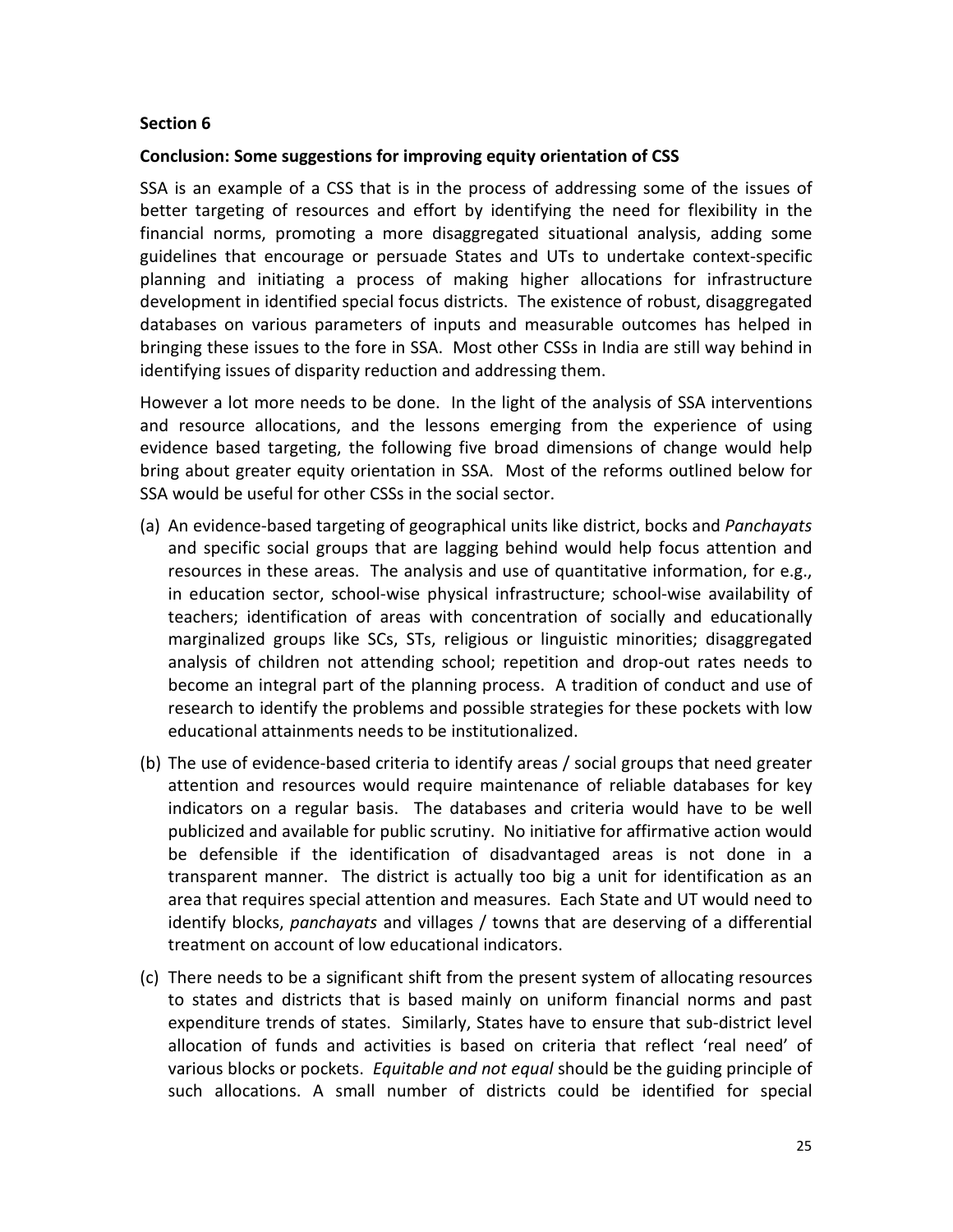treatment, based mainly on trends in important educational indicators. Additional resources could be provided to these districts for specific strategies that are crucial for their specific situations. However, there is a need to prepare a policy framework that emphasizes equity and compels states and districts to provide greater attention and resources to the more disadvantaged pockets and social groups.

- (d) The equity orientation under SSA (and other CSSs) needs to be strengthened and articulated more clearly. Affirmative action to provide greater resources and attention to the more disadvantaged areas and groups should become the cornerstone of such programs. Once a strong principle of equity has been put in place, the guidelines of SSA (and other CSSs) would need to include clear mechanisms for operationalizing the equity orientation and also establish yardsticks to be used to examine the 'equity-orientedness' of state and district annual work plan and budget proposals.
- (e) Guidelines of SSA (and other CSSs) should include greater flexibility for more needbased interventions. For example, some educationally disadvantaged regions / social groups like remote tribal areas may need funding for interventions like hostels for students and quarters for teachers working in remote areas which are presently not eligible for funding under SSA. Some pockets in the country where dropout rates are high, as also the incidence of child labor, may require more intensive social mobilization and contact with parents and teachers on a regular basis. Also, the proportion of untied allocation for educationally disadvantaged areas could be increased allowing for implementation of flexible, context-specific strategies.

The understanding that deprivation is multidimensional and that inequalities of different kinds reinforce each other should lead to the development of more holistic interventions for some very deprived pockets and social groups that are not confined to the education sector alone. Education development should be seen as a part of the overall process of human development including poverty reduction, health, nutrition and social and political empowerment. The presently segmented frameworks of our CSSs would need to become more flexible and convergent to allow for such inclusive initiatives in identified severely deprived pockets.

The use of the argument that marginalized areas have a weaker administrative set-up and are therefore not equipped to utilize higher allocations as a justification for continued under-resourcing of such areas has to be strongly countered. State governments could take decisions to place senior, sensitive, result-oriented and dynamic officers in these districts and ensure much higher level of attention and supervision in these areas. Such areas could receive priority in all processes of review. More importantly, a concerted effort has to be made to build capacity for contextspecific planning and sustained implementation.

The challenge of disparity reduction is daunting. Are we as a nation committed to reduction or elimination of unacceptable gaps between regions and groups? Are we willing to work towards this objective by allocating more resources that are not bound by inflexible, uniform guidelines like the CSSs of today and to take other administrative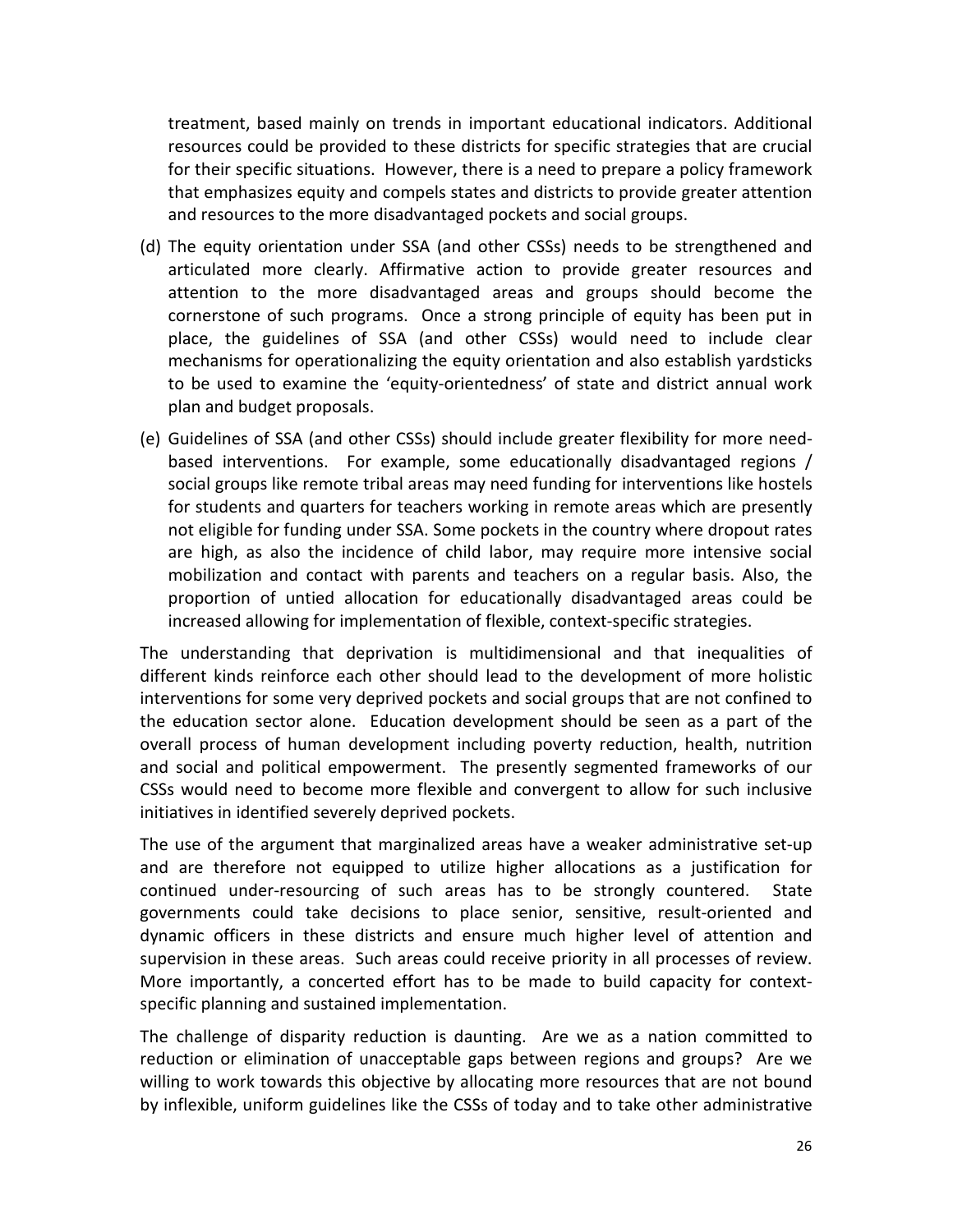measures that would promote better implementation of programs and more reliable and accountable functioning of public institutions in disadvantaged areas? The Central Government (because CSSs today are shaping the direction of developmental investment in the social sector) has a major responsibility to reorient the approach of the major social sector programs to address the issue of disparity reduction and espouse the cause of a strong and unequivocal equity-centered approach.

#### **References**

Filmer D. and L. Pritchett 1998, "Estimating wealth effects without expenditure data – or Tears: An Application to Educational Enrolments in States of India", *World Bank Policy Research Working Paper* No. 1994 Washington, DC: World Bank.

Government of India (1999), Educational Development Index 1998-99, Department of Secondary and Higher Education, Ministry of Human Resource Development.

Government of India (2002), National Human Development Report 2001, Planning Commission, New Delhi.

Government of India (2005), Analysis of School Data: 2002-03 to 2004-05(mimeo) Technical Support Group (TSG), Ed.CIL

Jhingran, D and D. Sankar (2009): "Measuring Educational Development and Disparities", in Preet Rustagi (ed) "Concerns, Conflicts and Cohesions" Universalization of Elementary Education in India", Oxford University Press and Institute of Human Development.

Rao, J.V.R. P (2003), "State Participation in Centrally Sponsored Programs", May 2003, <http://pib.nic.in/feature/feyr2003/fmay2003/f050520031.html>

Sankar, Deepa (2008): "What is the Progress in Elementary Education participation in India during the last two decades? An Analysis using NSS Education rounds", Discussion Paper Series Report No.24, South Asia Human Development Sector, The World Bank.

UNDP (2004), Human Development Report, UNDP, New York.

UNESCO (2005), "Education for All: The Quality Imperative", EFA Global Monitoring Report 2005, UNESCO, Paris.

UNESCO (2009), "Overcoming inequality: why governance matters", EFA Global Monitoring Report 2009, UNESCO, Paris.

[www.dise.in:](http://www.dise.in/) Website for District Information System for Education, National University for Education Planning and Administration, New Delhi.

[www.education.nic.in](http://www.education.nic.in/) : Official website of Ministry of Human Resource Development, Government of India.

Yadav, A. K and M. Srivastava (2005), Educational *Development Index in India*, Institute of Applied Manpower Research, Manak Publications Pvt. Ltd.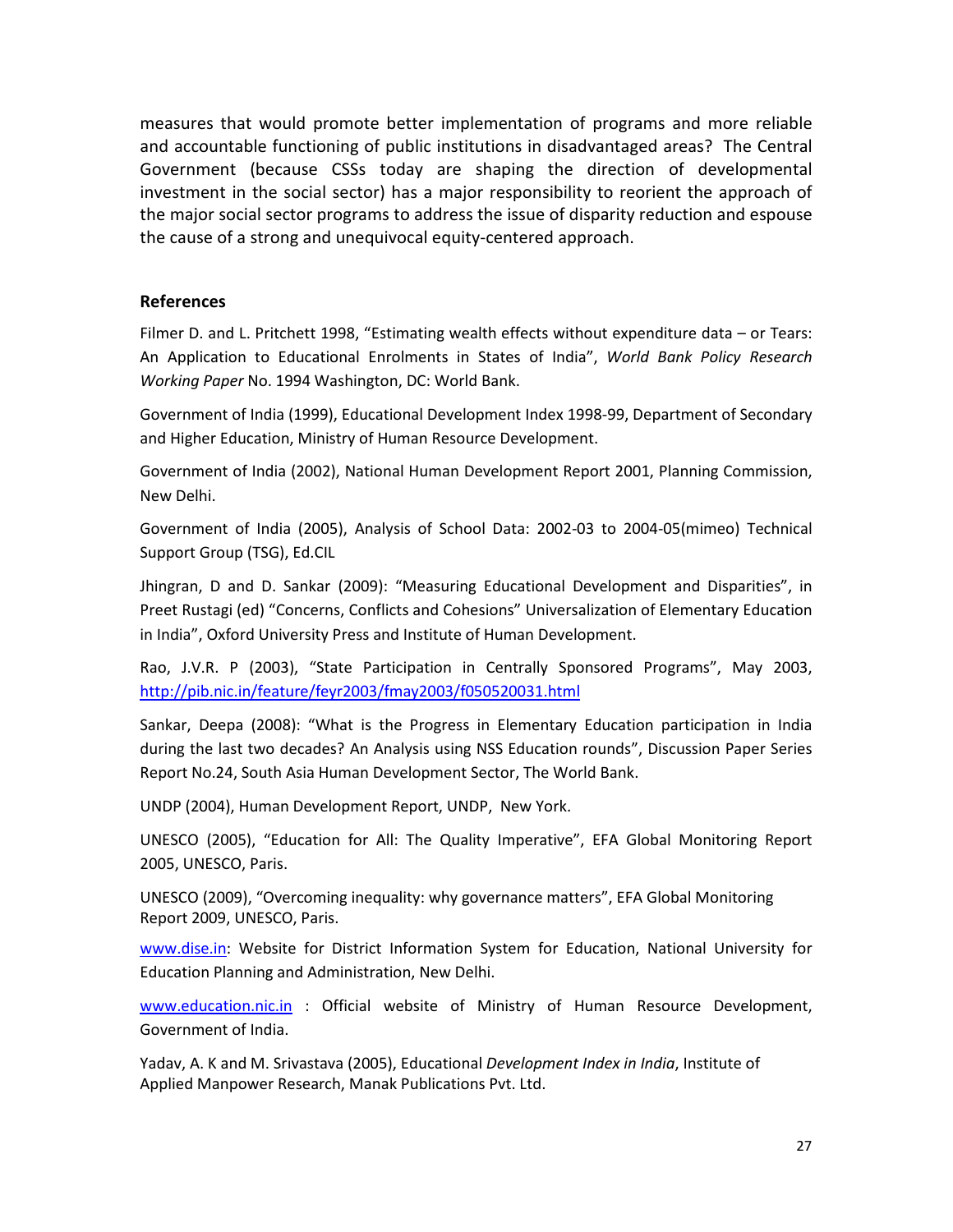#### **Annex I**

#### **Details on the construction of EDI**

In this paper, development and status of various dimensions of education at elementary level relates to the assessment of performance of each state/district in relative terms—that of relative performance of the district in question with respect to the best and the worstperforming district. It allows us to normalize the selected indicators where the normalized values range between 0 and 1. This method is analogous to one that is adopted in computation of human development index (see UNDP, 2004). The variable is transformed as:

$$
NVij = \left\{1 - \left[\frac{BestXi - ObservedXij}{BestXi - WorstXi}\right]\right\}
$$
 ...... (1)

 $NV_{ij}$  – normalized index of 'i'<sup>th</sup> indicator of 'j'<sup>th</sup> districts;  $X_i$  - original value of 'i'<sup>th</sup> indicator;

 $i = 1, 2, ..., n$ 

The best  $X_{ii}$  is decided subject to the concerned indicator's lower or higher value corresponding to the best situation.

Here the lower value represents lower status in relation to a higher value of the index. A simple computation of the index is made by transforming each of the indicator values as a ratio of the difference between each value and the available best value to the entire range of variation in each of these indicators (see Planning Commission, 2002). It indicates the relative position of the districts with respect to each of the selected indicators in a range of value between 0 and 1.

Another task is constructing a composite index of all defined aspects of educational development individually as well as a common index of them across districts. There are different methods that could be adopted in the construction of these composite indices, the difference being the system of weighing each individual indicator while summarizing them into a composite index. One may choose to construct either a simple-un-weighted index which is nothing but average value of the selected indicators where each indicator is equally weighed or weighted index by giving different weights to different indicators depending on their importance. The latter one involves complication in the sense that there could be varied principles behind determining the weight of each individual indicator. On one hand, one can follow ones' own (subjective) value judgment on the importance of particular indicator implying their weight. On the other hand, weights can be determined by the statistical significance of the indicators following different statistical methods.

Principal Component Analysis<sup>[14](#page-33-2)</sup> (PCA) is one of methods commonly adopted for this purpose. The method of PCA, in fact, seeks to reduce large number of variables into few categories known as Principal Components, which explains maximum amount of variance among a set of variable<sup>[15](#page-33-3)</sup>. In other words PCA brings out a few non-correlated linear combinations of the original variables that accounts for the most of the variation in original variables<sup>[16](#page-33-4)</sup>.

In the present context, on one hand, one can reduce whole set of selected indicators into few factors (seen as dimension) and see the relationship between the factors. While on the other hand, by running PCA, one may construct dimension index using factor-loading values of the variable as the weight of that particular variable. One of the shortcomings of the PCA is that sometimes the factor extraction (i.e. discovering of the underlying dimensions) in the PCA may not conform to the theoretical reasoning or common sense understanding while assigning the individual variables to different factors (i.e. underlying dimensions). One may overcome this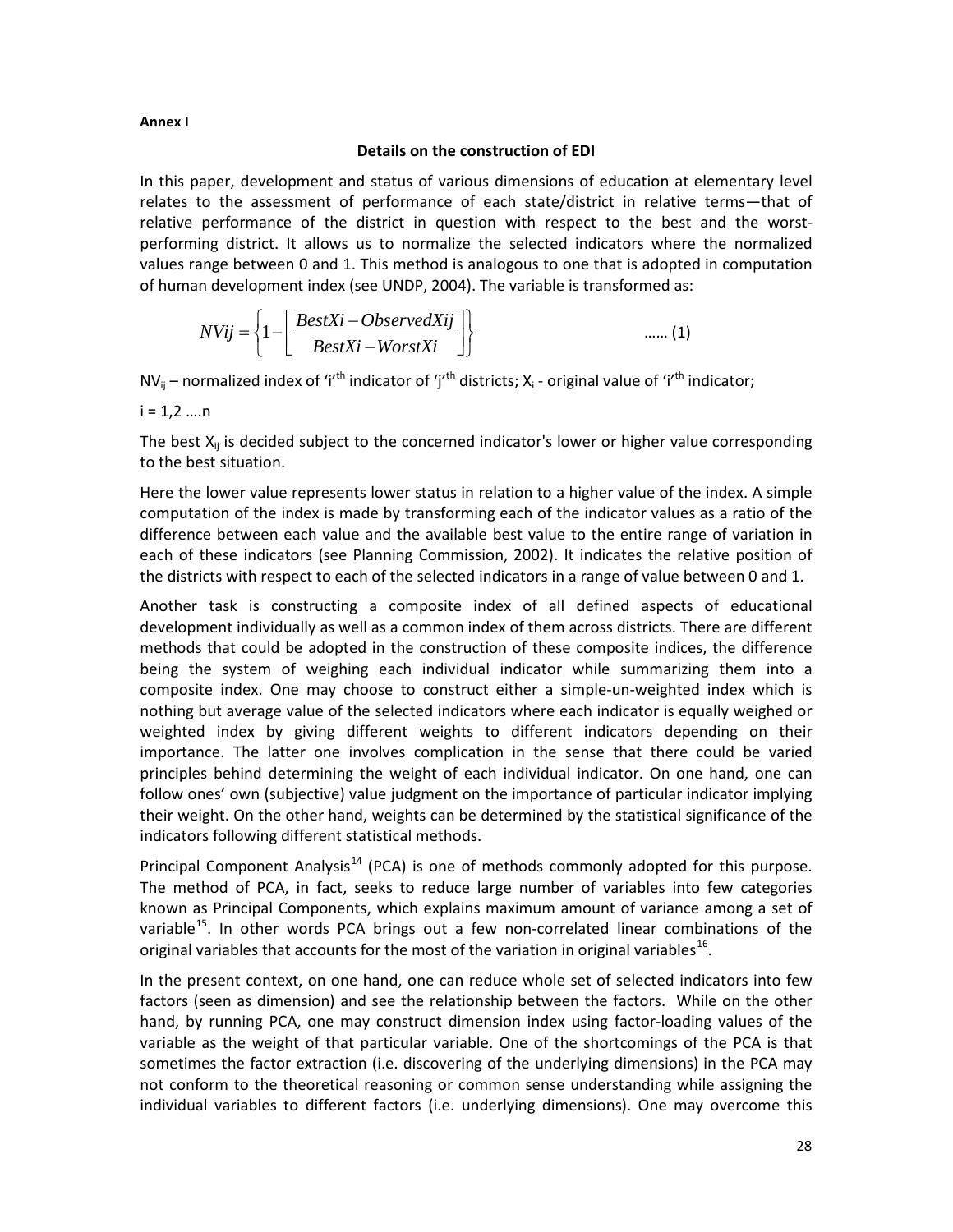problem if one has pre-defined dimensions according theoretical reasoning or common sense understanding and carry out PCA for each pre-defined dimension to get dimension index. In the present exercise we have followed this approach where a set of dimensions (i.e. access, infrastructure, teacher, equity, and outcome related ones) are predefined and the indicators related to each dimension is brought to PCA to determine underlying sub-dimensions within the particular dimension. On the basis of this PCA, we could obtain the dimension index (DI) in the following manner.

$$
DLx = \frac{\left(\sum_{i=1}^{n}Xi\left(\sum_{j=1}^{n}Lij.Ej\right)\right)}{\left(\sum_{j=1}^{n}Lij.Ej\right)}
$$
 ...... (2)

Where  $X_i - i^{\prime th}$  variable/ indicators of Dimension X; L<sub>ij</sub> - Factor loading value of 'i'<sup>th</sup> variable on the 'j'<sup>th</sup> factor for the dimension X; Ej – Eigen value of 'j'<sup>th</sup> factor.

In the above equation dimension index is weighted average of the individual variables of the dimension. The weight of the variable in a dimension is determined by the sum of the products of factor loading of the variable multiplied by the *eigen* value of the factor<sup>[17](#page-33-5)</sup>. In this method, all the principal components are considered in the analysis.

#### **Appendix 2**

#### **SSA Allocations in 2004-05 and inter-district disparities**

An example of two districts from West Bengal in Table below illustrates the mismatch between 'need' and allocation' across districts within a State. Uttar Dinajpur lags far behind Paschim Medinipur in each of the educational indicators, and hence a clear contender for higher allocations to help bridge disparities. However, the PCA for 2005-06 for Uttar Dinajpur under SSA were significantly lower than that for Paschim Medinipur. However, with improved need based planning, the PCA for Uttar Dinajpur went up to INR 1186 in 2007-08, and even that of Paschim Medinipur increased, but not as much as that of the lagging district.

| <b>Appendix table 2.1</b>                        |                       |                   |  |  |  |  |  |  |
|--------------------------------------------------|-----------------------|-------------------|--|--|--|--|--|--|
| A Tale of Two Districts: A Case from West Bengal | <b>Uttar Dinajpur</b> | Paschim Medinipur |  |  |  |  |  |  |
| Civil Works gap / Civil Works allocation.        | 14.7                  | 1.8               |  |  |  |  |  |  |
| Percent of out-of-school children 6 to 9 years   | 10.1                  | 3.5               |  |  |  |  |  |  |
| Percent of out-of-school children 10 to 14 years | 33.5                  | 12.7              |  |  |  |  |  |  |
| Percentage of schools with PTR > 100             | 23                    | 2                 |  |  |  |  |  |  |
| Average PTR                                      | 66                    | 40                |  |  |  |  |  |  |
| Gender Gap in enrolment (Upper Primary)          | 10.7                  | 7.0               |  |  |  |  |  |  |
| Enrolment in Grade V/ Enrolment in Grade I       | 29%                   | 85%               |  |  |  |  |  |  |
| Dropout Rate (Primary)                           | 36%                   | 7%                |  |  |  |  |  |  |
| Completion Rate (Primary.)                       | 23.4                  | 75.2              |  |  |  |  |  |  |
| Per Child Allocation 2005-06 (INR)               | 355                   | 666               |  |  |  |  |  |  |
| Per Child Allocation 2007-08 (INR)               | 1186                  | 754               |  |  |  |  |  |  |

Table 2.2 provides some more examples of inter district comparisons within specific states that illustrate the disconnect between educational laggardness, represented by the EDI, and the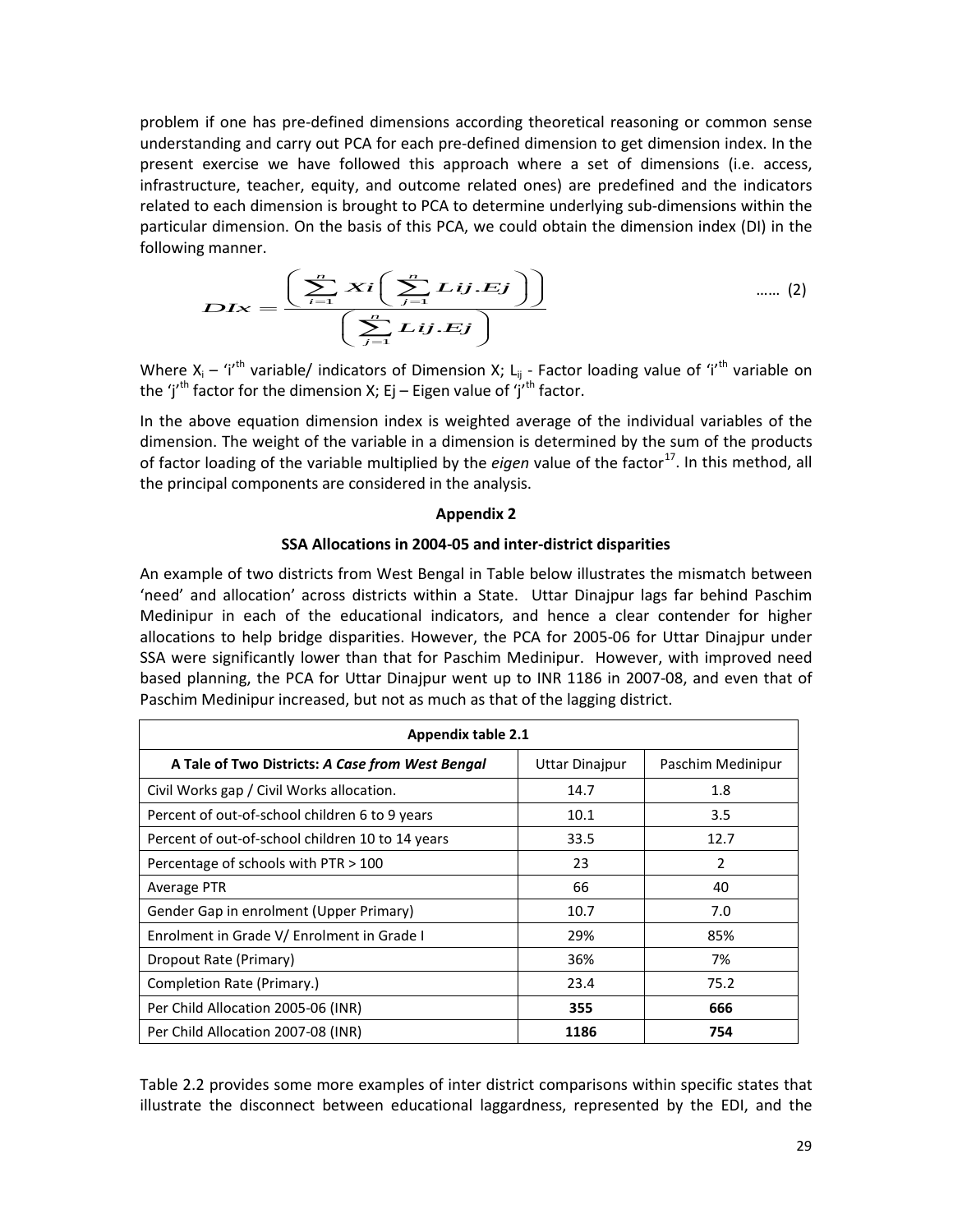investments/expenditures under SSA. For example, while Nandurbar district of Maharashtra and Nabrangapur district in Orissa are in the bottom quartile in terms of EDIs, their PCAs are well below a desirable level – somewhat close to the national average. Unfortunately, their actual spending is much lower -33 to 40 percent of the allocations. In each of these states, some better-off districts clearly received a better share of the funds in terms of the per child allocations than the worse-off districts. Further, *the better-off districts were able to spend a higher proportion of their allocations, thus increasing the gap in per child spending between the better-off and worse-off districts.* This gap was as high as Rs 460 in Karnataka (with Raichur spending only Rs.290 per child while Uttar Kannada district spending around Rs.750 per child) and around Rs. 300 in the case of Orissa (Nabarangapur spending around Rs. 150 per child while Jagatsinghapur spending three times more per child).

| Appendix Table 2.2. Some examples of district-wise SSA allocations and |                                |            |            |             |  |  |  |  |  |
|------------------------------------------------------------------------|--------------------------------|------------|------------|-------------|--|--|--|--|--|
| expenditures (2004-05)                                                 |                                |            |            |             |  |  |  |  |  |
|                                                                        | 2003-04<br>2004-05 PCA and PCE |            |            |             |  |  |  |  |  |
|                                                                        |                                | <b>EDI</b> | Per Child  | Per Child   |  |  |  |  |  |
|                                                                        |                                |            | Allocation | Expenditure |  |  |  |  |  |
| AP                                                                     | Mehboobnagar                   | 0.34       | 253        | 182         |  |  |  |  |  |
|                                                                        | Chittoor                       | 0.55       | 542        | 225         |  |  |  |  |  |
|                                                                        | Dhubri                         | 0.28       | 406        | 311         |  |  |  |  |  |
| Assam                                                                  | Sibsagar                       | 0.51       | 755        | 429         |  |  |  |  |  |
| Karnataka                                                              | Raichur                        | 0.44       | 354        | 291         |  |  |  |  |  |
|                                                                        | Uttar Kannada                  | 0.60       | 908        | 750         |  |  |  |  |  |
| Maharashtra                                                            | Nandurbar                      | 0.32       | 450        | 190         |  |  |  |  |  |
|                                                                        | Sindhudurg                     | 0.62       | 730        | 422         |  |  |  |  |  |
|                                                                        | Nabarangapur                   | 0.32       | 502        | 157         |  |  |  |  |  |
| Orissa                                                                 | Jagatsinghapur                 | 0.51       | 843        | 456         |  |  |  |  |  |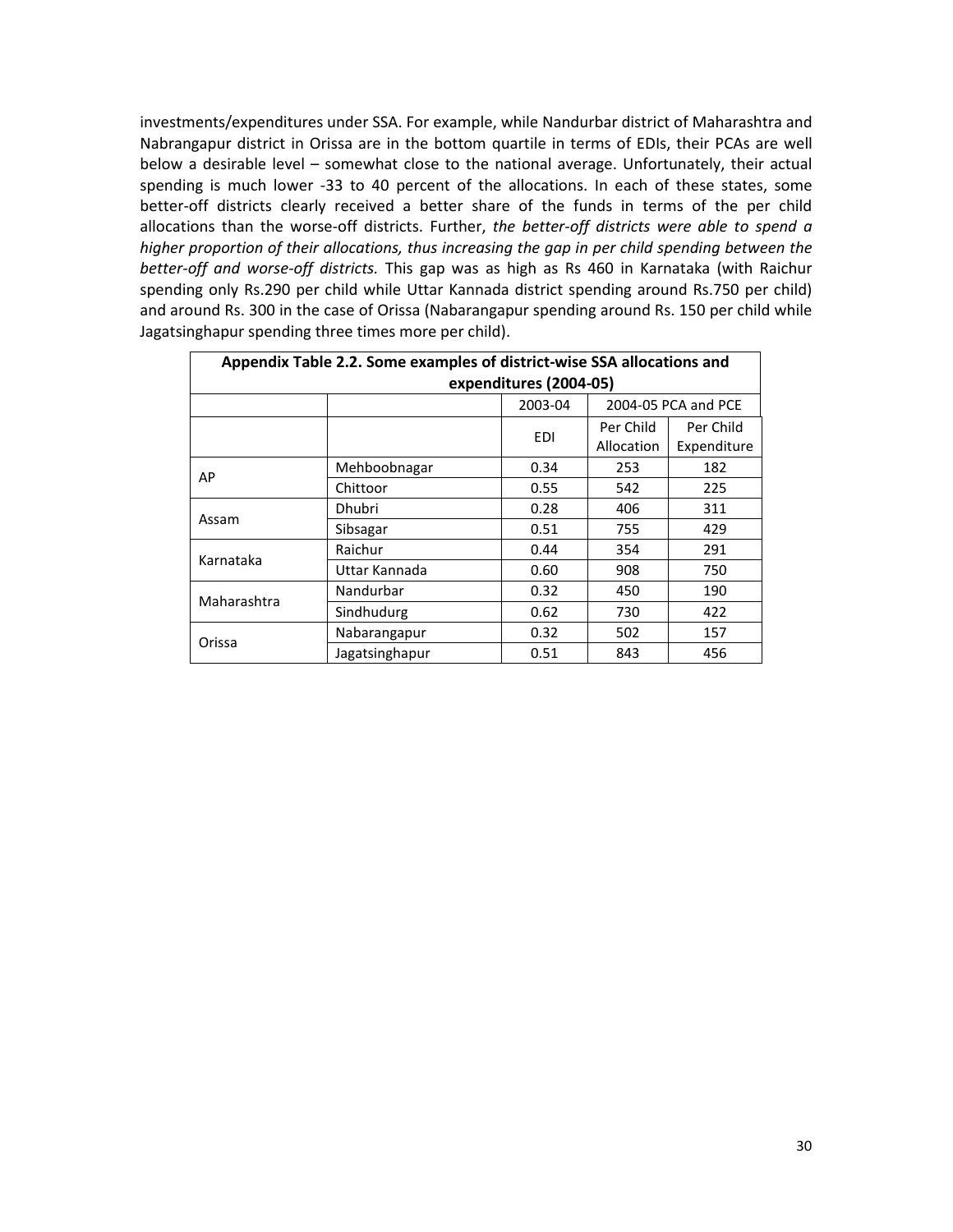#### **Endnotes**

 $\overline{\phantom{0}}$ 

<span id="page-32-0"></span><sup>1</sup> The National University of Educational Planning and Administration (NUEPA) has adapted the methodology for estimating EDI evolved by the authors for their use in analyzing the status of elementary education in India on an annual basis. NUEPA estimates EDI every year since 2005-06, comparing states in India. Now majority of States are developing district and block level EDIs to benchmark education progress at disaggregated level and to make planning and budgeting more targeted.

<span id="page-32-1"></span> $2$  For a detailed account of the variations in Human development across the States, please see the National Human Development Report, 2001 brought out by the Planning Commission, Government of India.

<span id="page-32-2"></span><sup>3</sup> Authors' estimation using State budget data from RBI State Finances.

<span id="page-32-3"></span><sup>4</sup> For example, the per child expenditure on education in Bihar which spends a larger share of their GDP (6% of GDP on education in 2006-07; source: Selected Education Statistics, Ministry of Human Resource Development, GOI) and state budgets (25% of state budgets on education sector in 2005-06; source, MHRD) on education is only Rs.1400 per child (6-14 years) while Punjab which allocates much less of their GDP (2.4%) and stats budgets (15%) on education spends Rs.1650 per child during the same period.

<span id="page-32-4"></span><sup>5</sup> Estimates from State Budgets; for a detailed analysis, see Sankar (2007)

<span id="page-32-5"></span> $6$  CSSs are those, which are normally identifiable responsibilities of the Central Government while the responsibility for implementation of these programs is normally vested with the State Governments. A mechanism was, therefore, devised whereby schemes are formulated with monitorable targets at the central level with adequate provision of funds in the Union Budget under various ministries. The objectives, strategy and methodology of implementation are prescribed and funds are released to the states based on their requirements (Prasada Rao, J.V.R. 2003).

<span id="page-32-6"></span> $<sup>7</sup>$  An independent assessment commissioned by the MHRD, Government of India (GoI) and conducted by</sup> the Social and Rural research Institute (SRI-a unit of IMRB International) between July and October 2005 has estimated the number of children in the 6-14 years age group who are not attending any school/ alternative education centre to be about 13.4 million.

<span id="page-32-7"></span><sup>8</sup> One of the most internationally used summation indices of education development is that of UNESCO's "Education for All Development Index (EDI)", a composite of indicators reflecting four out of the six Dakar goals. UNESCO-EDI thus incorporates indicators for universal primary education (net enrolment ratio – NER), adult literacy rates (literacy rate of people 15 years and older), and gender-specific EFA index (GEI) – an arithmetic mean of gender parity index (GPI). The UNESCO EDI reflects the "goals' – as the indicators considered are more or less outcome- oriented.

<span id="page-32-8"></span><sup>9</sup> This 2005 draft note on district level EDIs was published as Jhingran and Sankar (2007): "Measuring Education Development and Disparities" in Rustogi (ed): Concerns, Conflicts and Cohesions: Universalization of Elementary Education in India, Institute of Human Development and Oxford University Press.

<span id="page-32-9"></span><sup>10</sup> It should be noted here that states like HP and Uttaranchal (along with the states in the north- eastern part of India) have very dispersed settlements and need relatively larger inputs to reach all the habitations and hence a larger input probably means "just enough".

<span id="page-32-10"></span> $11$  It should be noted that only those ST districts that are located in the 19 major states have been analyzed in this paper. The North- Eastern states with high ST population concentration are not included in the study. Several districts in North-Eastern India have a good educational infrastructure as well as outcomes.